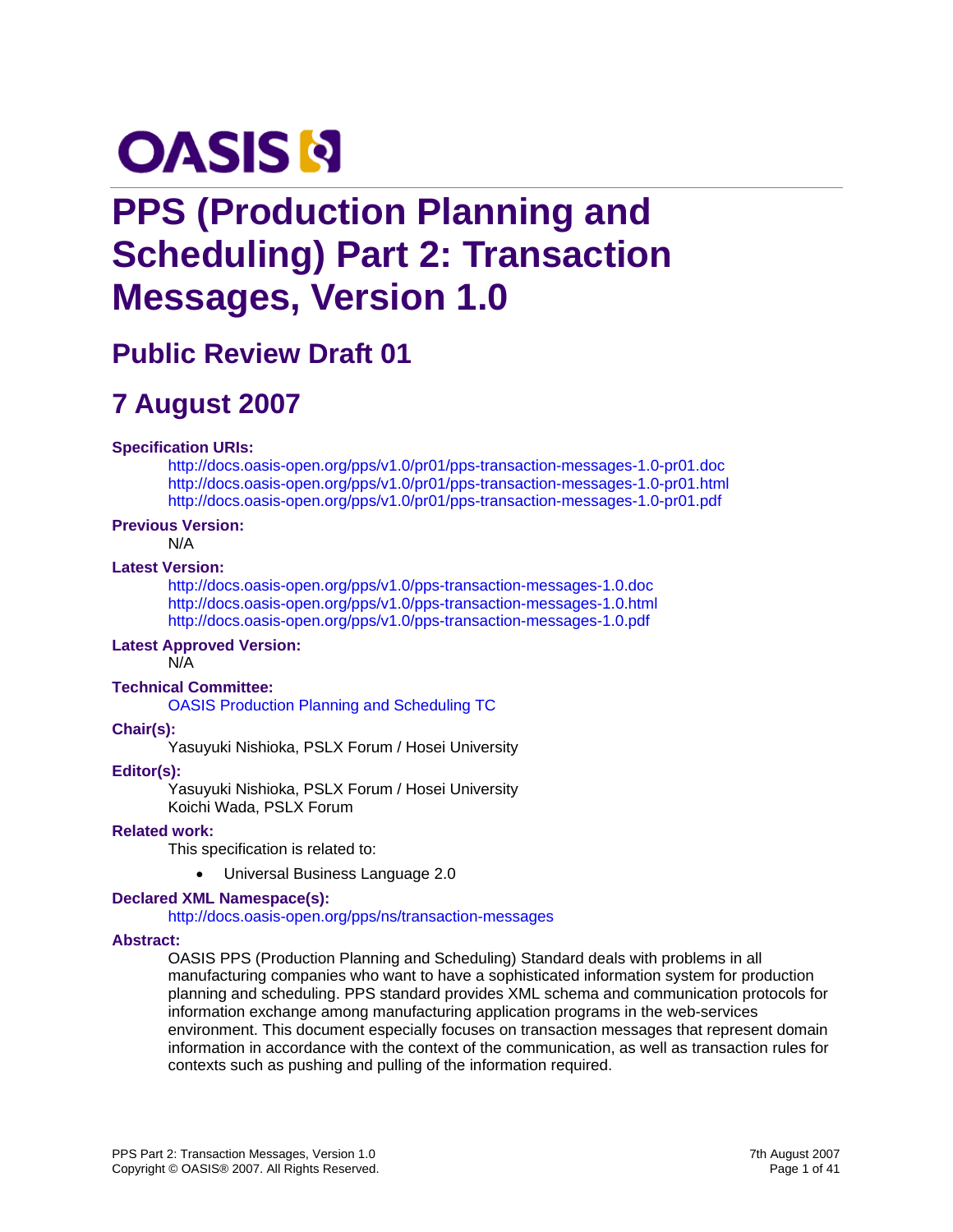#### **Status:**

This document was last revised or approved by the PPS TC on the above date. The level of approval is also listed above. Check the "Latest Version" or "Latest Approved Version" location noted above for possible later revisions of this document.

Technical Committee members should send comments on this specification to the Technical Committee's email list. Others should send comments to the Technical Committee by using the "Send A Comment" button on the Technical Committee's web page at [http://www.oasis](http://www.oasis-open.org/committees/%5bTC%20short%20name%5d%20/)[open.org/committees/pps/](http://www.oasis-open.org/committees/%5bTC%20short%20name%5d%20/).

For information on whether any patents have been disclosed that may be essential to implementing this specification, and any offers of patent licensing terms, please refer to the Intellectual Property Rights section of the Technical Committee web page ([http://www.oasis](http://www.oasis-open.org/committees/%5bTC%20short%20name%5d%20/ipr.php)[open.org/committees/pps/ipr.php.](http://www.oasis-open.org/committees/%5bTC%20short%20name%5d%20/ipr.php)

The non-normative errata page for this specification is located at [http://www.oasis](http://www.oasis-open.org/committees/%5bTC%20short%20name%5d%20/)[open.org/committees/pps/](http://www.oasis-open.org/committees/%5bTC%20short%20name%5d%20/).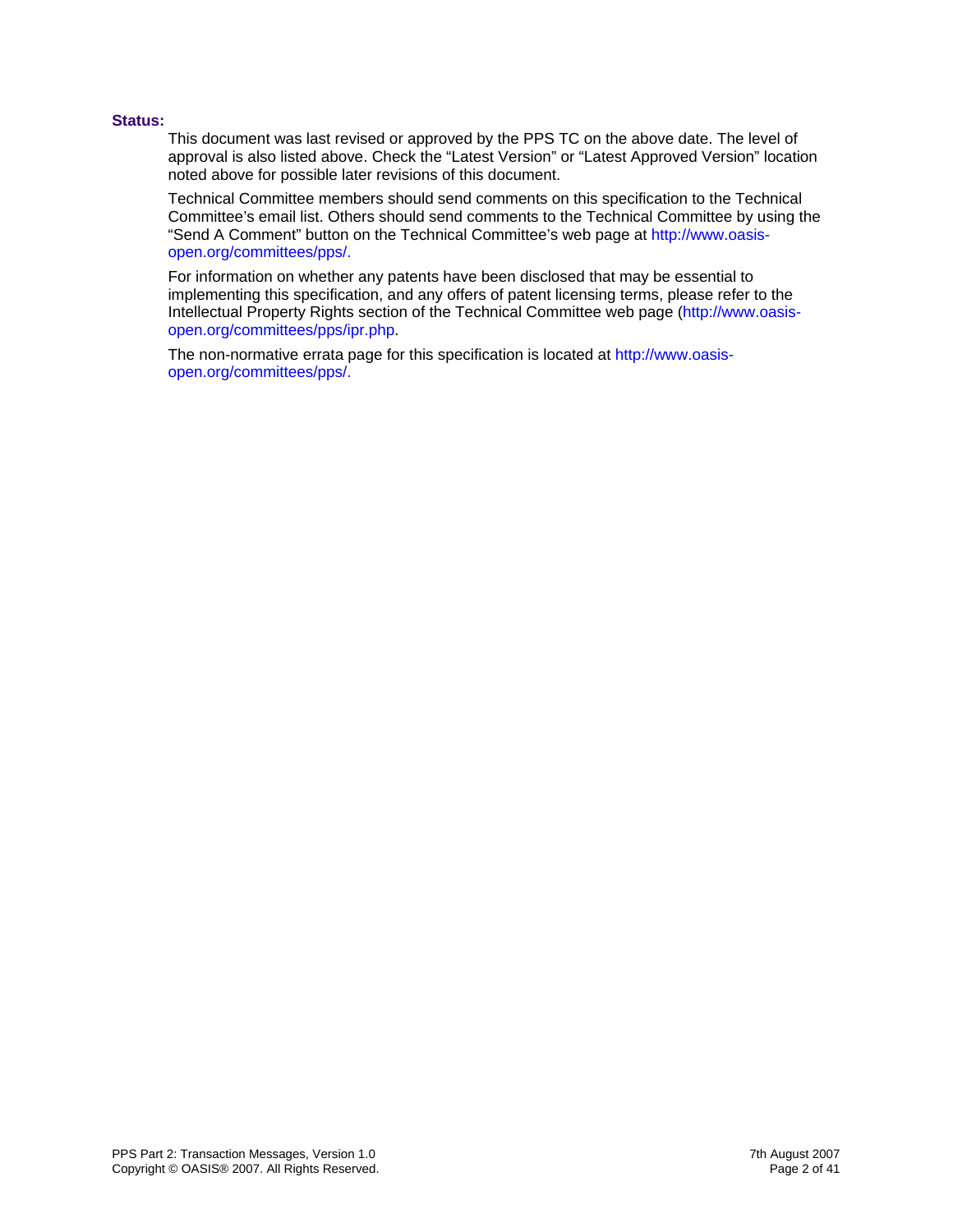## **Notices**

Copyright © OASIS® 2007. All Rights Reserved.

All capitalized terms in the following text have the meanings assigned to them in the OASIS Intellectual Property Rights Policy (the "OASIS IPR Policy"). The full Policy may be found at the OASIS website.

This document and translations of it may be copied and furnished to others, and derivative works that comment on or otherwise explain it or assist in its implementation may be prepared, copied, published, and distributed, in whole or in part, without restriction of any kind, provided that the above copyright notice and this section are included on all such copies and derivative works. However, this document itself may not be modified in any way, including by removing the copyright notice or references to OASIS, except as needed for the purpose of developing any document or deliverable produced by an OASIS Technical Committee (in which case the rules applicable to copyrights, as set forth in the OASIS IPR Policy, must be followed) or as required to translate it into languages other than English.

The limited permissions granted above are perpetual and will not be revoked by OASIS or its successors or assigns.

This document and the information contained herein is provided on an "AS IS" basis and OASIS DISCLAIMS ALL WARRANTIES, EXPRESS OR IMPLIED, INCLUDING BUT NOT LIMITED TO ANY WARRANTY THAT THE USE OF THE INFORMATION HEREIN WILL NOT INFRINGE ANY OWNERSHIP RIGHTS OR ANY IMPLIED WARRANTIES OF MERCHANTABILITY OR FITNESS FOR A PARTICULAR PURPOSE.

OASIS requests that any OASIS Party or any other party that believes it has patent claims that would necessarily be infringed by implementations of this OASIS Committee Specification or OASIS Standard, to notify OASIS TC Administrator and provide an indication of its willingness to grant patent licenses to such patent claims in a manner consistent with the IPR Mode of the OASIS Technical Committee that produced this specification.

OASIS invites any party to contact the OASIS TC Administrator if it is aware of a claim of ownership of any patent claims that would necessarily be infringed by implementations of this specification by a patent holder that is not willing to provide a license to such patent claims in a manner consistent with the IPR Mode of the OASIS Technical Committee that produced this specification. OASIS may include such claims on its website, but disclaims any obligation to do so.

OASIS takes no position regarding the validity or scope of any intellectual property or other rights that might be claimed to pertain to the implementation or use of the technology described in this document or the extent to which any license under such rights might or might not be available; neither does it represent that it has made any effort to identify any such rights. Information on OASIS' procedures with respect to rights in any document or deliverable produced by an OASIS Technical Committee can be found on the OASIS website. Copies of claims of rights made available for publication and any assurances of licenses to be made available, or the result of an attempt made to obtain a general license or permission for the use of such proprietary rights by implementers or users of this OASIS Committee Specification or OASIS Standard, can be obtained from the OASIS TC Administrator. OASIS makes no representation that any information or list of intellectual property rights will at any time be complete, or that any claims in such list are, in fact, Essential Claims.

The names "OASIS", [insert specific trademarked names and abbreviations here] are trademarks of OASIS, the owner and developer of this specification, and should be used only to refer to the organization and its official outputs. OASIS welcomes reference to, and implementation and use of, specifications, while reserving the right to enforce its marks against misleading uses. Please see [http://www.oasis](http://www.oasis-open.org/who/trademark.php)[open.org/who/trademark.php](http://www.oasis-open.org/who/trademark.php) for above guidance.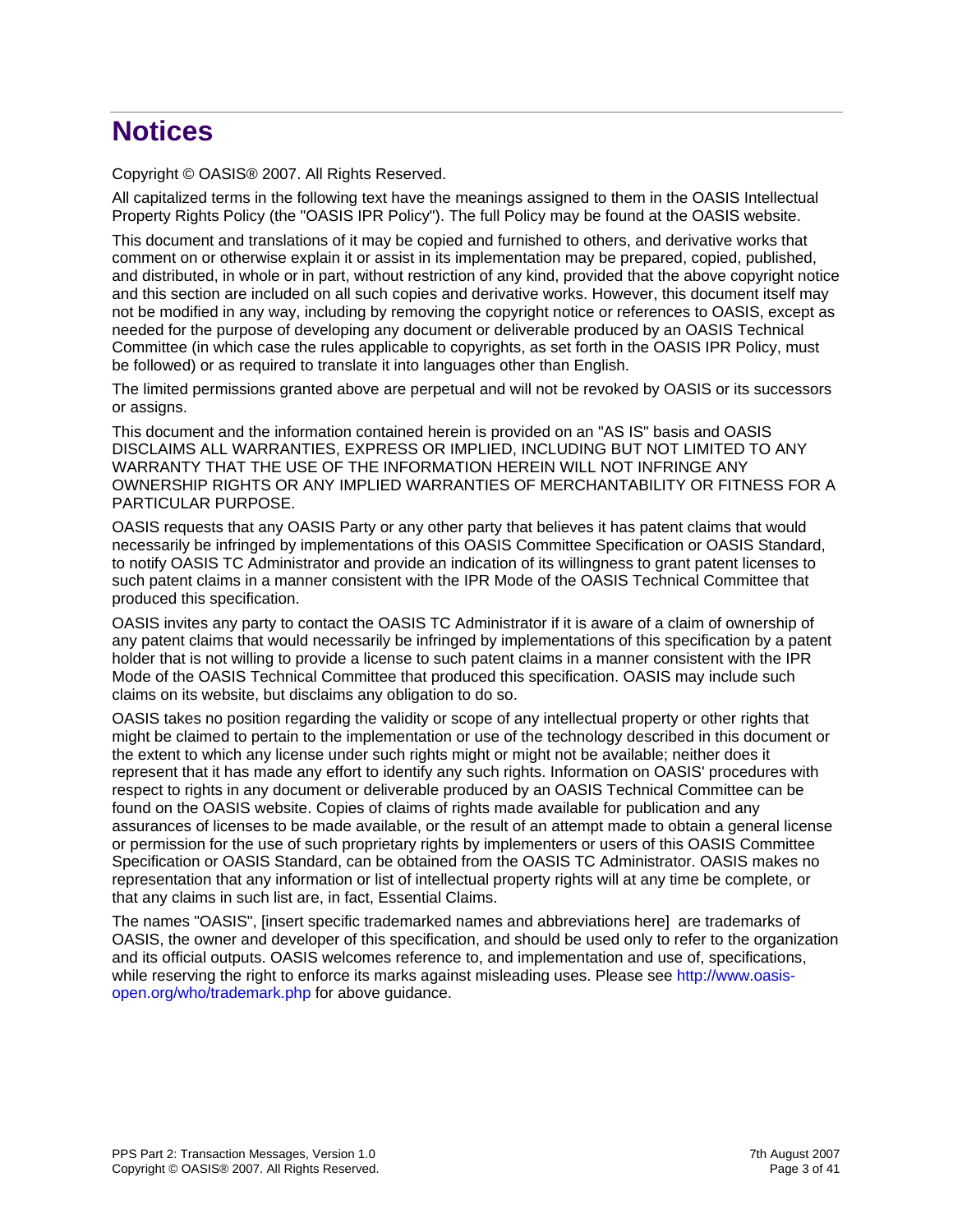## **Table of Contents**

| $\mathbf{1}$   |  |
|----------------|--|
|                |  |
|                |  |
|                |  |
|                |  |
|                |  |
| $\overline{2}$ |  |
|                |  |
|                |  |
|                |  |
|                |  |
|                |  |
|                |  |
|                |  |
|                |  |
|                |  |
|                |  |
|                |  |
|                |  |
|                |  |
| 3              |  |
|                |  |
|                |  |
|                |  |
| $\overline{4}$ |  |
|                |  |
|                |  |
|                |  |
|                |  |
|                |  |
|                |  |
| 5              |  |
|                |  |
|                |  |
|                |  |
|                |  |
| 6              |  |
|                |  |
|                |  |
|                |  |
|                |  |
|                |  |
|                |  |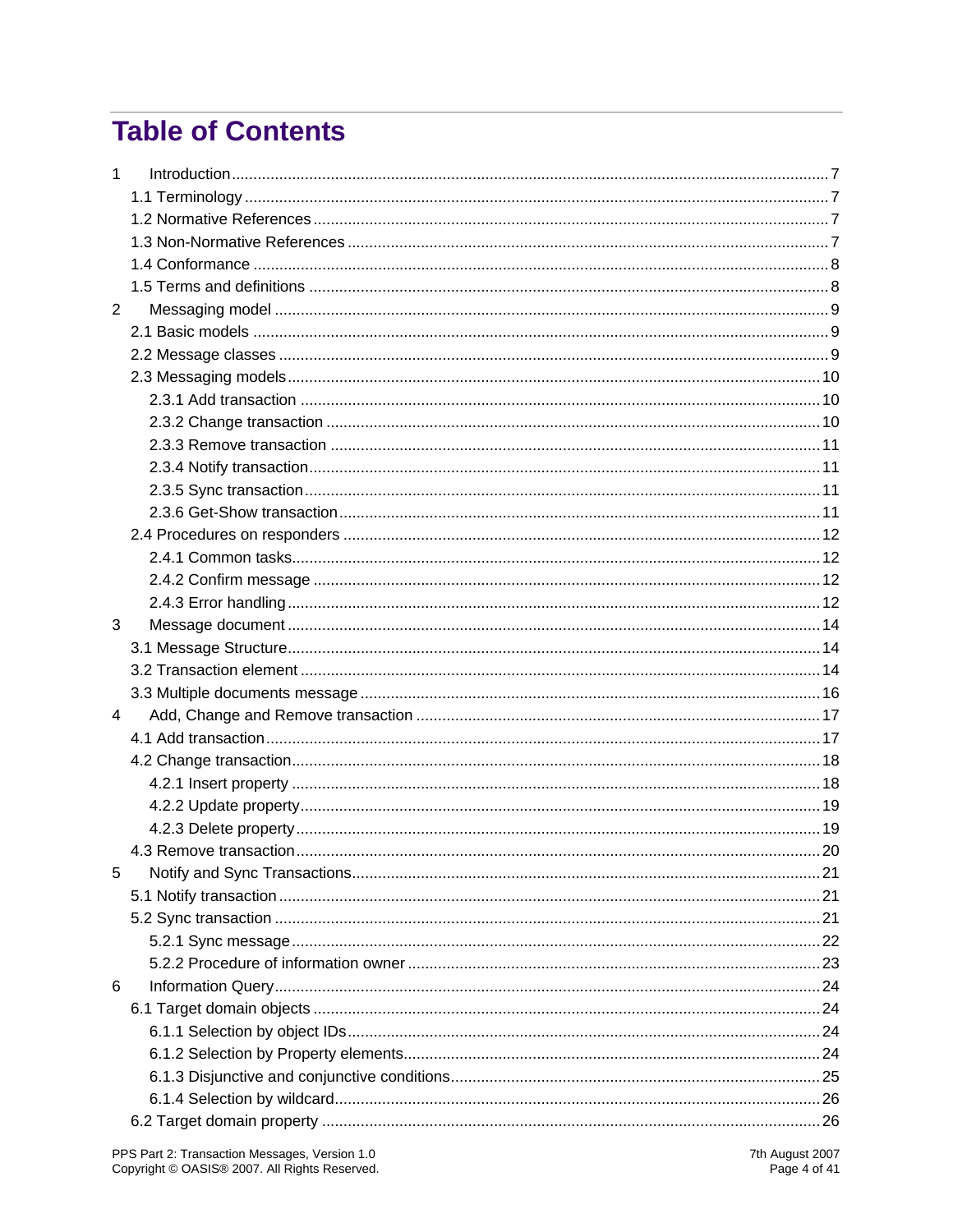| $\overline{7}$ |  |
|----------------|--|
|                |  |
|                |  |
|                |  |
|                |  |
|                |  |
|                |  |
| А.             |  |
| В.             |  |
| C.             |  |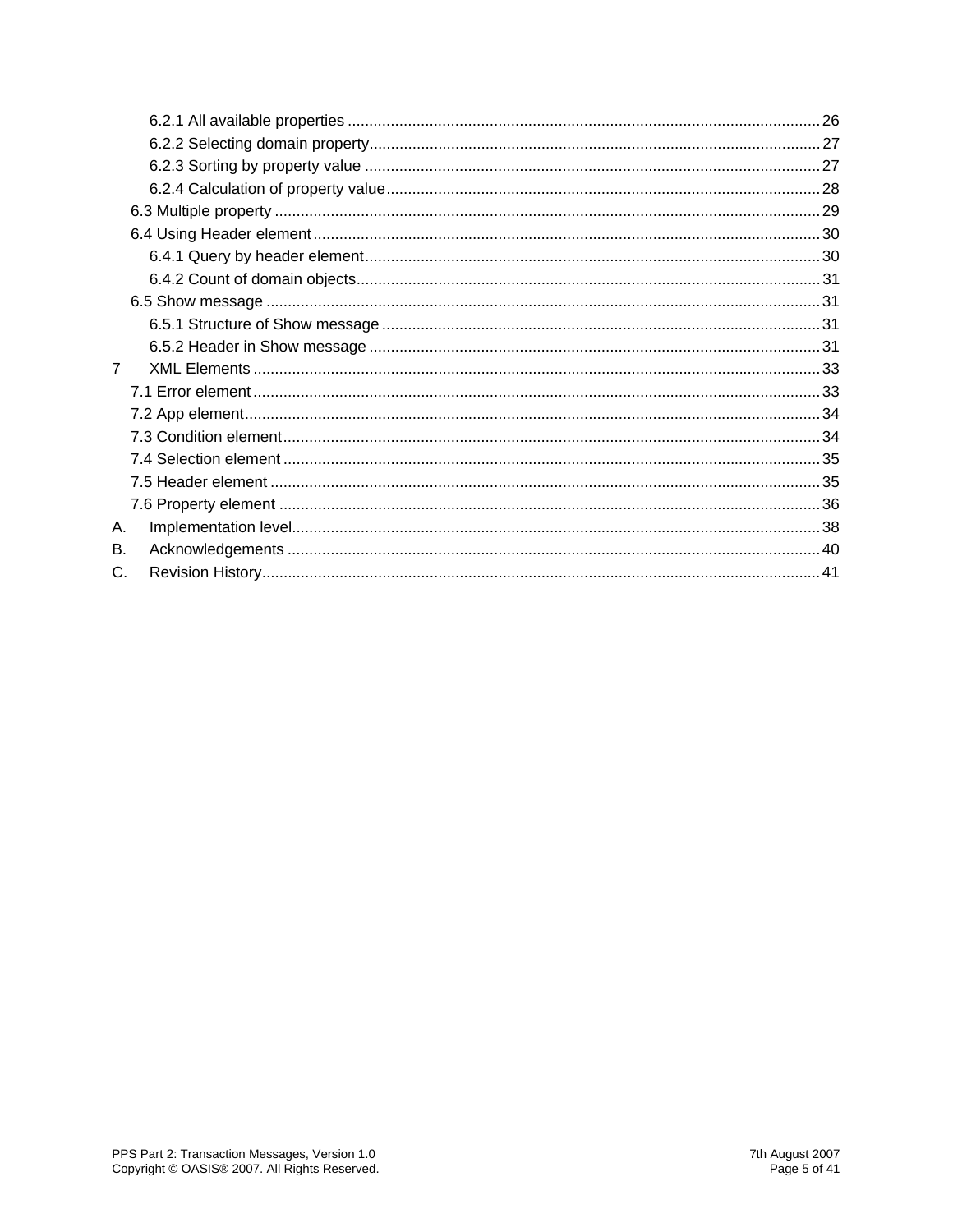## **Figures**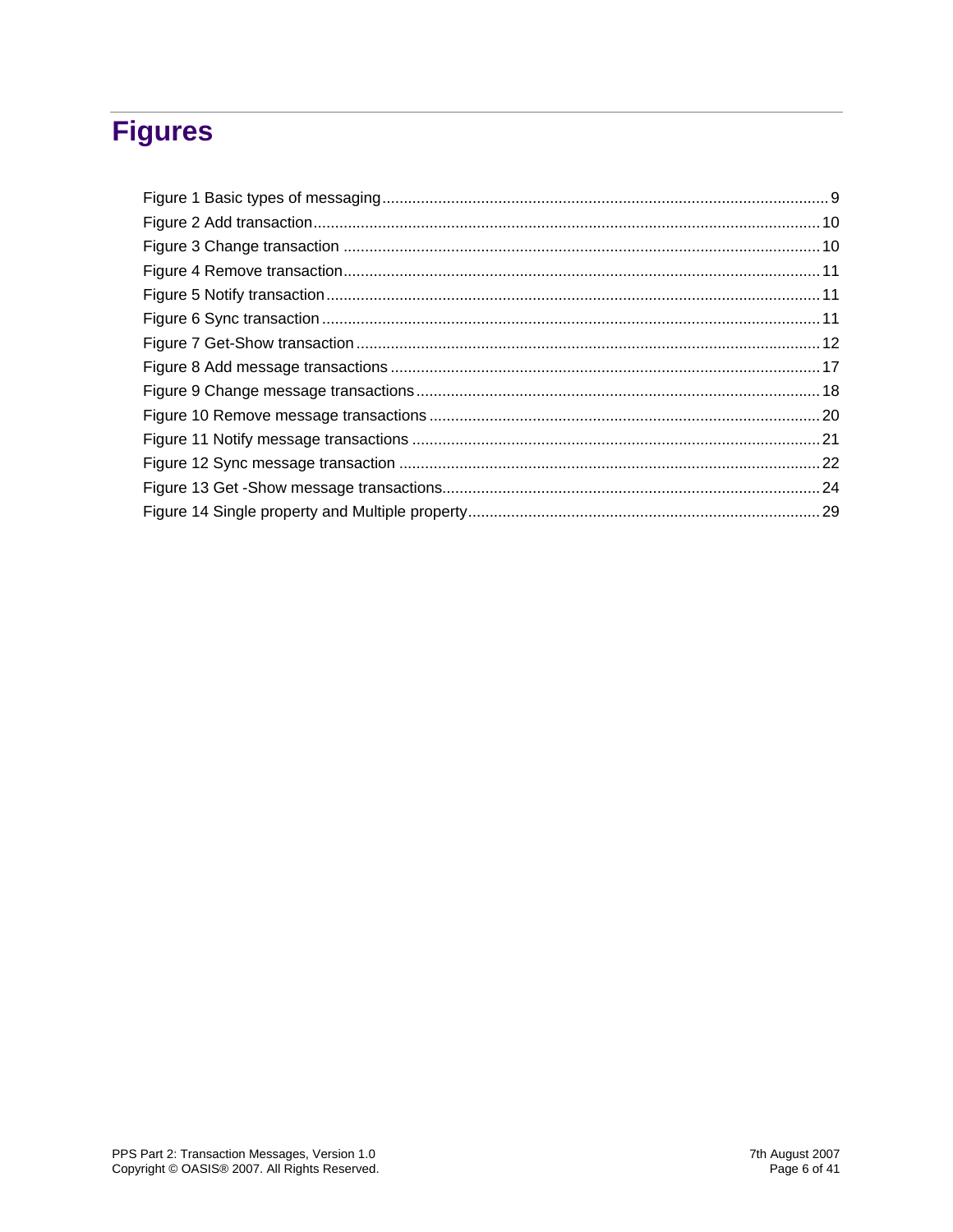## <span id="page-6-0"></span><sup>1</sup>**1 Introduction**

2 This part of PPS standard provides specifications of XML transaction elements for messaging between

- 3 4 5 two application programs. XML representations of the messages consist of XML core elements that are defined in [PPS01]. This part defines additional XML elements and attributes that are needed to establish such communications.
- 6 From perspective of planning and scheduling in manufacturing management, there are many kinds of
- 7 domain documents and domain objects. All of that information are sent or received in particular context
- 8 such as notifying new information, requesting particular information, and so forth. This part prescribes
- 9 10 communication protocols by categorizing such various transactions into simple models. This standard doesn't focus on the underlying communication protocols, such as HTTP, SMTP and FTP. This standard
- 11 12 allows all readers to select any low-level protocols to establish the communication properly in a secure way.
- 13 A transaction element corresponds to a message document which is sent or received as a message. This
- 14 part does not define transaction element, but defines a data structure of transaction elements that may be
- 15 created for any particular circumstances. Each transaction element has domain objects of production
- 16 planning and scheduling. The domain objects are represented by nine primitive elements defined in
- 17 [PPS01]. All domain objects defined in this standard are sub-classes of the primitive elements.
- 18 This part of the standard also defines messaging models of communication between two application
- 19 programs, where a transaction element is sent as a message. In the messaging model, an initiator can
- 20 invoke a service such as add, change and remove information of the responder. The initiator is also able
- 21 to request of getting information by sending a query-like formatted message. This part of standard defines
- 22 syntax and rules for such messaging models.

### 23 **1.1 Terminology**

24 25 26 The key words "MUST", "MUST NOT", "REQUIRED", "SHALL", "SHALL NOT", "SHOULD", "SHOULD NOT", "RECOMMENDED", "MAY", and "OPTIONAL" in this document are to be interpreted as described in **[\[RFC2119\]](#page-6-1)**.

#### 27 **1.2 Normative References**

<span id="page-6-1"></span>

| 28<br>29 | [RFC2119]      | S. Bradner, Key words for use in RFCs to Indicate Requirement<br>Levels, http://www.ietf.org/rfc/rfc2119.txt, IETF RFC 2119, March 1997.                   |
|----------|----------------|------------------------------------------------------------------------------------------------------------------------------------------------------------|
| 30<br>31 | <b>IPPS011</b> | PPS (Production Planning and Scheduling) Part 1: Core Elements, Version 1.0,<br>Public Review Draft 01, http://www.oasis-open.org/committees/pps/          |
| 32<br>33 | [PPS03]        | PPS (Production Planning and Scheduling) Part 3: Profile Specifications,<br>Version 1.0, Public Review Draft 01, http://www.oasis-open.org/committees/pps/ |

34

#### 35 **1.3 Non-Normative References**

| 36<br>37 | [PSLXWP]  | PSLX Consortium, PSLX White Paper - APS Conceptual definition and<br>implementation, http://www.pslx.org/                         |
|----------|-----------|-----------------------------------------------------------------------------------------------------------------------------------|
| 38<br>39 | [PSLX001] | PSLX Technical Standard, Version 2, Part 1: Enterprise Model (in Japanese),<br>Recommendation of PSLX Forum, http://www.pslx.org/ |
| 40<br>41 | [PSLX002] | PSLX Technical Standard, Version 2, Part 2: Activity Model (in Japanese),<br>Recommendation of PSLX Forum, http://www.pslx.org/   |
| 42<br>43 | [PSLX003] | PSLX Technical Standard, Version 2, Part 3: Object Model (in Japanese),<br>Recommendation of PSLX Forum, http://www.pslx.org/     |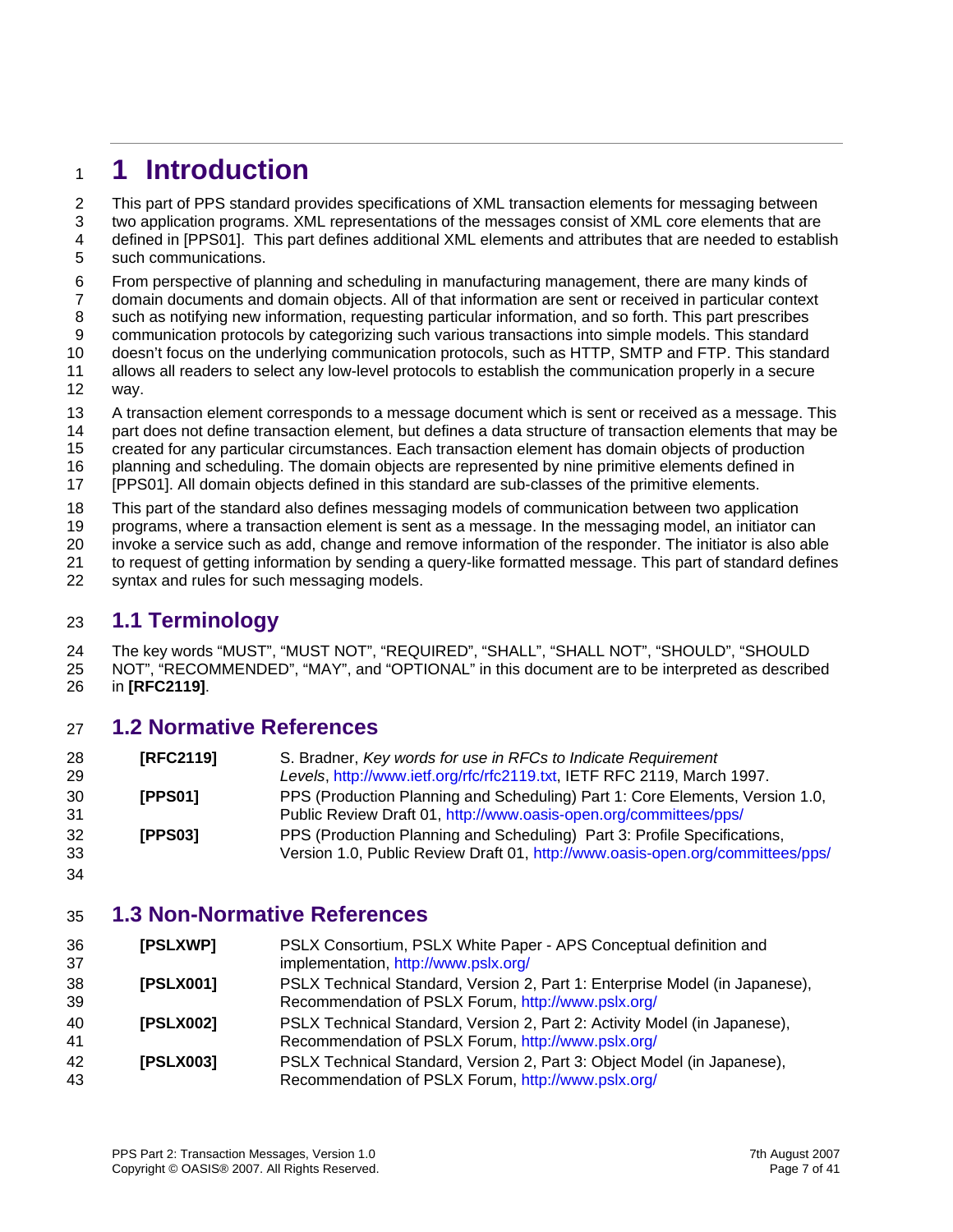#### <span id="page-7-0"></span>44 **1.4 Conformance**

45 46 A document or message confirms OASIS PPS Transaction Messages if all elements in the artifact are consistent with the normative text of this specification, and the document can be processed properly with

- 47 the XML schema that can be downloaded from the following URI.
- 48 49
- <http://docs.oasis-open.org/pps/v1.0/pps-transaction-messages.xsd>
- 50

51 52 A Process or service conforms OASIS PPS Transaction Messages if the process or service can deal with the message that conforms OASIS PPS Transaction Messages and the process or service is consistent

53 with the normative text of this specification

### 54 **1.5 Terms and definitions**

#### 55 **Messaging model**

56 57 58 Simple patterns of messaging between sender and receiver, or requester and responder. The six message models are defined from an application independent perspective, by defining eight different message types as components.

#### 59 **Primitive element**

60 61 62 XML element that represents a primitive object in the production planning and scheduling domain. Nine primitive elements are defined in [PPS01]. Every domain objects are represented by the primitive elements.

#### 63 **Transaction element**

64 65 66 67 XML element that represents a message document to be sent or received between application programs. Transaction element has primitive elements to represent any objects of domain information. Transaction element may have a header information and application specific information.

#### 68 **Domain document**

69 70 71 Document that is the content of message sent or received between application programs. Message document consists of a verb part and a noun part. Verbs such as add, change and remove affect the types of messages, while nouns show the classes of domain objects.

#### 72 **Domain object**

73 74 75 Object that corresponds to production planning and scheduling information in manufacturing operations management. Domain objects are contents of transaction elements, and represented by primitive elements.

#### 76 **Domain property**

77 78 79 Any parameters that show a property of a domain object. A domain property is represented by XML attributes of the primitive element, or XML child elements of the primitive elements. A domain object may have multiple domain properties that has same property name.

#### 80 **Implementation profile**

81 82 83 Specification of capability of an application program. The profile includes a list of available documents and transactions that may be exchanged in PPS transaction messages among production planning and scheduling applicaions.

#### 84 **Application profile definition**

- 85 86 87 Collections of profile specifications for all application programs that may be involved in the communication goup who exchanges PPS transaction messages. This provides all available domain documents, domain objects and domain peoperties.
- 88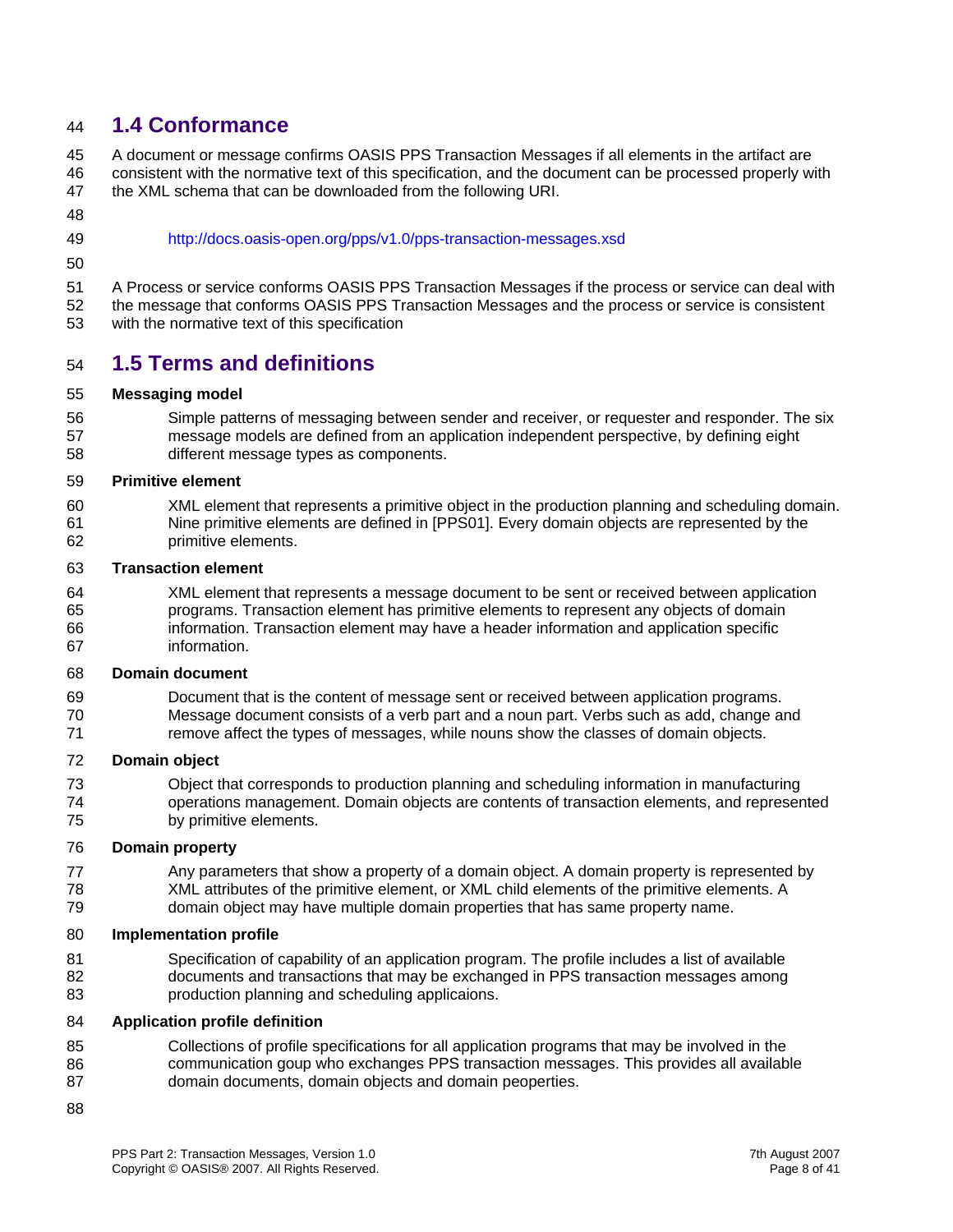## <span id="page-8-0"></span><sup>89</sup>**2 Messaging model**

### 90 **2.1 Basic models**

91 92 93 94 95 96 Two basic types of messaging are defined in this part of PPS standard. The first one is a communication between sender and receiver (Type 1), where the sender simply sends a message to the receiver without any negotiations. The second is a communication between requester and responder (Type 2), where the requester asks the responder to do some services. The responder may answer to the sender by sending appropriate message. The receiver or responder may be multiple at one transaction, so as to make broad casting.

97



99

*Figure 1 Basic types of messaging* 

100

101 102 103 In many practical business situations, communication protocols such as customer negotiation with price and due dates, communication procedures are designed using these basic patterns as building blocks. In such cases, how to combine the component is not in the scope of this standard.

104 105 In addition, underlying communication protocols such as HTTP and TCP/IP may used to define for these simple patterns, considering security, reliability, efficiency and so forth. In such cases, messages may be

106 sent several times for one arrow in Figure 1. This is also not in the scope of this part.

### 107 **2.2 Message classes**

108 Message documents, which represent message between sender and receiver, or requester and

109 responder, are defined for each messaging transaction. According to the verb information of each

110 message document, they can be categorized into 8 different classes. The table shows the message types.

- 111
- 112 *Table 1 Message type in transaction models*

| Message classes | Description                                                                                              |
|-----------------|----------------------------------------------------------------------------------------------------------|
| Add             | The message requests to add the specified domain objects to the database<br>managed by the responder.    |
| Change          | The message requests to change the specified domain objects in the database<br>managed by the responder. |
| Remove          | The message requests to remove the specified domain objects in the database<br>managed by the responder. |
| Confirm         | The message is sent to the requester of request from the responder as a<br>confirmation of the results.  |
| <b>Notify</b>   | The message is sent any domain objects to the receiver as information notification<br>from the sender.   |
| Sync            | The message requests the owner of information to send notify message                                     |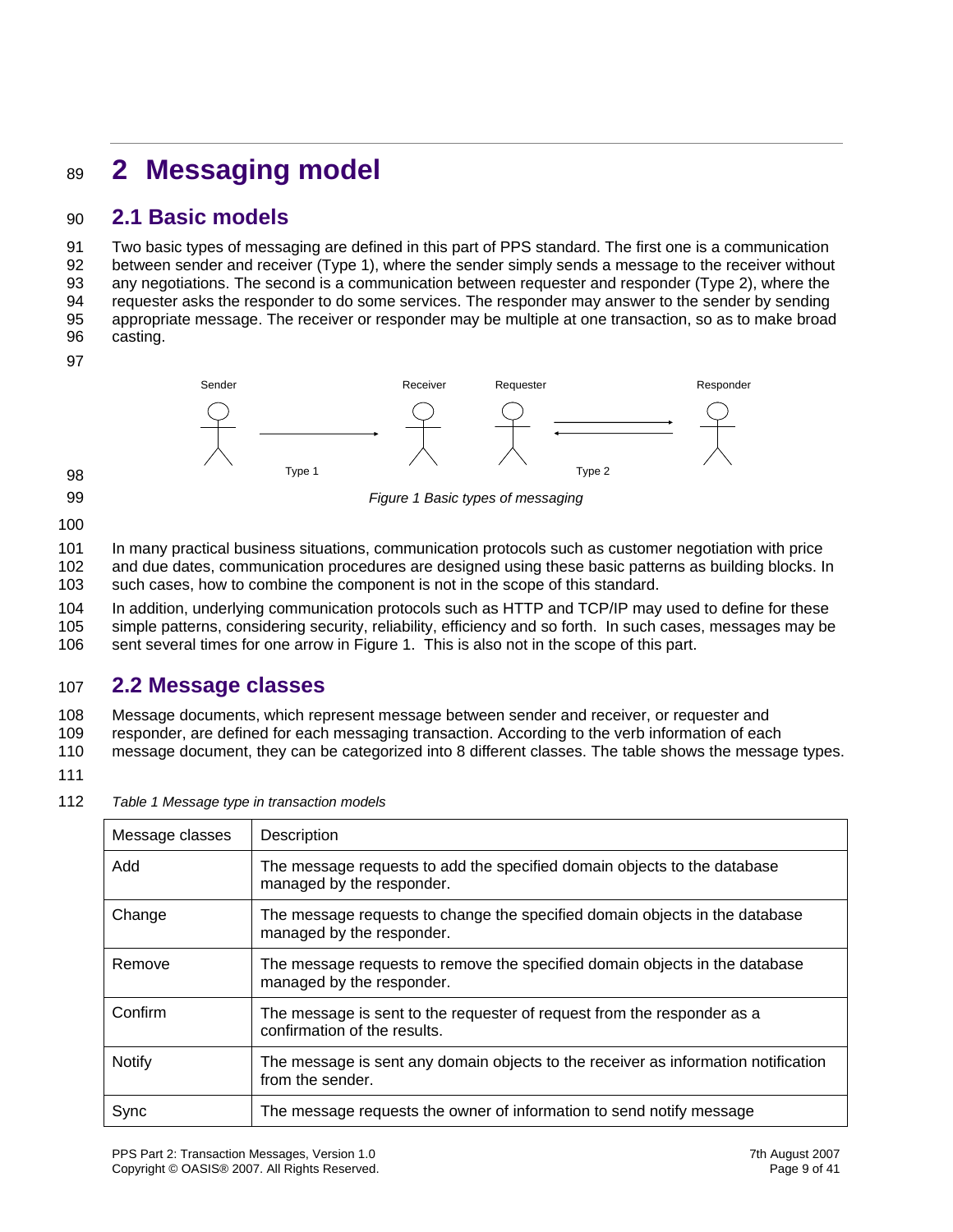<span id="page-9-0"></span>

|      | synchronously at the time the specified event occurs.                                                                 |
|------|-----------------------------------------------------------------------------------------------------------------------|
| Get  | The message asks the responder to show the specified domain objects in a<br>specified format by sending Show message. |
| Show | The message has the requested information of domain objects to answer to the Get<br>message from the responder.       |

113

- 114 In order to ask the confirmation from responders, message documents of Add, Change, Remove and
- 115 Sync MAY have an attribute of the following confirmation requests.
- 116
- 117 *Table 2 Confirmation request*

| Confirm type | Description                                                                                     |  |  |  |  |
|--------------|-------------------------------------------------------------------------------------------------|--|--|--|--|
| Never        | Responder SHOULD NOT respond to the request.                                                    |  |  |  |  |
| OnError      | Responder SHOULD respond to the request, only if any errors in processing the<br>request occur. |  |  |  |  |
| Always       | Responder SHOULD always respond to the request.                                                 |  |  |  |  |

118

#### 119 **2.3 Messaging models**

#### 120 **2.3.1 Add transaction**

121 In Add transaction model, the requester sends an Add message to request responder to add the specified

122 domain objects to the database that is managed by the responder. After making the task of adding the

123 information, the responder can send a Confirm message depending on the confirmation request.

124



- 
- 126

127

#### 128 **2.3.2 Change transaction**

129 130 Change model performs when the requester tries to change the specified domain objects in the database that is managed by the responder. The requester sends a Change message to the responder as a

- 131 request to change. The responder can do the task and send a Confirm massage as a result of the task.
- 132

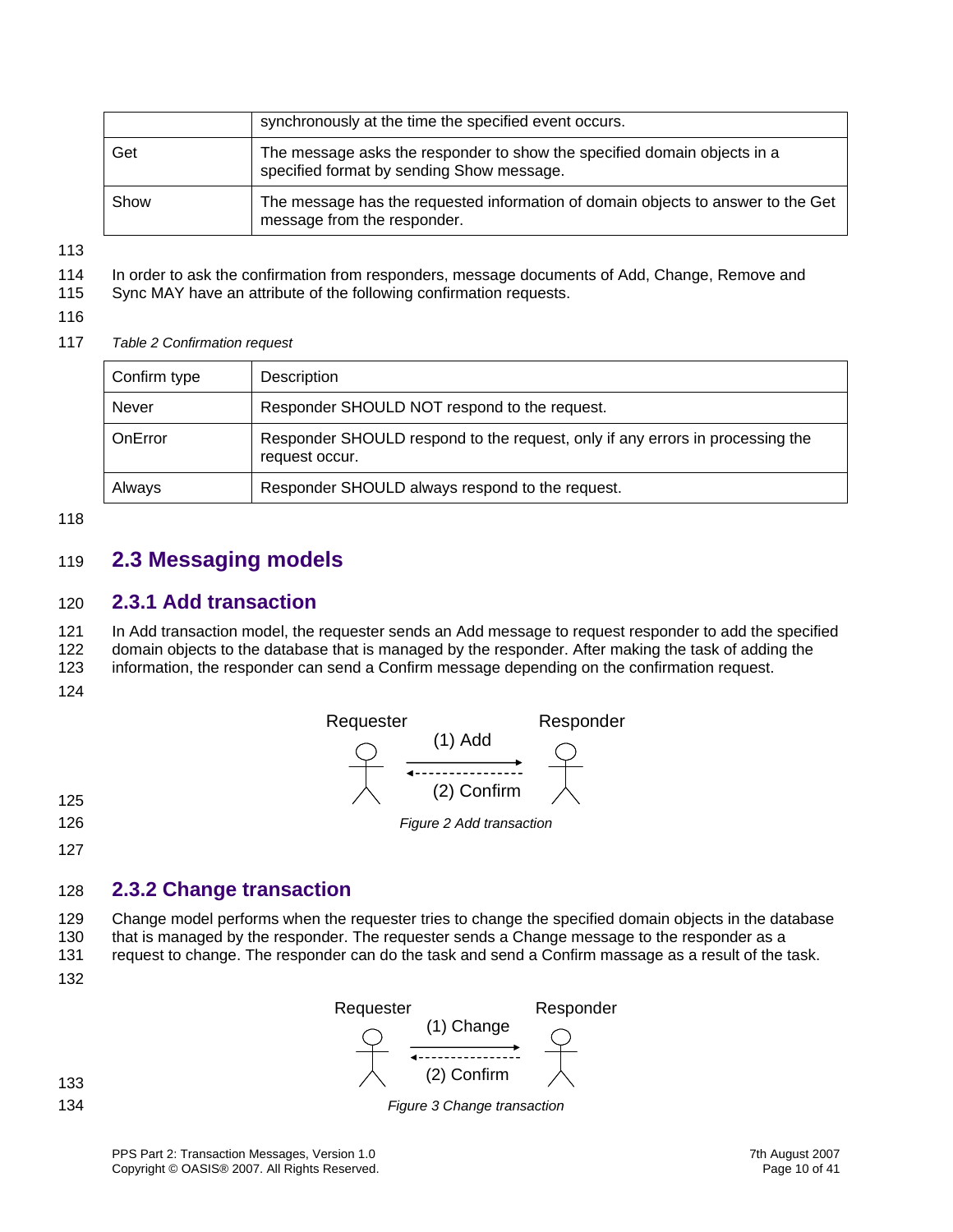<span id="page-10-0"></span>135

#### 136 **2.3.3 Remove transaction**

137 Remove model performs when the requester tries to delete the specified domain objects in the database

- 138 managed by the responder. The requester sends a Remove message, and the responder responds a
- 139 Confirm message if the Remove message has a confirmation request.
- 140



#### 143 **2.3.4 Notify transaction**

144 145 146 Basic pattern 1 performs in the Notify model. In this model, the sender sends a Notify message to the receiver. There is no obligation on the receiver to respond to the message nor make a task for the message.

- 
- 147

142



- 148 149
- 150

### 151 **2.3.5 Sync transaction**

152 153 Sync transaction performs that requester requests responder to send Notify message synchronously at the time when the specified event occurs on the domain objects owned by the responder. Responder

154 keeps monitoring the event to send Notify messages by invoking another Notify transaction.

155



157

*Figure 6 Sync transaction* 

#### 158 **2.3.6 Get-Show transaction**

159 160 Get-Show transaction performs like a query-response process in the client-server database systems. The requester sends a Get message to the responder in order to get information of the specified domain

- 161 objects. The responder tries to answer the request by sending Show message with corresponding
- 162 information that is managed.
- 163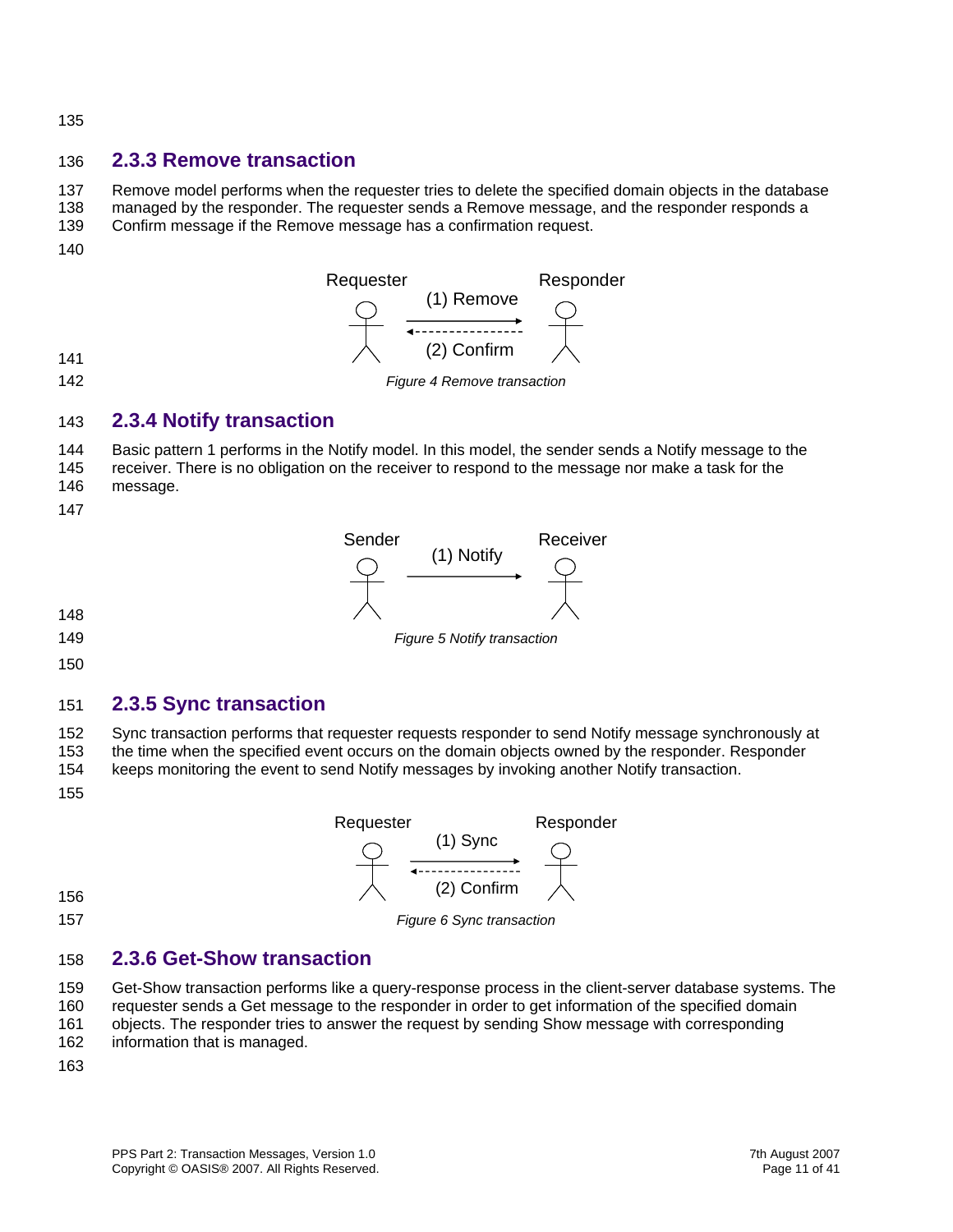<span id="page-11-0"></span>

- 
- 165
- 166
- 167

### 168 **2.4 Procedures on responders**

#### 169 **2.4.1 Common tasks**

170 171 Responders SHOULD have the capability to perform the following tasks when a massage document is received.

- 172 173 174 • The responder, who receives a proper Get message, SHOULD send a Show message to the requester. The Show message SHOULD have either error information or domain object requested by the requester in the specified forms.
- 175 176 177 The responder, who receives a proper Add message, SHOULD add the domain objects in the message to the database that is managed by the responder, unless the ID of the object already exists.
- 178 179 180 The responder, who receives a proper Change message, SHOULD change the target domain object in the database managed by the responder to the new data in the message, unless the ID of the object doesn't exist.
- 181 182 The responder, who receives a proper Remove message, SHOULD delete the target domain object in the database managed by the responder, unless the ID of the object doesn't exist.

### 183 **2.4.2 Confirm message**

- 184 185 The responder of Add, Change, Remove and Sync message SHOULD have capability to make the following tasks when the message received has a confirmation request.
- 186 187 188 The responder SHOULD send a Confirm message to the requester when the Add message received has an attribute of confirm="Always". The Confirm message SHOULD have either error information or the id list that shows all the objects added to the database.
- 189 190 191 The responder SHOULD send a Confirm message to the requester when the Change message received has an attribute of confirm="Always". The Confirm message SHOULD have either error information or the id list that shows all the objects changed in the database.
- 192 193 194 • The responder SHOULD send a Confirm message to the requester when the Remove message received has an attribute of confirm="Always". The Confirm message SHOULD have either error information or the id list that shows all the objects deleted in the database.
- 195 196 197 • The responder SHOULD send a Confirm message to the requester when the Sync message received has an attribute of confirm="Always". The Confirm message SHOULD have either error information or the id list that shows all the objects to be monitored for synchronization.

### 198 **2.4.3 Error handling**

199 200 To deal with errors occurred during the process of messaging, e.g. syntax or semantic problems detected by the responder's programs, the responder SHOULD have a capability of the following error handling:

201 202 The responder, who receives a Get message and is hard to respond in normal processes because of errors, SHOULD send a Show message with the error information to the requester.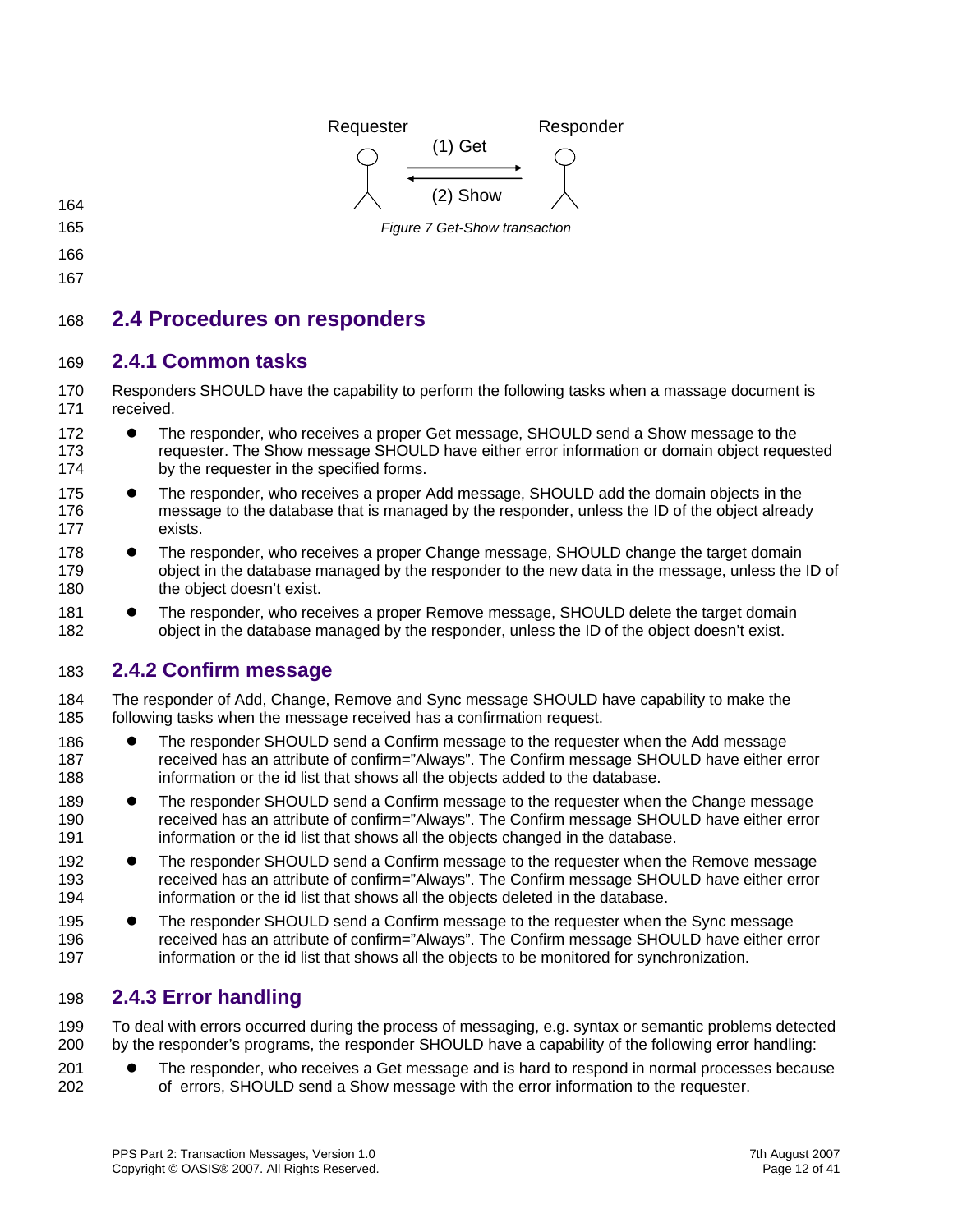- 204 205 203 ● The responder who receives an Add message with the attribute of confirm="OnError" and is hard to respond in normal processes because of errors, SHOULD send a Confirm message with the error information to the requester.
- 207 208 206 ● The responder who receives a Change message with the attribute of confirm="OnError" and is hard to respond in normal processes because of errors, SHOULD send a Confirm message with the error information to the requester.
- 210 211 209 ● The responder who receives a Remove message with the attribute of confirm="OnError" and is hard to respond in normal processes because of errors, SHOULD send a Confirm message with the error information to the requester.
- 212 213 214 • The responder who receives a Sync message with the attribute of confirm="OnError" and is hard to respond in normal processes because of errors, SHOULD send a Confirm message with the error information to the requester.
- 215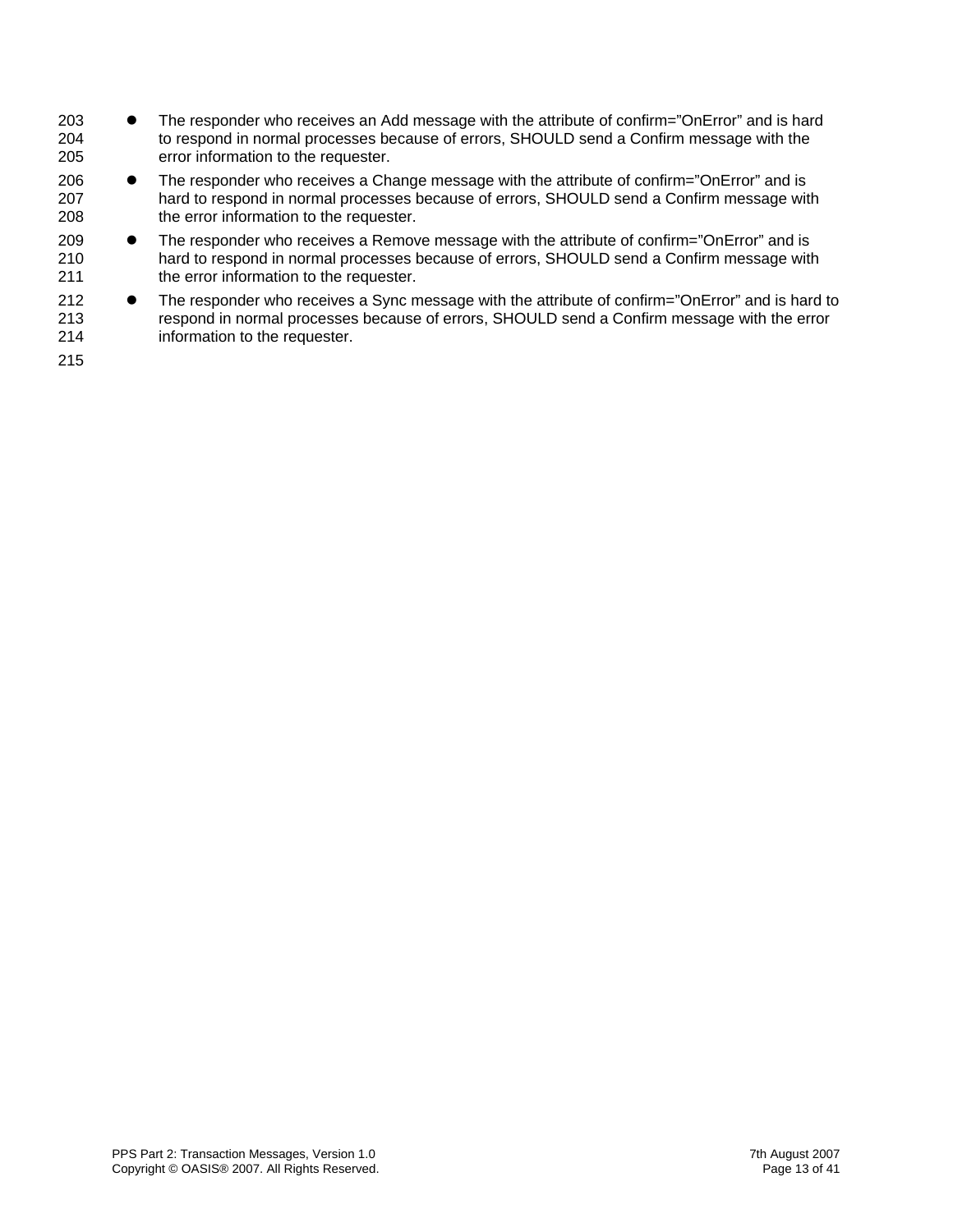## <span id="page-13-0"></span><sup>216</sup>**3 Message document**

#### 217 **3.1 Message Structure**

A message that is exchanged between two parties SHOULD consist of one or more message documents. When more than two message documents are sent in one message, one of those documents SHOULD be assigned as a primary message document. 218 219 220

- 221 A message that is not a primary message document SHOULD have relation to a primary message
- 222 223 document or other message documents that is in the same message. This recursive relation SHOULD show the primary message document at the end of the linkage.
- 224 225 226 Since this standard doesn't address on how to exchange messages in IP (Internet Protocol) level, data envelope mechanisms such as SOAP can be considered as well as a simple SMTP and file transfer mechanism.

### 227 **3.2 Transaction element**

228 229 230 A domain document is represented by a transaction element. This section defines the common data structure of the transaction elements. The list of the transaction elements which are necessary for production planning and scheduling are address in PPS standard profile.

- 231 232 The structure of the transaction element SHOULD be consistent with the following XML schema and the specifications.
- 233

| 234        | <xsd:complextype name="TransactionType"></xsd:complextype>                      |
|------------|---------------------------------------------------------------------------------|
| 235        | <xsd:sequence></xsd:sequence>                                                   |
| 236        | <xsd:element maxoccurs="unbounded" minoccurs="0" ref="Error"></xsd:element>     |
| 237        | <xsd:element minoccurs="0" ref="App"></xsd:element>                             |
| 238        | <xsd:element maxoccurs="unbounded" minoccurs="0" ref="Spec"></xsd:element>      |
|            | <xsd:element maxoccurs="unbounded" minoccurs="0" ref="Condition"></xsd:element> |
| 239<br>240 | <xsd:element maxoccurs="unbounded" minoccurs="0" ref="Selection"></xsd:element> |
| 241        | <xsd:element minoccurs="0" ref="Header"></xsd:element>                          |
| 242        | <xsd:choice minoccurs="0"></xsd:choice>                                         |
|            |                                                                                 |
| 243        | <xsd:element maxoccurs="unbounded" minoccurs="0" ref="Party"></xsd:element>     |
| 244        | <xsd:element maxoccurs="unbounded" minoccurs="0" ref="Plan"></xsd:element>      |
| 245        | <xsd:element maxoccurs="unbounded" minoccurs="0" ref="Order"></xsd:element>     |
| 246        | <xsd:element maxoccurs="unbounded" minoccurs="0" ref="ltem"></xsd:element>      |
| 247        | <xsd:element maxoccurs="unbounded" minoccurs="0" ref="Resource"></xsd:element>  |
| 248        | <xsd:element maxoccurs="unbounded" minoccurs="0" ref="Process"></xsd:element>   |
| 249        | <xsd:element maxoccurs="unbounded" minoccurs="0" ref="Lot"></xsd:element>       |
| 250        | <xsd:element maxoccurs="unbounded" minoccurs="0" ref="Task"></xsd:element>      |
| 251        | <xsd:element maxoccurs="unbounded" minoccurs="0" ref="Operation"></xsd:element> |
| 252        |                                                                                 |
| 253        |                                                                                 |
| 254        | <xsd:attribute name="id" type="xsd:string" use="required"></xsd:attribute>      |
| 255        | <xsd:attribute name="ref" type="xsd:string"></xsd:attribute>                    |
|            | <xsd:attribute name="action" type="xsd:string"></xsd:attribute>                 |
| 256<br>257 | <xsd:attribute name="transaction" type="xsd:string"></xsd:attribute>            |
| 258        | <xsd:attribute name="confirm" type="xsd:string"></xsd:attribute>                |
| 259        |                                                                                 |
|            | <xsd:attribute name="profile" type="xsd:string"></xsd:attribute>                |
| 260        | <xsd:attribute name="sender" type="xsd:string"></xsd:attribute>                 |
| 261        | <xsd:attribute name="create" type="xsd:dateTime"></xsd:attribute>               |
| 262        | <xsd:attribute name="description" type="xsd:string"></xsd:attribute>            |
| 263        |                                                                                 |
| 264        |                                                                                 |

- *id* attribute SHOULD represent the identifier of the message. Every transaction message SHOULD have a unique id in the scope of the sender or the requester.
- 267 268 *ref* attribute SHOULD represent the identifier of a primary message document or other message document that is in the same message, when the message has more than one message document.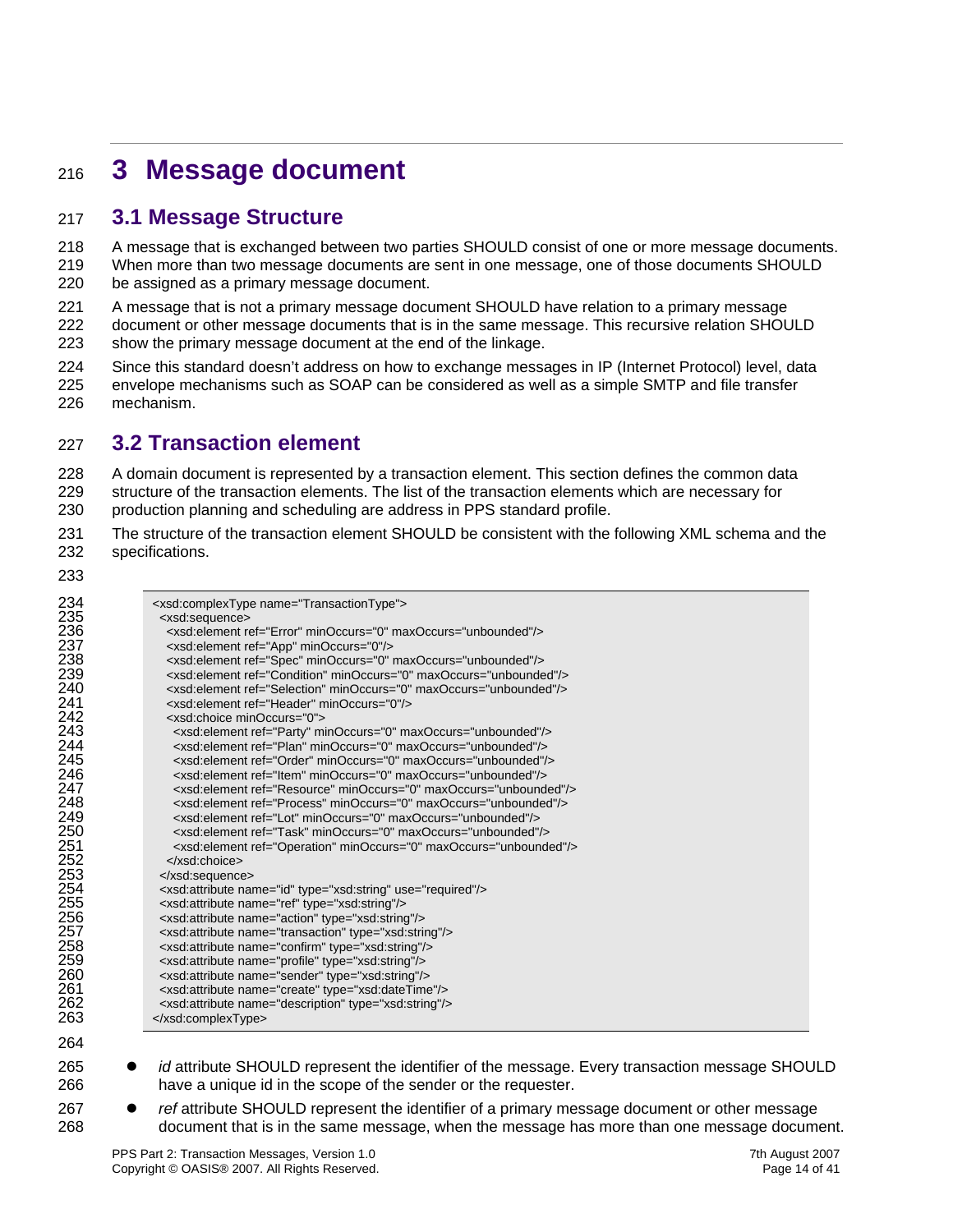| 269<br>270<br>271                             | action attribute SHOULD represent the type of the message, where the types correspond to verbs<br>information for the message. Values of the attribute SHOULD be either "Add", "Change", "Remove",<br>"Confirm", "Notify", "Sync", "Get", or "Show".                                                                                                                                                                                                                                                                                                                                       |
|-----------------------------------------------|--------------------------------------------------------------------------------------------------------------------------------------------------------------------------------------------------------------------------------------------------------------------------------------------------------------------------------------------------------------------------------------------------------------------------------------------------------------------------------------------------------------------------------------------------------------------------------------------|
| 272<br>273<br>274<br>275<br>276               | transaction attribute SHOULD represent the identifier of the series of a transaction. If the message<br>$\bullet$<br>has a predecessor that relates to the message, the values of this attribute in those messages<br>SHOULD be the same. For example, messages in the same massaging model SHOULD have the<br>same value on the transaction attribute. Re-sending messages SHOULD have the same value of<br>transaction attribute with the original message.                                                                                                                              |
| 277<br>278                                    | confirm attribute SHOULD represent a confirmation request. The value of the attribute MSUT be<br>$\bullet$<br>either "Never", "OnError", or "Always".                                                                                                                                                                                                                                                                                                                                                                                                                                      |
| 279<br>280<br>281                             | profile attribute SHOULD identify the application profile data, which describes details of domain<br>$\bullet$<br>objects and domain properties to adjust the particular business applications. The empty value of<br>the attribute SHOULD represent the transaction follows the standard profile.                                                                                                                                                                                                                                                                                         |
| 282<br>283                                    | sender attribute SHOULD represent an identifier of the sender or requester of the message. This<br>$\bullet$<br>information is not for the low-level communication programs but for application programs.                                                                                                                                                                                                                                                                                                                                                                                  |
| 284                                           | create attribute SHOULD represent a date when the transaction document is created.<br>$\bullet$                                                                                                                                                                                                                                                                                                                                                                                                                                                                                            |
| 285                                           | description attribute SHOULD represent any comments or descriptions.                                                                                                                                                                                                                                                                                                                                                                                                                                                                                                                       |
| 286                                           |                                                                                                                                                                                                                                                                                                                                                                                                                                                                                                                                                                                            |
| 287                                           | Elements under the transaction element SHOULD follow the sentences:                                                                                                                                                                                                                                                                                                                                                                                                                                                                                                                        |
| 288                                           | Error element SHOULD represent error information.                                                                                                                                                                                                                                                                                                                                                                                                                                                                                                                                          |
| 289                                           | App element SHOULD represent any information for the application programs.<br>$\bullet$                                                                                                                                                                                                                                                                                                                                                                                                                                                                                                    |
| 290                                           | Spec element SHOULD represent any particular specification of the transaction.                                                                                                                                                                                                                                                                                                                                                                                                                                                                                                             |
| 291                                           | Condition element SHOULD represent any condition of selecting required domain objects.<br>$\bullet$                                                                                                                                                                                                                                                                                                                                                                                                                                                                                        |
| 292<br>293                                    | Selection element SHOULD represent any condition of selecting required properties of a domain<br>$\bullet$<br>object.                                                                                                                                                                                                                                                                                                                                                                                                                                                                      |
| 294                                           | Header element SHOULD represent information for detailed messaging described in the section 6.<br>$\bullet$                                                                                                                                                                                                                                                                                                                                                                                                                                                                                |
| 295<br>296                                    | Party, Plan, Order, Item, Resource, Process, Lot, Task, or Operation element SHOULD represent<br>$\bullet$<br>domain objects. Different type of them SHOULD NOT be specified at the same transaction element.                                                                                                                                                                                                                                                                                                                                                                              |
| 297                                           |                                                                                                                                                                                                                                                                                                                                                                                                                                                                                                                                                                                            |
| 298<br>299<br>300<br>301<br>302<br>303<br>304 | A message type that the transaction element is addressed determines the combination of elements<br>available to specify. The table below shows the combination matrix. Each column shows different<br>message transaction type, while the row shows available elements in the transaction element. The blank<br>cell represents the corresponding element SHULD NOT be the child of the transaction element. "M"<br>denotes that the corresponding element SHULD be defined in the parent element. And "O" denotes<br>optional where the element may described depending on the situation. |
|                                               |                                                                                                                                                                                                                                                                                                                                                                                                                                                                                                                                                                                            |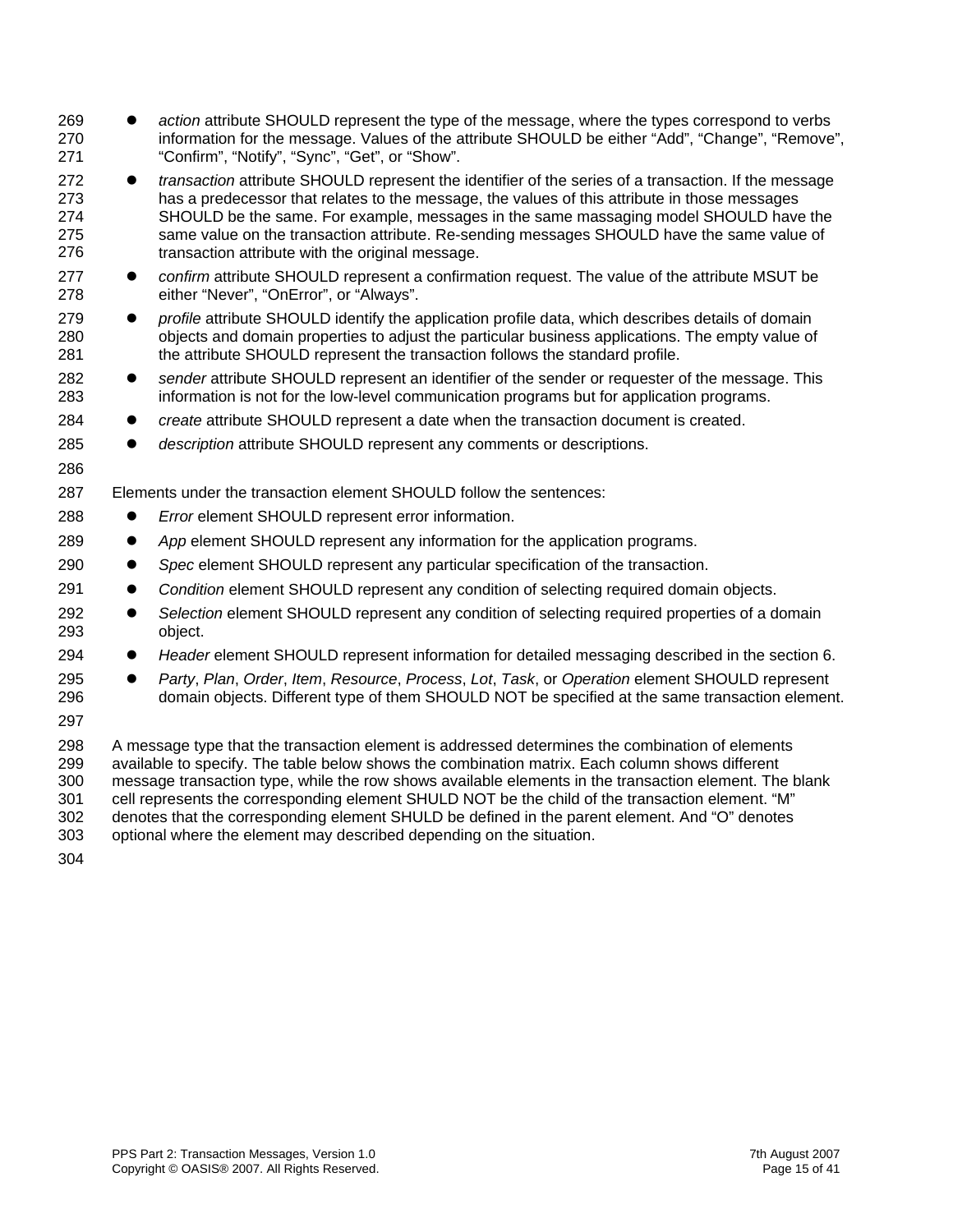#### <span id="page-15-0"></span>306 *Table 3 Structure of transaction element*

|                      | Add     | Change  | Remove | Confirm | Confirm<br>(Error) | <b>Notify</b> | Sync    | Get     | Show | Show<br>(Error) |
|----------------------|---------|---------|--------|---------|--------------------|---------------|---------|---------|------|-----------------|
| Error element        |         |         |        |         | M                  |               |         |         |      | M               |
| App element          | O       | O       | O      | O       | O                  | O             | O       | O       | O    | O               |
| Condition<br>element | $\circ$ | $\circ$ | O      |         |                    |               | $\circ$ | $\circ$ |      |                 |
| Selection<br>element |         | M       |        |         |                    |               |         | $\circ$ |      |                 |
| Header element       |         |         |        |         |                    | M             |         | $\circ$ | M    | $\circ$         |
| Primitive<br>element | M       |         |        | M       |                    | M             |         |         | M    |                 |

#### 307 **3.3 Multiple documents message**

A message MAY consist of more than one domain documents. When one document is in a message, the type of message is the same as the type of document. When more than one documents are in the 308 309

message, first, the primary message document is the same as the type of message. 310

311 For other documents in multiple documents message, the available combination of document types and

312 313 message types SHOULD be in the matrix of the Table below. In the table, "Yes" denotes the combination is available.

- 
- 314

#### 315 *Table 4 Available combination of multiple documents*

| Primary       | Subsidiary document |        |        |         |        |      |     |      |  |
|---------------|---------------------|--------|--------|---------|--------|------|-----|------|--|
| Document      | Add                 | Change | Remove | Confirm | Notify | Sync | Get | Show |  |
| Add           | Yes                 |        |        |         | Yes    |      |     |      |  |
| Change        |                     | Yes    |        |         | Yes    |      |     |      |  |
| Remove        |                     |        | Yes    |         | Yes    |      |     |      |  |
| Confirm       |                     |        |        | Yes     |        |      |     |      |  |
| <b>Notify</b> |                     |        |        |         | Yes    |      |     |      |  |
| Sync          |                     |        |        |         |        |      |     |      |  |
| Get           |                     |        |        |         | Yes    |      | Yes |      |  |
| Show          |                     |        |        |         | Yes    |      |     | Yes  |  |

316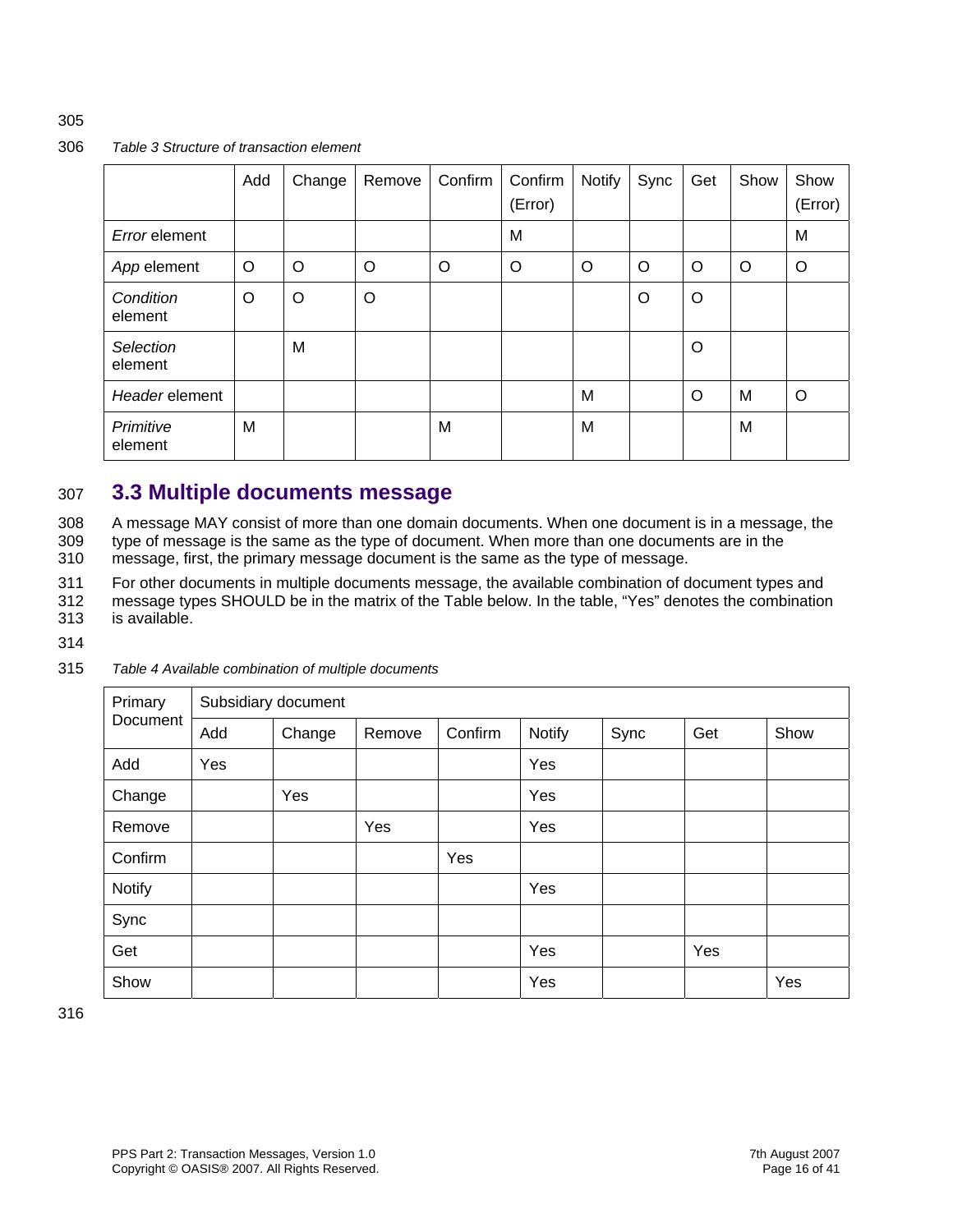## <span id="page-16-0"></span><sup>317</sup>**4 Add, Change and Remove transaction**

#### 318 **4.1 Add transaction**

319 320 Add message requests the responder to add the specified domain objects in the message to the database managed by the responder.

321 322 323 324 If the Add message request to add domain objects with ID specified at the "id" attribute, responder SHOULD check existence of the ID in its database and reject the request when the corresponding data already exists in the database. If the message has an ID that already exists in the database, the responder SHOULD NOT add the data.

325 326 If the Add message request to add domain object without ID, the responder SHOULD create any unique ID in its database, and create a new domain object that has the specified information. The new IDs MAY



#### action="Add" action="Confirm" Message Body Object ID list Requester | New York | Responder action="Add" Message Body Requester Responder action="Confirm" Error elements 329 330 331 332 333 (a) Normal case (b) Error case *Figure 8 Add message transactions*  Example 1-A: Message to add three Product Records 334 <ProductRecord id="A-1" transaction="01" action="Add" sender="A"><br>335 <ltem id="001" name="Product-1"><Spec type="pps:color" value="rec<br>336 <ltem id="002" name="Product-2"><Spec type="pps:color" value="rec 335 <Item id="001" name="Product-1"><Spec type="pps:color" value="red"/></Item> 336 <Item id="002" name="Product-2"><Spec type="pps:color" value="red"/></Item> <ltem id="003" name="Product-3"><Spec type="pps:color" value="red"/></ltem> 338 339 340 341 342 343 344 </ProductRecord> When *Condition* element is specified in a transaction element, the *Property* element in the *Condition* element shows common property of domain objects listed in the document. The following example is the same request compare to the previous example. Example1-B: Add message using a *Condition* element 345 <ProductRecord id="A-2" transaction="02" action="Add" sender="A"><br>346 <Condition><br>347 <Property name="pps:color" value="red"/> <Condition> 347 </roperty name="pps:color" value="red"/><br>348 </Condition> 348 </Condition><br>349 </condition> 349 <Item id="001" name="Product-1"/> 350 <ttem id="002" name="Product-2"/><br>351 <ttem id="003" name="Product-3"/> <ltem id="003" name="Product-3"/> 352 </ProductRecord>

#### 353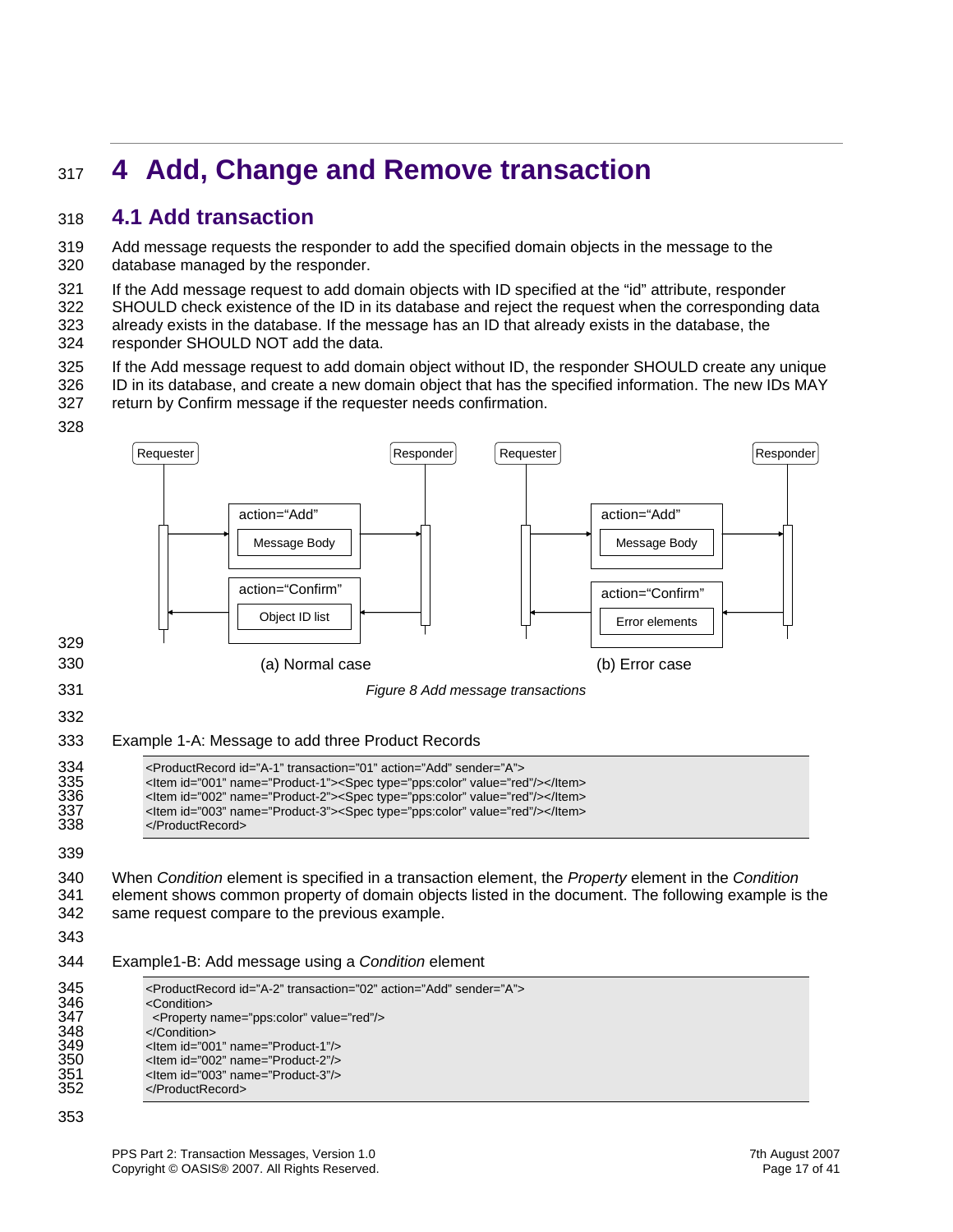<span id="page-17-0"></span>354 355 The response to Add message is done by sending a Confirm message that has primitive elements in its body. The primitive element represents the domain object that is successfully added, and SHOULD only

356 have *id* attribute. The next example is the Confirm message as a result of the previous Add message.

357

358 Example 1-C: Confirm message as a response of an Add transaction

```
359 <ProductRecord id="B-1" transaction="01" action="Confirm" sender="B"> 
360 <tem id="001" /><br>361 <tem id="002" />
361 <Item id="002" /> 
               <ltem id="003" />
363 
               </ProductRecord>
```
364

#### 365 **4.2 Change transaction**

366 367 368 Change message requests to change the specified information of the specified domain objects that is in the database managed by the responder. In order to identify the target domain object, *Condition* element has any condition to select one of more domain objects.

369 After selecting the target domain object, Select element SHOULD represent the values of target

370 371 properties to be changed. The values SHOULD be specified in the *Property* element in the *Selection* element.

- 372 All the selected domain objects depending on the *Condition* element SHOULD be applied to change in
- 373 the same way. ID of domain objects SHOULD NOT be changed by Change transactions.
- 374



378

379 380 381 382 In the database managed by the responder, a property type is either single or multiple. If the property type is single, the value requested to change is applied as a new value of the property. Otherwise, in the cases of multiple properties, the property of the domain object is inserted, updated or deleted depending on the type of the Change message.

#### 383 **4.2.1 Insert property**

384 385 386 For the multiple primitives that can be duplicated in the same object, an insert property message performs to add another property that has a new value. When *type* attribute of *Selection* element has "insert" value, it shows that the properties in the *Selection* element are requested to insert.

- 387
- 388 Example 2: Add information of new level 10 as the latest stock value.

389 <ProductRecord id="A-4" transaction="04" action="Change" sender="A">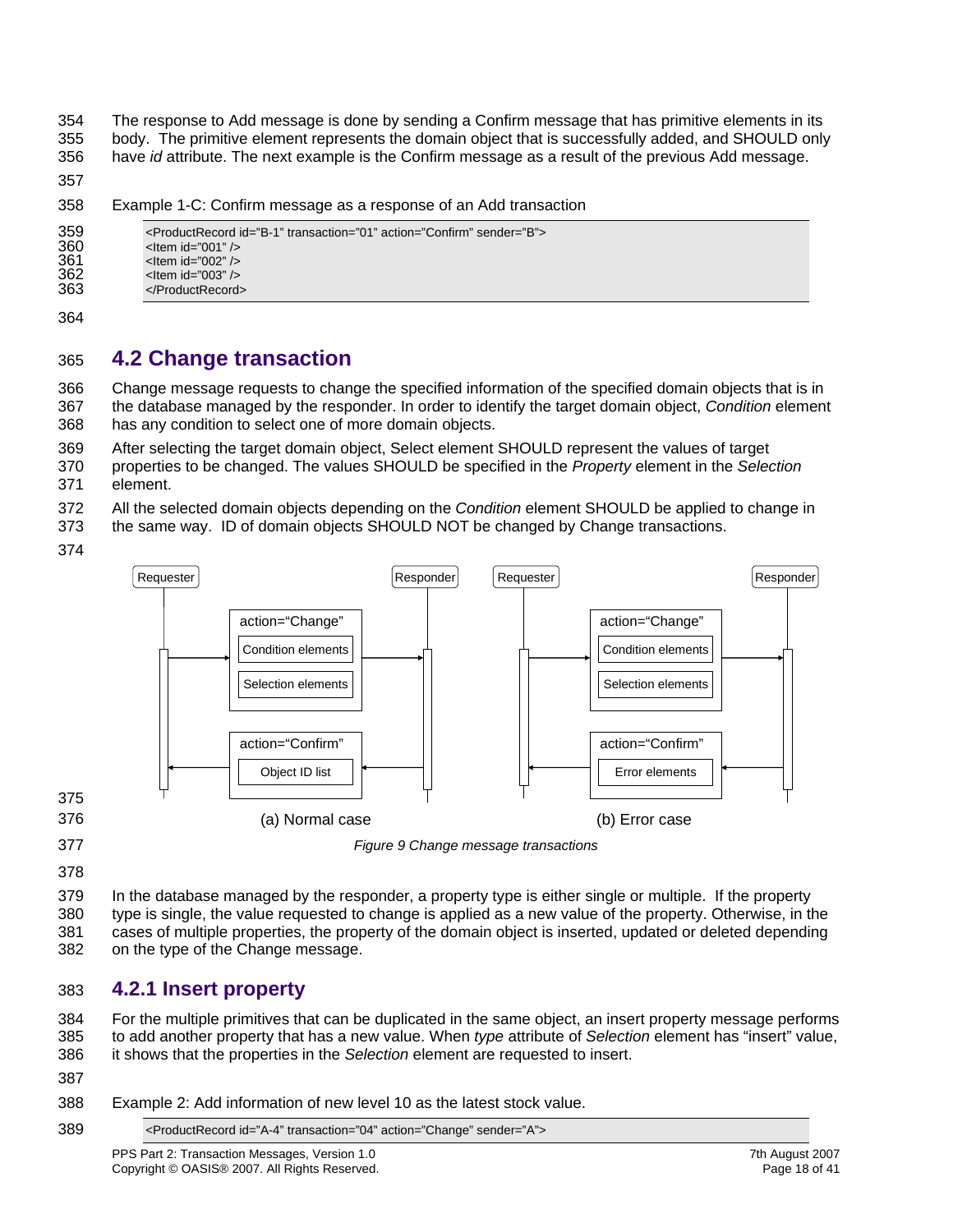<span id="page-18-0"></span>

| 390 | <condition id="001"></condition>                             |
|-----|--------------------------------------------------------------|
| 391 | <selection type="insert"></selection>                        |
| 392 | <property name="pps:stock"><qty value="10"></qty></property> |
| 393 |                                                              |
| 394 |                                                              |

395

#### 396 **4.2.2 Update property**

397 When the value of *type* attribute of *Selection* element is "update", the properties in the *Selection* element 398 399 are for updating the current properties. The target properties to be changed are selected by *Condition* elements which are defined under the *Selection* element.

400 If the *Condition* elements select more than one property instances, all values of these instances are 401 402 changed to the value specified in the *Property* element. If the *Condition* elements select no property instance, nothing happens for the message.

403

#### 404 Example 3-A: The message requests to change the usage of A001-2 from 1 to 4.

| 405<br>406<br>407<br>408<br>409<br>410<br>411 | <productrecord action="Change" id="A-5" sender="A" transaction="05"><br/><condition id="A001"></condition><br/><selection type="update"><br/><property name="pps:child-value"><qty value="4"></qty></property><br/><condition name="pps:child" value="A001-2"></condition><br/></selection><br/></productrecord> |
|-----------------------------------------------|------------------------------------------------------------------------------------------------------------------------------------------------------------------------------------------------------------------------------------------------------------------------------------------------------------------|
| 412                                           |                                                                                                                                                                                                                                                                                                                  |
| 413                                           | Example 3-B: Initial status of the product data A001 that has A001-1, A001-2 and A001-3.                                                                                                                                                                                                                         |
| 414<br>415<br>416<br>417<br>418               | <ltem id="A001"><br/><compose item="A001-1" type="pps:child" value="1"></compose><br/><compose item="A001-2" type="pps:child" value="1"></compose><br/><compose item="A001-3" type="pps:child" value="1"></compose><br/></ltem>                                                                                  |
| 419                                           |                                                                                                                                                                                                                                                                                                                  |
| 420                                           | Example 3-C: Revised status of the product data                                                                                                                                                                                                                                                                  |
| 421<br>422<br>423<br>424<br>425               | $<$ Item id="A001"><br><compose item="A001-1" type="pps:child" value="1"></compose><br><compose item="A001-2" type="pps:child" value="4"></compose><br><compose item="A001-3" type="pps:child" value="1"></compose><br>$\langle$ ltem $\rangle$                                                                  |

426

#### 427 **4.2.3 Delete property**

428 When a value of *type* attribute of Selection element is "delete", then it performs to delete particular 429 properties that are selected by *Condition* elements under the *Selection* element. *Condition* element is 430 necessary to select the target properties to be deleted.

431 If the *Condition* elements select more than one property instances, all of these instances are deleted. If 432 the *Condition* elements select no property instance, nothing happens for the message.

433

#### 434 Example 4: Usage of "Machine-1" by the process "Proc-1" is requested to delete.

| 435 | <processrecord action="Change" id="A-6" sender="A" transaction="06"></processrecord> |
|-----|--------------------------------------------------------------------------------------|
| 436 | <conditoin id="Proc-01"></conditoin>                                                 |
| 437 | <select type="delete"></select>                                                      |
| 438 | <condition name="pps:equipment" value="Machine-1"></condition>                       |
| 439 |                                                                                      |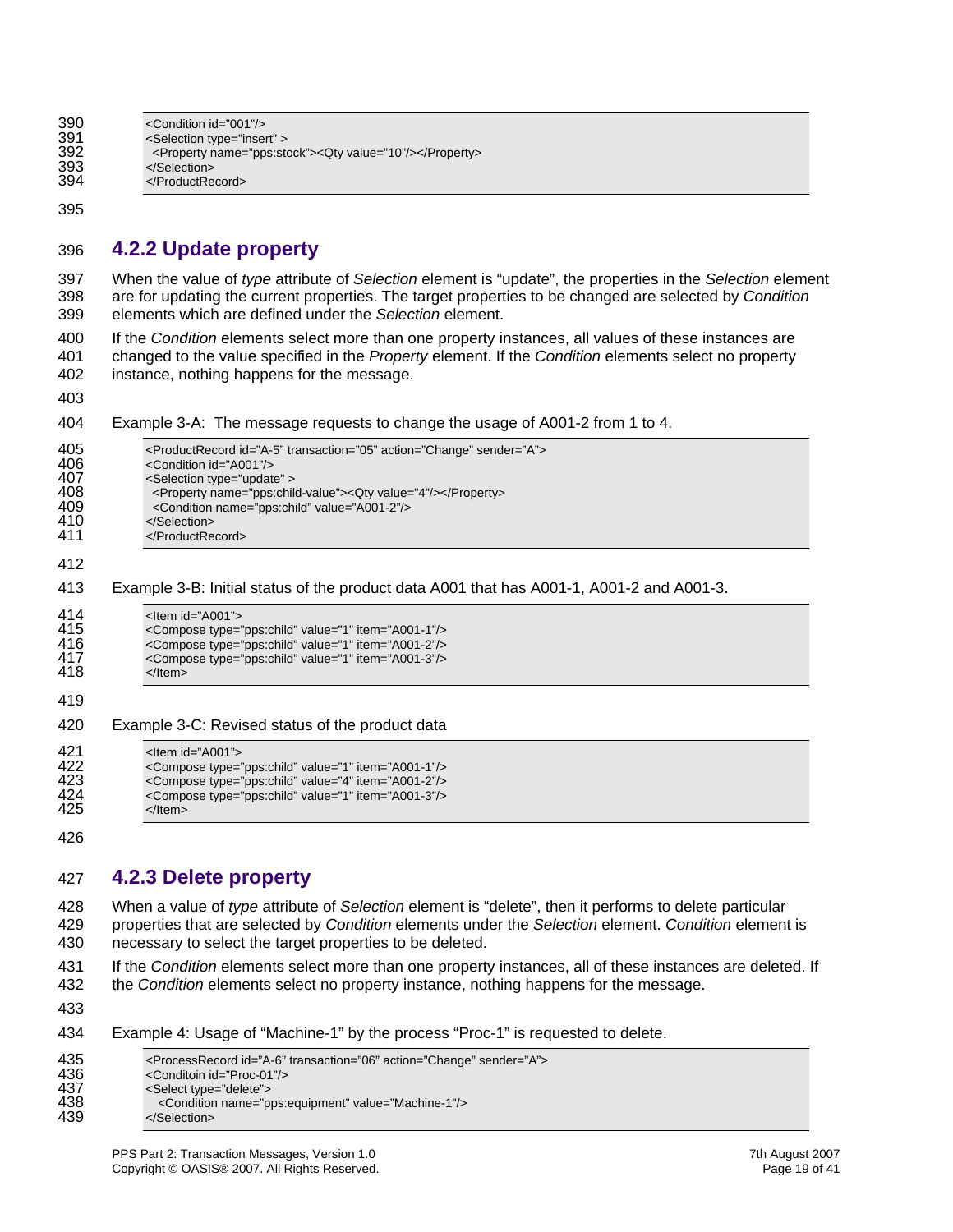<span id="page-19-0"></span>

| 440                                                  |                                                                                                                                                                                                                                                                                                                                                                                   |
|------------------------------------------------------|-----------------------------------------------------------------------------------------------------------------------------------------------------------------------------------------------------------------------------------------------------------------------------------------------------------------------------------------------------------------------------------|
| 441                                                  |                                                                                                                                                                                                                                                                                                                                                                                   |
| 442                                                  | Example 5: Delete all inventory records of the item "A001" that has a date before August 1st.                                                                                                                                                                                                                                                                                     |
| 443<br>444<br>445<br>446<br>447<br>448<br>449<br>450 | <lnventoryrecord action="Change" id="A-7" sender="A" transaction="07"><br/><condition id="A001"></condition><br/><selection type="delete"><br/><condition name="pps:stock-date"><br/><math>\le</math>Time value="2006-08-01T00:00:00" condition="latest"/<math>&gt;</math><br/><math>\langle</math>Condition<math>&gt;</math><br/></condition></selection><br/></lnventoryrecord> |
| 451                                                  |                                                                                                                                                                                                                                                                                                                                                                                   |

#### **4.3 Remove transaction**  452

453 Remove message requests to delete the specified domain objects in the database managed by the 454 455 456 means that the data in the database is actually deleted, or logically deleted such that only the delete flag responder. The responder can decide either the request is accepted or rejected. If it is rejected, the responder SHOULD send error message, unless the confirm attribute is "Never". Removing objects

457 is marked on the object.

458 The target domain objects to be removed are selected by specifying *Condition* elements that represent

- 459 the conditions of target domain objects.
- 460

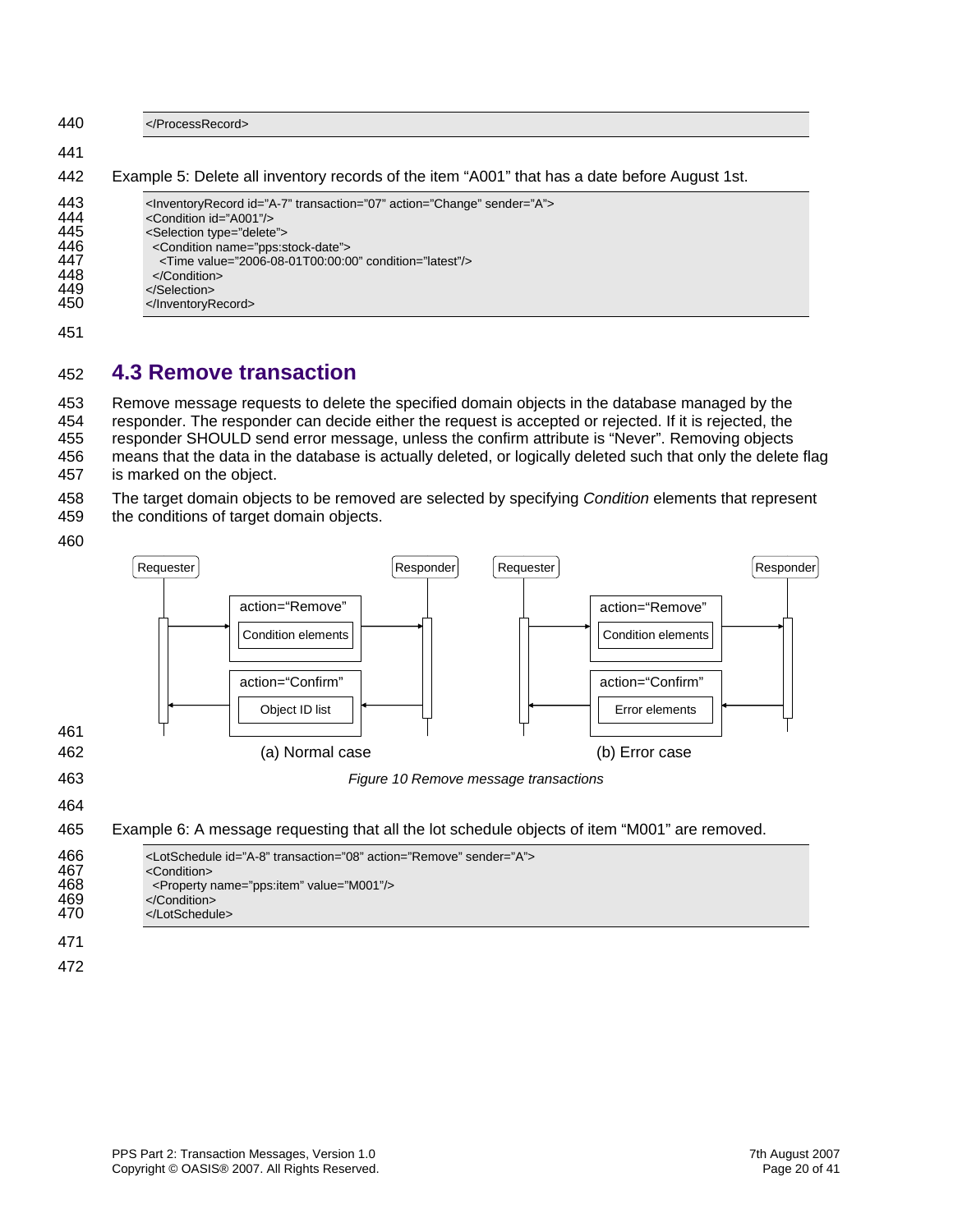## <span id="page-20-0"></span><sup>473</sup>**5 Notify and Sync Transactions**

### 474 **5.1 Notify transaction**

475 476 Notify message SHOULD have "Notify" in the *action* attribute. The figure shows that transaction pattern of Notify message exchange. Notify message doesn't need its response.

477 Notify message MAY be sent by the sender to any information users that the sender decides as the

478 destination of the message. If Notify message is caused by synchronization request defined by a Sync

479 message received in advance, the message is sent when the corresponding event occurs. In Notify

480 message for synchronization, the *event* attribute SHOULD show the event name.

481



482 483

*Figure 11 Notify message transactions* 

484

485 486 487 Notify message SHOULD have a *Header* element that MAY have the number of domain objects and any aggregated information of objects. Domain objects, which are represented by primitive elements described in [PPS01], MAY be specified in the body of Notify message.

488

489 Example 7: A Notify message shows reception of customer order 001 and its detailed items.

| 490 | <customerorder action="Notify" id="A-9" sender="A" transaction="09"></customerorder>                       |
|-----|------------------------------------------------------------------------------------------------------------|
| 491 | <header count="3" id="001" title="Order Form"></header>                                                    |
| 492 | <property display="C-Name" name="pps:party" type="target" value="K-lnc."></property>                       |
| 493 | <property display="P/N" name="pps:id" type="selection"></property>                                         |
| 494 | <property display="NAME" name="pps:name" type="selection"></property>                                      |
| 495 | <property display="QTY" name="pps:qty" type="selection"></property>                                        |
| 496 | <property calc="sum" display="PRICE" name="pps:price" type="selection"><qty value="1200"></qty></property> |
| 497 |                                                                                                            |
| 498 | <order id="001-1" item="Product-A1"><qty value="1"></qty></order>                                          |
| 499 | <order id="001-2" item="Product-A2"><qty value="10"></qty></order>                                         |
| 500 | <order id="001-3" item="Product-A3"><qty value="3"></qty></order>                                          |
| 501 |                                                                                                            |
|     |                                                                                                            |

502

### 503 **5.2 Sync transaction**

504 505 506 In order to synchronize information of users with the information owner, the user needs to know the change of information at the time it occurs. The sync transaction allows the user to request the information owner to notify the change of domain objects synchronously.

507 508 509 If an information owner monitors particular property value of a domain object and tries to detect certain event occurrence such as data changes, the sync message is used to establish synchronization by requesting subscription of the event occurrence detected by the information owner.

510 511 When a synchronization request by sync a message is accepted by responder, e.g., the information owner, the responder SHOULD send a notification message by invoking another transaction when the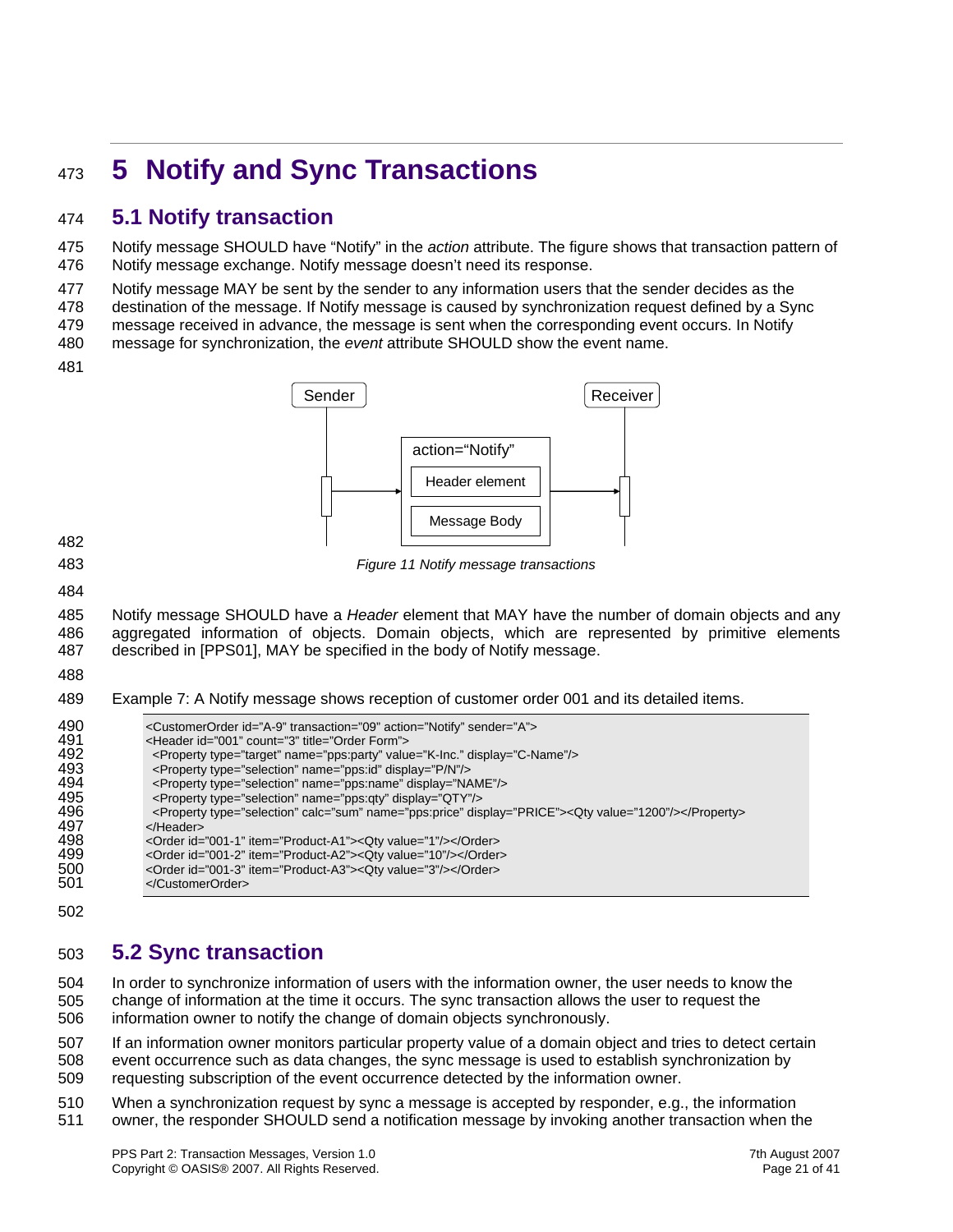- <span id="page-21-0"></span>512 corresponding event occurs. The notification messages are not included in this Sync transaction.
- 513 514 Notification of change of the property value will be invoked as a different transaction independent from the sync transaction.
- 515 This transaction is similar to publish-subscription model. The sync message can be regarded as a
- 516 subscription request message. If the responder has a subscription management module, then an
- 517 application program sent a single Notify message to the module, which knows the subscribers and
- 518 dispatch the message to all the members listed as a subscriber.
- 519



*Figure 12 Sync message transaction* 

522 523

524 All properties of a domain object MAY NOT be available to provide this capability. In order to know the

- 525 526 capability of application program and the name list of events that the application program can provide, an implementation profile defined in [PPS03] SHOULD specify the information.
- 527 According to the implementation profile of the responder, the responder (information owner) determines
- 528 529 the interval of monitoring cycle, size of difference to detect changes, range of value to detect event occurrence by minimum and maximum constraints, and so forth [PPS03].
- 530 531 When the value of the property is changed into the range defined by maximum and minimum constraints, the information owner SHOULD send the notification. The owner SHOULD NOT send a next notification
- 532 of the event unless the value will once be outside of the range.
- 533 534 When the size of difference to detect changes is defined, any changes of the property value less than the size SHOULD be ignored.
- 535 The changes during the monitoring cycle MAY be merged at the time of the next monitoring time.
- 536 Therefore, changes during the cycle MAY NOT be detected by the requester.

### 537 **5.2.1 Sync message**

- 538 539 Sync message is a message to request synchronization of information by requester. Sync message SHOULD specify a value "Sync" at *action* attribute of the transaction element. Sync message SHOULD
- 540 have an event name that has been defined in advance by the responder.
- 541 542 543 Sync message MAY specify particular domain objects that the responder needs to add the requester as a subscriber of the objects. *Condition* element allows the requester to make request of synchronization for several domain objects by sending one sync message.
- 544 When there is no available event specified by the event attribute in the suggested domain object, the
- 545 546 responder SHOULD send a error information in Confirm message unless the request has "Never" value on the *confirm* attribute.
- 547
- 548 Example 8-A: To request notification when event "E01" occurs on any production order of item "A001".
- 549 <ProductionOrder id="A-3" transaction="03" action="Sync" event="E01" sender="A" confirm="Always"> 550 <Condition><br>551 <cDoperty 551 <Property name="pps:item" vaue="A001"/>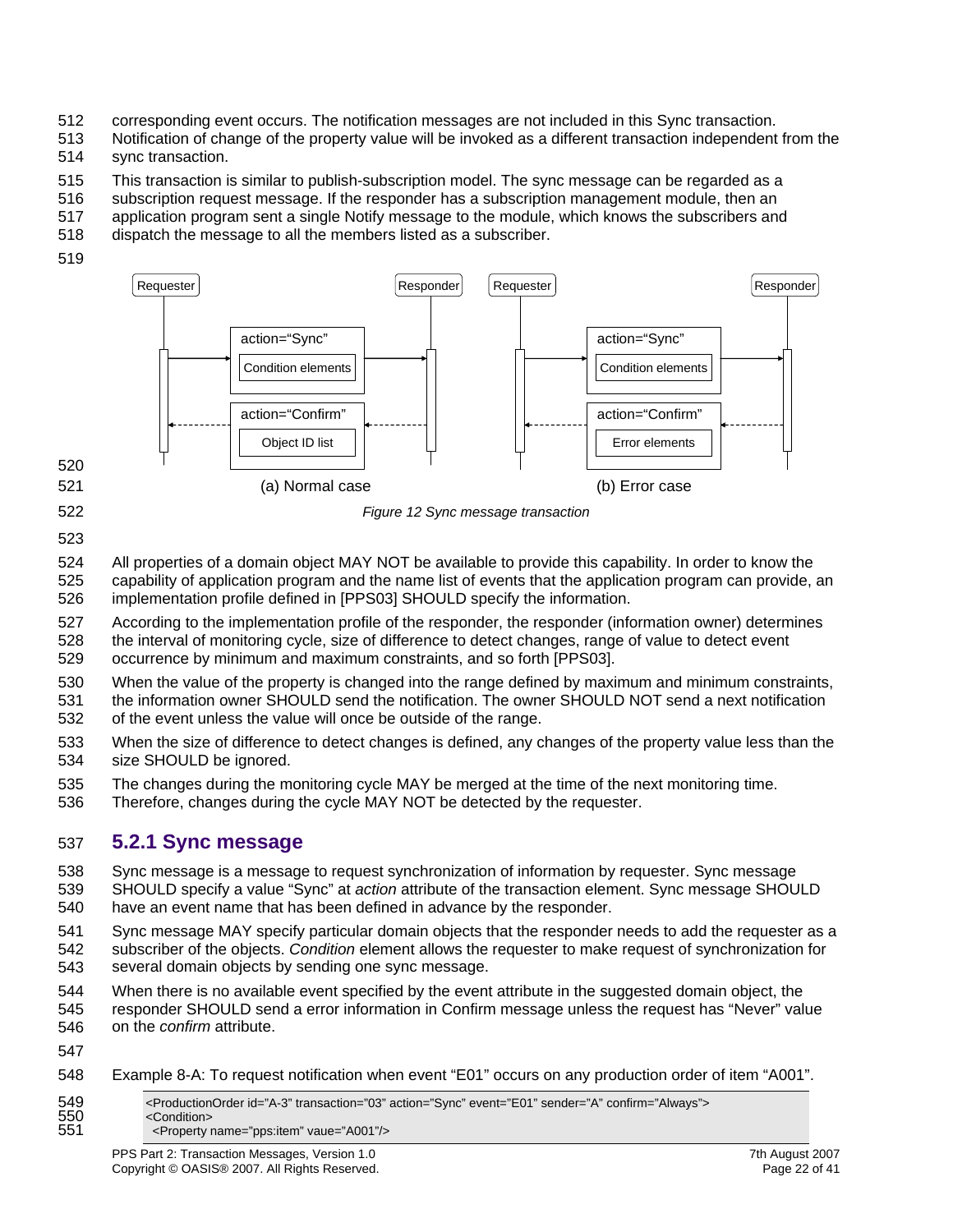<span id="page-22-0"></span>552 </Condition><br>553 </Production </ProductionOrder>

#### 554

555 Example 8-B: The requester is registered in the subscription list of event "E01" on the three orders.

| 556 | <productionorder action="Confirm" event="E01" id="B-1" sender="B" transaction="03"></productionorder> |
|-----|-------------------------------------------------------------------------------------------------------|
| 557 | < $Order$ id="1201" $\prime$                                                                          |
| 558 | < $Order$ id="1204" $/$                                                                               |
| 559 | <order id="1223"></order>                                                                             |
| 560 |                                                                                                       |

561

562 Once a Sync message is received without error, the request will be effective until the responder will get a 563 564 565 566 synchronization request sent by the requester for all domain objects specified in the message. The name 567 cancel request of the subscription, or the responder will stop the event detection. In order to cancel the Sync request by requester, the requester SHOULD send a Sync message that has no value of *event* attribute. When the responder receives a Sync message with no event name, it SHOULD cancel the of requester is removed from the list of the subscription associated with the specified domain objects.

#### 568 **5.2.2 Procedure of information owner**

569 Information owner, who has a capability of event publishing services, MAY specify the available event 570 571 information on the implementation profile described in [PPS03]. In accordance with the specification of the profile, the owner SHOULD perform event detection and publication.

572 First, the information owner SHOULD monitor the actual value of the property that the owner decides to 573 detect the event. In every monitoring cycle, the owner SHOULD determine whether the event occurs, that 574 575 is, the value of the data is changed to satisfy all the conditions defined to the event. The conditions include minimum value, maximum value, and difference of change of the domain property.

576 When the event occurs, the information owner SHOULD send a Notify message to all the members who 577 578 are in the list of subscription. This is similar to publish-subscription mechanism, so the information owner MAY ask the publication to a middle-ware information broker.

579 The Notify message SHOULD have the event name at the *event* attribute. The transaction id SHOULD be 580 deferent from the transaction id of the corresponding Sync message. The Notify message of this event

- 581 occurrence SHOULD have the id of the domain object and the value of the property in the massage body.
- 582

583 Example 8-C: Notify of event "E01" that shows a change of "production result" of production orders.

| 584 | <productionorder action="Notify" event="E01" id="B-2" sender="B" transaction="04"></productionorder> |
|-----|------------------------------------------------------------------------------------------------------|
| 585 | $\leq$ Order id="1204">                                                                              |
| 586 | <produce><qty value="200"></qty></produce>                                                           |
| 587 | $\langle$ Order $>$                                                                                  |
| 588 |                                                                                                      |
|     |                                                                                                      |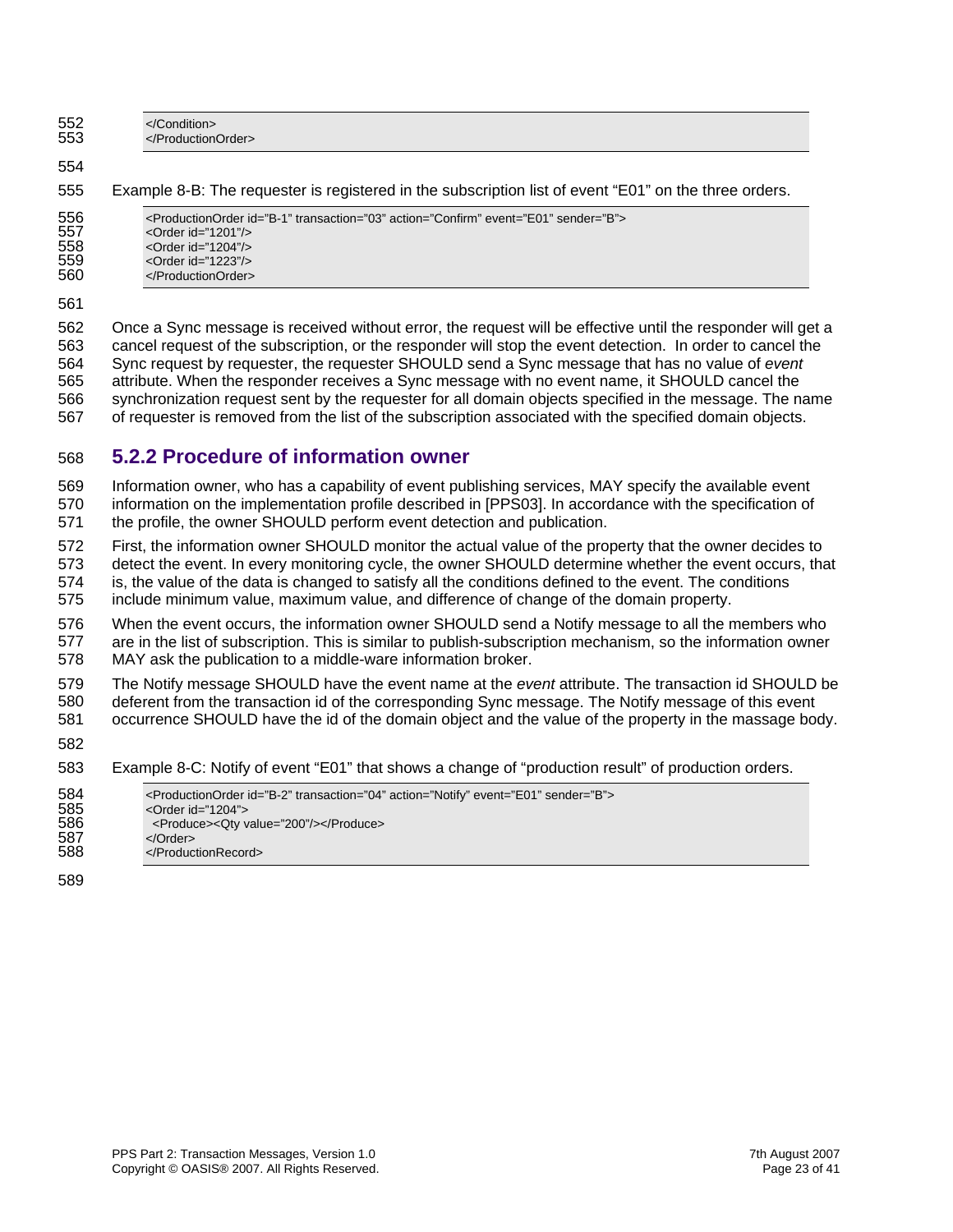## <span id="page-23-0"></span><sup>590</sup>**6 Information Query**

591 592 593 Using a Get message, the requester MAY request particular information to the responder by specifying the *Condition* elements that can select the target domain objects. The target objects can be specified directly by IDs in *id* attribute, or any conditions of the domain objects using *Selection* elements.

594 595 If no *Condition* element is specified in Get message, all domain objects that the responder manages in the database SHOULD be selected as the content of the Show message.

596 The responder who receives the Get message SHOULD process either by responding corresponding

597 domain objects, or refusing the request and setting error message in the Show message.





601 602

### 603 **6.1 Target domain objects**

#### 604 **6.1.1 Selection by object IDs**

605 606 607 The easiest way to select domain objects is specifying IDs of the target objects in *Condition* elements. If the ID of the object is known, it can be specified as a value of *id* attribute of a *Condition* element. In this case, the *Condition* elements SHOULD be specified as many as the number of requested objects.

608

609 Example 9: Three objects that have "0001", "0005", "0013" as ID are requested.

```
610 <PartyRecord id="A-2" transaction="02" action="Get" sender="A"><br>611 <condition id="0001"/>
611 <Condition id="0001"/> 
612 < Condition id="0005"/><br>613 < Condition id="0013"/>
613 <Condition id="0013"/><br>614 <Selection type="all"/>
                  <Selection type="all"/>
615 
                  </PartyRecord>
```
616

### 617 **6.1.2 Selection by Property elements**

618 The second way to select domain objects is to specify *Property* elements in the *Condition* element. The

619 *Property* elements in this case represent condition of domain objects that SHOULD have the

620 corresponding property. Each *Property* element shows the property name and its value, or range of value.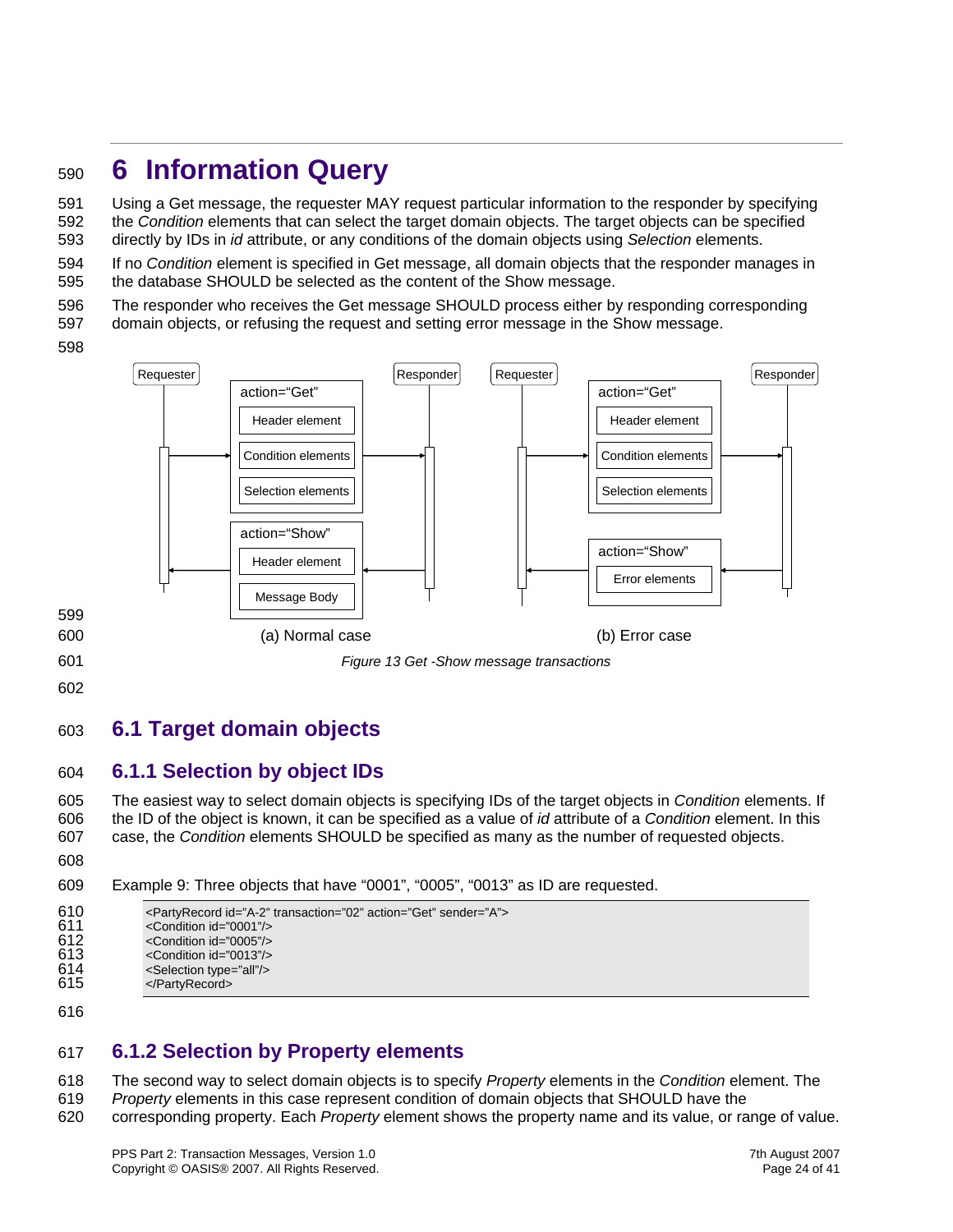<span id="page-24-0"></span>

| 621<br>622                             | If the data type of value is string, then the property shows that the value attribute should have the<br>specified value.                                                                                                                                                                                                                                                                       |
|----------------------------------------|-------------------------------------------------------------------------------------------------------------------------------------------------------------------------------------------------------------------------------------------------------------------------------------------------------------------------------------------------------------------------------------------------|
| 623<br>624<br>625                      | In order to select domain objects, the responder SHOULD evaluate the truth of the constraint described in<br>the property, and if all the Property elements in the parent Condition element are satisfied, the domain<br>object SHOULD be selected.                                                                                                                                             |
| 626                                    |                                                                                                                                                                                                                                                                                                                                                                                                 |
| 627                                    | Example 10: Products that have "white" as a value of color property are required.                                                                                                                                                                                                                                                                                                               |
| 628<br>629<br>630<br>631<br>632<br>633 | <productrecord action="Get" id="A-3" sender="A" transaction="03"><br/><condition><br/><property name="pps:color" value="white"></property><br/></condition><br/><selection type="all"></selection><br/></productrecord>                                                                                                                                                                         |
| 634                                    |                                                                                                                                                                                                                                                                                                                                                                                                 |
| 635<br>636<br>637                      | When a property specified in the Condition element is multiple, that is, the property can have many<br>instances, the value of the corresponding Property element SHOULD meet at least one instance in the<br>multiple property values.                                                                                                                                                         |
| 638<br>639                             | Example 11: Any product items that has "A001" item in its parts list is required.                                                                                                                                                                                                                                                                                                               |
|                                        |                                                                                                                                                                                                                                                                                                                                                                                                 |
| 640<br>641<br>642<br>643               | <productrecord action="Get" id="A-4" sender="A" transaction="04"><br/><condition name="pps:child" value="A001"></condition><br/><selection type="all"></selection><br/></productrecord>                                                                                                                                                                                                         |
| 644                                    |                                                                                                                                                                                                                                                                                                                                                                                                 |
| 645<br>646<br>647<br>648<br>649        | In order to select target objects, Condition element allows the requester to specify any range of property<br>value. The range can be specified in Property element using Qty, Char, Duration, and Time element that<br>has condition attribute. If exclusive attribute of the element is specified to "true", the value of the<br>numerical property is exclusively applied in the constraint. |
| 650                                    | Example 12: The message requests any products that the price is \$2,000 or higher.                                                                                                                                                                                                                                                                                                              |
| 651                                    | <productrecord action="A" id="A-5" transaction="05"></productrecord>                                                                                                                                                                                                                                                                                                                            |
| 652<br>653<br>654<br>655<br>656        | <condition><br/><property name="pps:price"><qty condition="min" value="2000"></qty></property><br/></condition><br><selection type="all"></selection><br>                                                                                                                                                                                                                                       |
| 657                                    |                                                                                                                                                                                                                                                                                                                                                                                                 |
| 658                                    | 6.1.3 Disjunctive and conjunctive conditions                                                                                                                                                                                                                                                                                                                                                    |
| 659<br>660<br>661                      | When more than one Property elements are specified in a Condition element, it means that all conditions<br>represented by the Property elements SHOULD be satisfied.                                                                                                                                                                                                                            |
| 662                                    | Example 13: Both A001 and A002 are the child items of the product.                                                                                                                                                                                                                                                                                                                              |
| 663<br>664<br>665<br>666<br>667<br>668 | <productrecord "a-6"="" action="Get" sender="A" transaction="06"><br/><condition><br/><property name="pps:child" value="A001"></property><br/><property name="pps:child" value="A002"></property><br/></condition><br/><selection type="all"></selection></productrecord>                                                                                                                       |

- 669 </ProductRecord>
- 670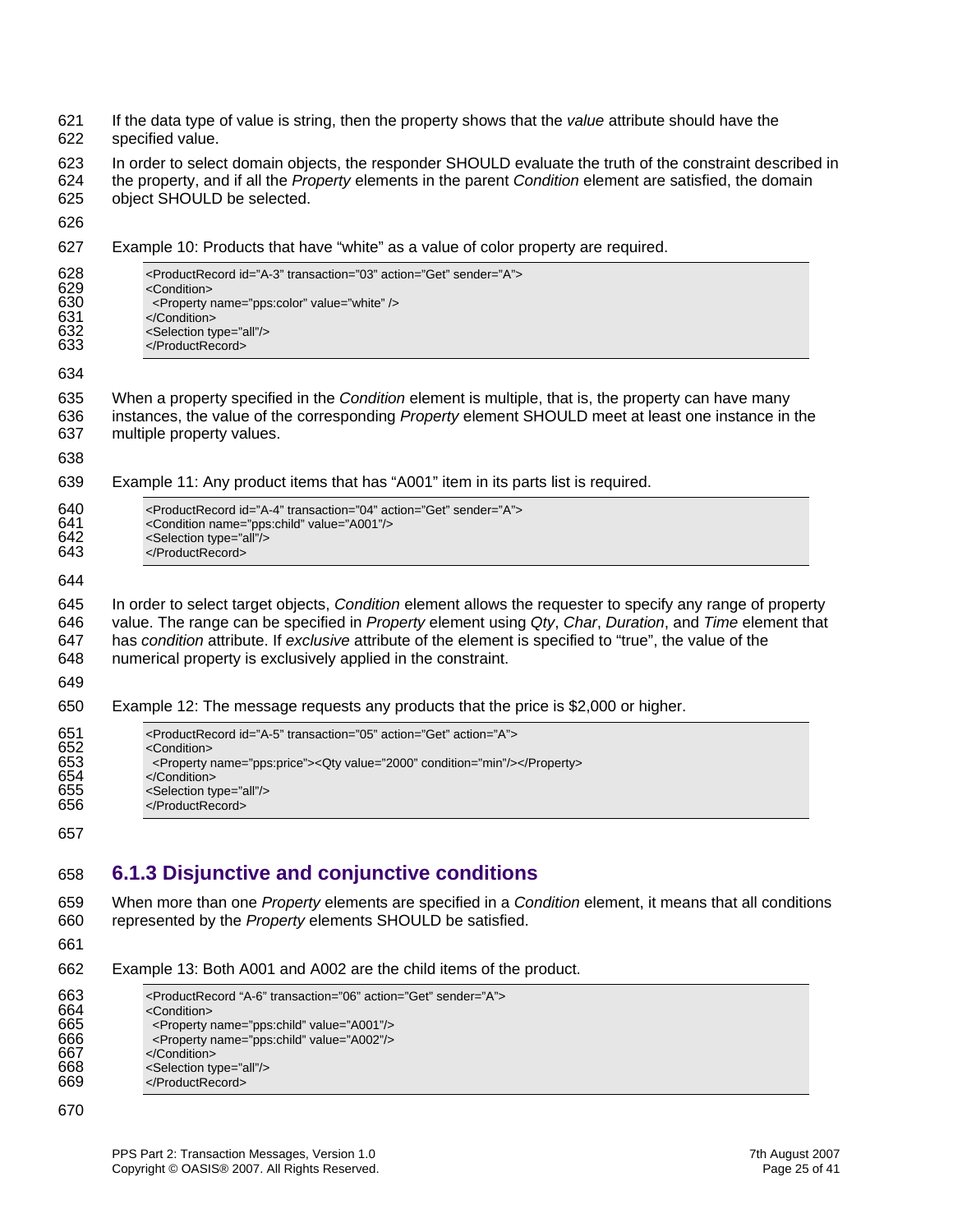- <span id="page-25-0"></span>671 When there are more than one *Condition* elements in a transaction document, these conditions are
- 672 interpreted disjunctive, i.e., at least one condition SHOULD be satisfied.
- 673

674 675 Example 14: Compare to the previous example, the message shows a request of product data that has either A001 or A002 as a child part.

681

#### 682 **6.1.4 Selection by wildcard**

683 684 685 The third way to select target domain objects is to use wildcard in *Condition* element. To specify the required objects, *wildcard* attribute denotes the property name while the wildcard string is specified in the *value* attribute. The regular expressions are applied for interpreting the wildcard string.

- 686 Wildcard specification SHOULD only apply to properties that have a value in string format.
- 687
- 688 Example 15: Request of customer orders that the destination address has any text of "Boston".

| 689 | <customerorder action="Get" id="A-8" sender="A" transaction="08"></customerorder> |
|-----|-----------------------------------------------------------------------------------|
| 690 | <condition value="Boston" wildcard="pps:delivery"></condition>                    |
| 691 | <selection type="all"></selection>                                                |
| 692 |                                                                                   |

693

### 694 **6.2 Target domain property**

695 696 697 698 When the target domain objects are determined, Get message needs another specification for selecting properties in the domain objects to show the information detail. *Selection* element MAY be used for this purpose. The properties selected by the *Selection* elements are included and the corresponding values are specified by the responder in the Show message.

699 700 This element MAY represent ordering request/result of the objects in the response message, or calculating request/result of the values of the target objects.

#### 701 **6.2.1 All available properties**

702 703 704 When the *type* attribute of *Selection* element has a value of "all", it SHOULD represent that all the possible properties are included in the Show message. The list of properties to return is decided by the responder.

705 706 When value "typical" is specified in the *type* attribute, the typical properties of the domain object are selected by the responder. The list of typical properties is depending on the domain document. This list is

- 707 defined by the responder.
- 708

709 Example 16: Request all the material information. All objects are selected with all possible properties.

| 710 | <resourcerecord action="Get" id="A-9" sender="A" transaction="09"></resourcerecord> |
|-----|-------------------------------------------------------------------------------------|
| 711 | <selection type="all"></selection>                                                  |
| 712 |                                                                                     |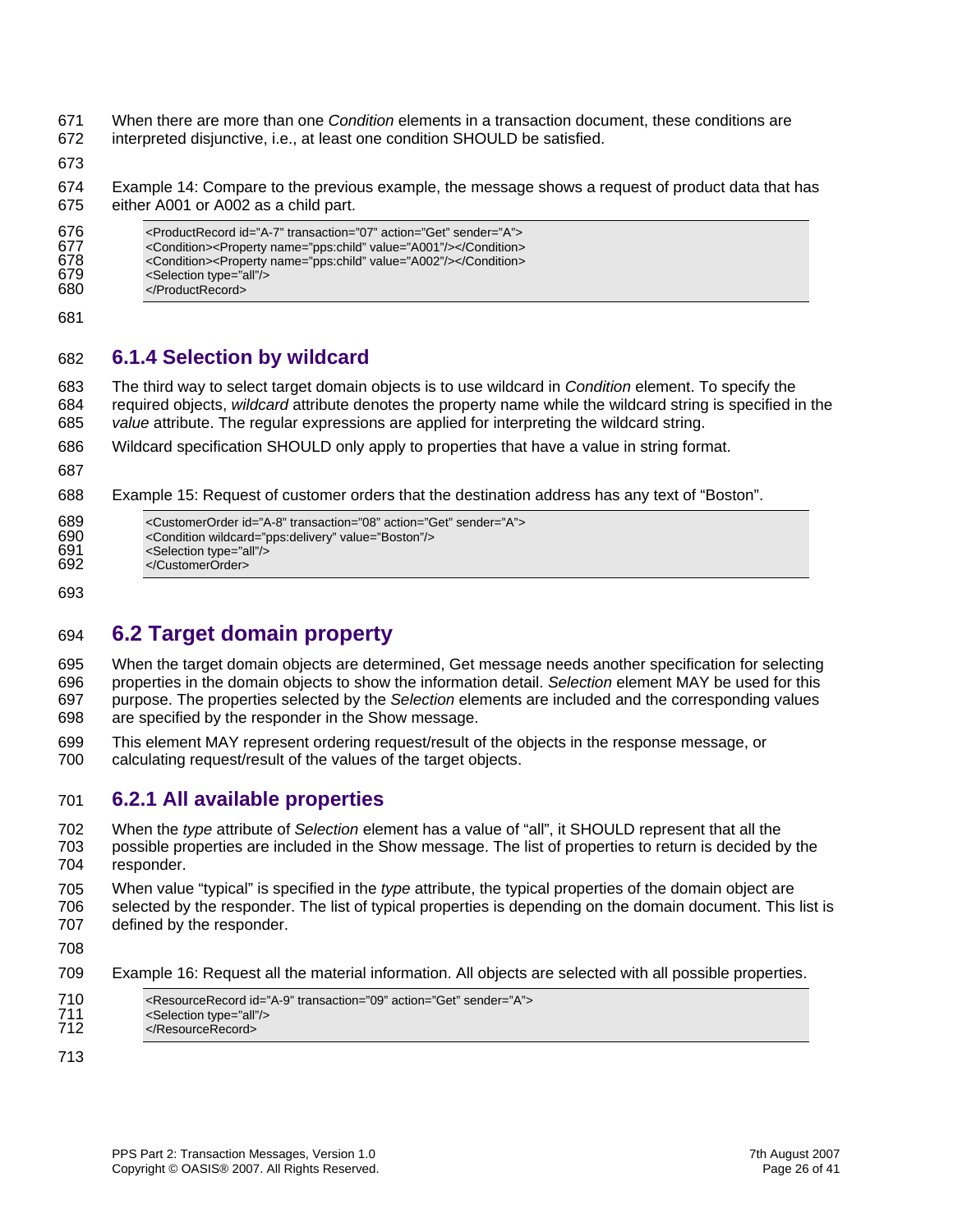#### <span id="page-26-0"></span>714 **6.2.2 Selecting domain property**

715 In order to specify the properties required in the selected objects, *Property* element in the *Selection*

716 element is used. To select objects, name of property SHOULD be specified in the *name* attribute of

717 *Property* element in the Get message. Property name is defined in the application profile or the

718 implementation profile.

719

720 721 Example 17: The example shows that the objects in the responding message are required with properties of key, name, and priority.

| 722 | <partyrecord action="Get" id="A-10" sender="A" transaction="10"></partyrecord> |
|-----|--------------------------------------------------------------------------------|
| 723 | <selection></selection>                                                        |
| 724 | <property name="pps:key"></property>                                           |
| 725 | <propertyy name="pps:name"></propertyy>                                        |
| 726 | <property name="pps:priority"></property>                                      |
| 727 |                                                                                |
| 728 |                                                                                |
|     |                                                                                |

729

730 731 732 733 When the property required has not been defined in the profile, Get message MAY request user-made properties by specifying its own texts following the prefix of "user:". In order to clarify the meaning of the new property, *path* attribute of the property SHOULD be specified in the X-path format that can be used to find data in the primitive elements.

734

735 736 Example 18: The second example is the case that a user-made property is required. The new property is a particular value resulted by a special calculation applied to a material lot.

743

### 744 **6.2.3 Sorting by property value**

745 746 747 Sorting request of the domain objects listed in the Show message MAY be specified in *Property* element in *Selection* element. The *Property* element has *sort* attribute that MAY have a value of "disc" or "asc". The responder who receives this message SHOULD sort the domain objects by descending or ascending

748 order, respectively.

749 750 751 When there are more than one *Property* elements in the *Selection* element that has *sort* attribute, first *Property* element is the highest priority of sort. If the values of the property of two objects in the responding domain objects list are the same, then the second data value indicated by the next *Property*

752 element are compared.

753

#### 754 Example 19: Data request with sorting

761

#### 762 Example 20: An example of response of the previous example

763 <ProductRecord id="B-12" transaction="12" action="Show" sender="B"><br>764 <ltem name="bbb"><Compose type="pps:parent" item="A"/></ltem> <ltem name="bbb"><Compose type="pps:parent" item="A"/></ltem>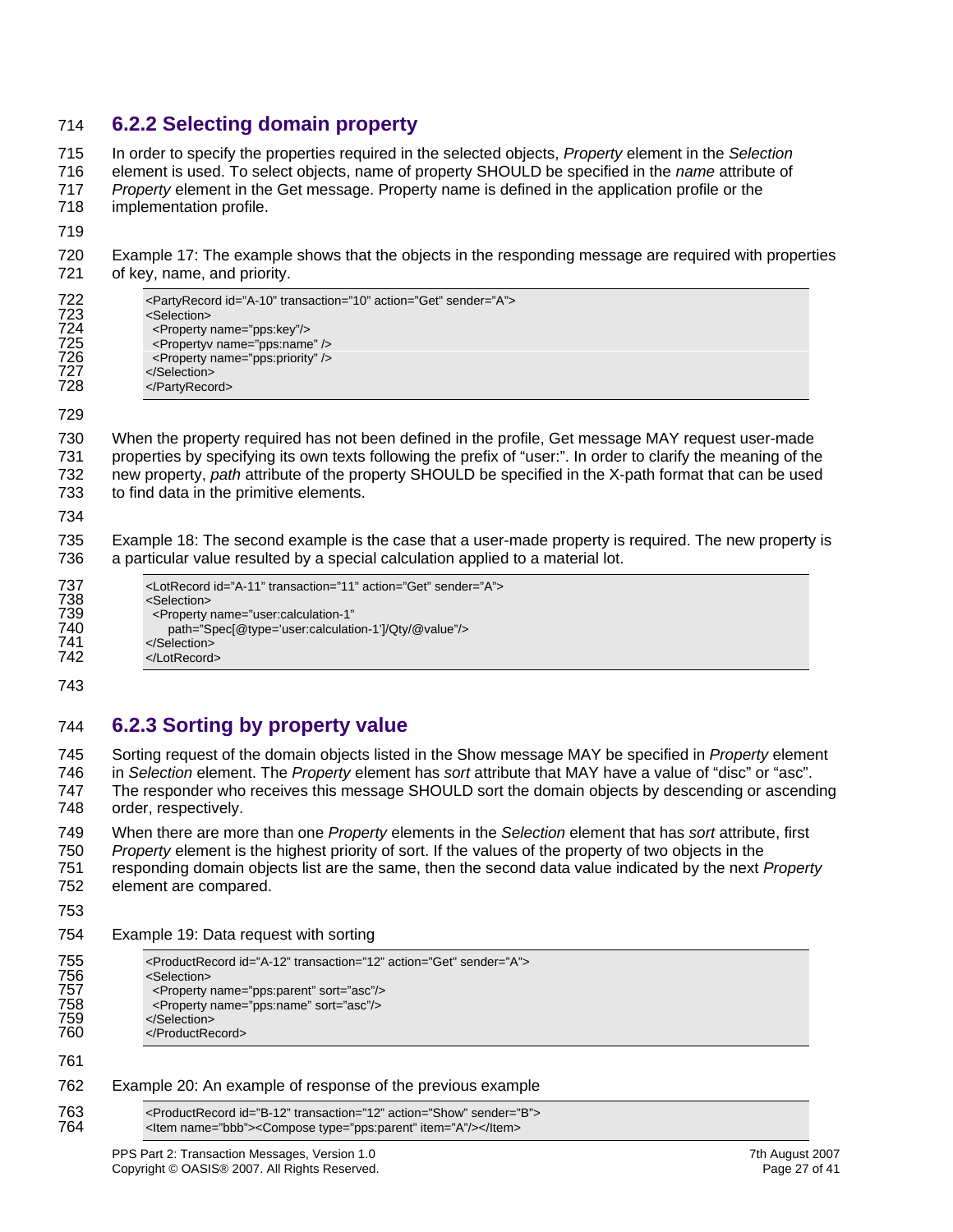<span id="page-27-0"></span>

#### 769

#### 770 **6.2.4 Calculation of property value**

771 772 773 774 *Property* element in a *Selection* element MAY represent a request of calculation of property values that are selected by the Get message. In order to do this, *calc* attribute of *Property* element is used to select a calculation method. The value of *calc* attribute of *Property* element can take either "sum", "ave", "max", "min", and "count" as a calculation method.

775 776 The name of property that is calculated MAY be specified in *name* attribute of the *Property* element. Then, the values of specified property SHOULD be calculated using the method.

777 778 779 In Show message or Notify message, the result of calculation is specified in *Property* element which is in *Header* element. Because Show and Notify element doesn't have *Selection* element, the result need to move from the *Selection* element in the corresponding Get message.

780 781 The responder who receives this message SHOULD answer by calculating the target property value, and specifies it at the corresponding *value* attribute of the Property if the data type is string, or describes it in

782 *Qty* element, *Duration* element, or *Time* element udder the Primitive element.

783

784 Example 21: Requests to calculate summary of total price

| 785 | <customerorder action="Get" id="A-13" sender="A" transaction="13"></customerorder> |
|-----|------------------------------------------------------------------------------------|
| 786 | <selection></selection>                                                            |
| 787 | <property calc="sum" name="pps:price"></property>                                  |
| 788 |                                                                                    |
| 789 | <selection type="all"></selection>                                                 |
| 790 |                                                                                    |
|     |                                                                                    |
| 791 |                                                                                    |

792 Example 22: The corresponding response of the previous example

| 793 | <customerorder action="Show" id="B-13" sender="B" transaction="13"></customerorder> |
|-----|-------------------------------------------------------------------------------------|
| 794 | <header count="3"></header>                                                         |
| 795 | <property calc="sum" name="pps:price"><price value="2500"></price></property>       |
| 796 |                                                                                     |
| 797 | <order id="001" item="Product-1"><price value="1000"></price></order>               |
| 798 | <order id="004" item="Product-1"><price value="1000"></price></order>               |
| 799 | <order id="007" item="Product-1"><price value="500"></price></order>                |
| 800 |                                                                                     |
|     |                                                                                     |

801

802 803 804 805 806 807 The response message to the calculation request has the calculation result in *Property* element in *Header* element. If the calculation method is "count", then the result value is the number of corresponding domain objects in the database. In order to know the number of data before the detailed query execution, this calculation request MAY be send without *Selection* element that shows the property items in the Show message. In the case that "count" value is specified in type attribute, name attribute of *Property* element MAY NOT be specified.

808

| 809 |  | Example 23-A: Request of counting the number of data |
|-----|--|------------------------------------------------------|
|     |  |                                                      |

| 810<br><customerorder action="Get" id="A-14" sender="A" transaction="14"><br/>811<br/><selection><br/>812<br/><property calc="count"></property><br/>813<br/></selection><br/>814<br/></customerorder> |  |
|--------------------------------------------------------------------------------------------------------------------------------------------------------------------------------------------------------|--|
|--------------------------------------------------------------------------------------------------------------------------------------------------------------------------------------------------------|--|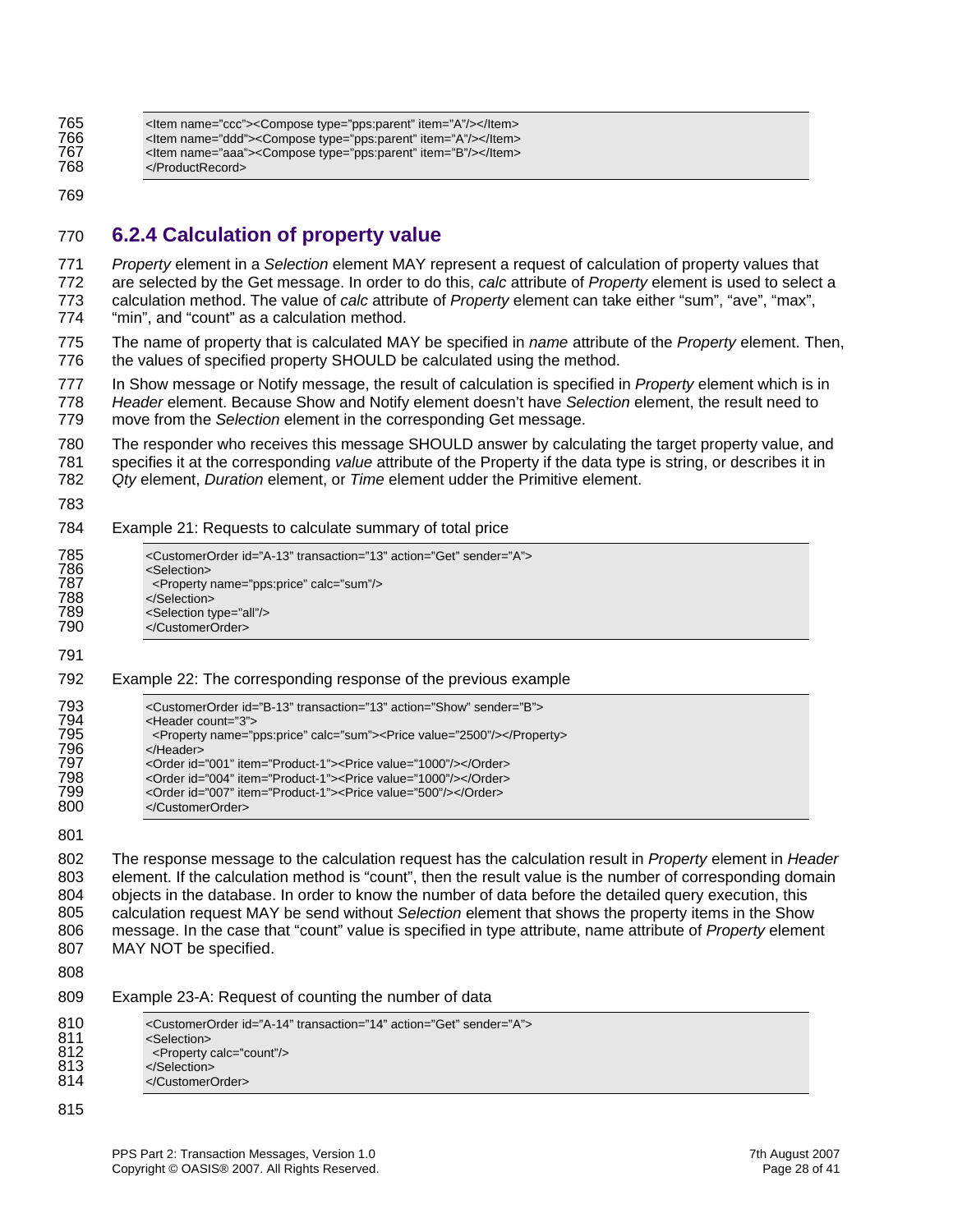<span id="page-28-0"></span>816 Example 23-B: The answer of the request of counting the data

| 817 | <customerorder action="Show" id="B-14" sender="B" transaction="14"></customerorder> |
|-----|-------------------------------------------------------------------------------------|
| 818 | <header></header>                                                                   |
| 819 | <property calc="count"><qty value="55"></qty></property>                            |
| 820 | $<$ /Header $>$                                                                     |
| 821 |                                                                                     |
|     |                                                                                     |

822

### 823 **6.3 Multiple property**

824 A transaction element for a simple Get message has one *Selection* element that has several properties

825 required. However, if the target domain object has a multiple property and some of its instances need to be selected, each multiple property SHOULD have corresponding *Selection* element. The *Selection*

826 827 828 element for the multiple property needs *Condition* element as its child element to represent conditions to select the instances.

829 From a modeling perspective, a multiple property can be defined in the attribute objects that are

830 associated with or contained by the domain object. The target domain object and attribute objects has

831 one-to-many relations. The figure shows that Property A, B, and C is single type, while Property D to G

832 are multiple. In this figure, it is important that Property D and E are on the same attribute object, and any

833 conditions for property selection are applied in the same manner.

834



*Figure 14 Single property and Multiple property* 

836 837

838 In accordance with this conceptual structure, a *Selection* element SHOULD be defined for each attribute

- 839 840 class, i.e. type of attribute objects. For example, the case of the figure can have three different *Selection* elements, one of which has Property D and Property E at the same time.
- 841

#### 842 Example 24-A: A request of calendar information of a customer in April.

| 843<br>844 | <partyrecord action="Get" id="A-15" sender="A" transaction="15"><br/><condition id="001"></condition></partyrecord> |
|------------|---------------------------------------------------------------------------------------------------------------------|
| 845        | <selection></selection>                                                                                             |
| 846        |                                                                                                                     |
|            | <property name="pps:id"></property>                                                                                 |
| 847        | <property name="pps:name"></property>                                                                               |
| 848        |                                                                                                                     |
| 849        | <selection></selection>                                                                                             |
| 850        | <property name="pps:calendar-date"></property>                                                                      |
| 851        | <property name="pps:calendar-value"></property>                                                                     |
| 852        | <condition></condition>                                                                                             |
| 853        | <property name="pps:calendar-date"></property>                                                                      |
| 854        | <time condition="earliest" value="2006-04-01T00:00:00"></time>                                                      |
| 855        | $<$ /Property>                                                                                                      |
| 856        | <property name="pps:calendar-date"></property>                                                                      |
| 857        | $\le$ Time value="2006-05-01T00:00:00" condition="latest" exclusive="true"/>                                        |
| 858        | $<$ /Property>                                                                                                      |
| 859        |                                                                                                                     |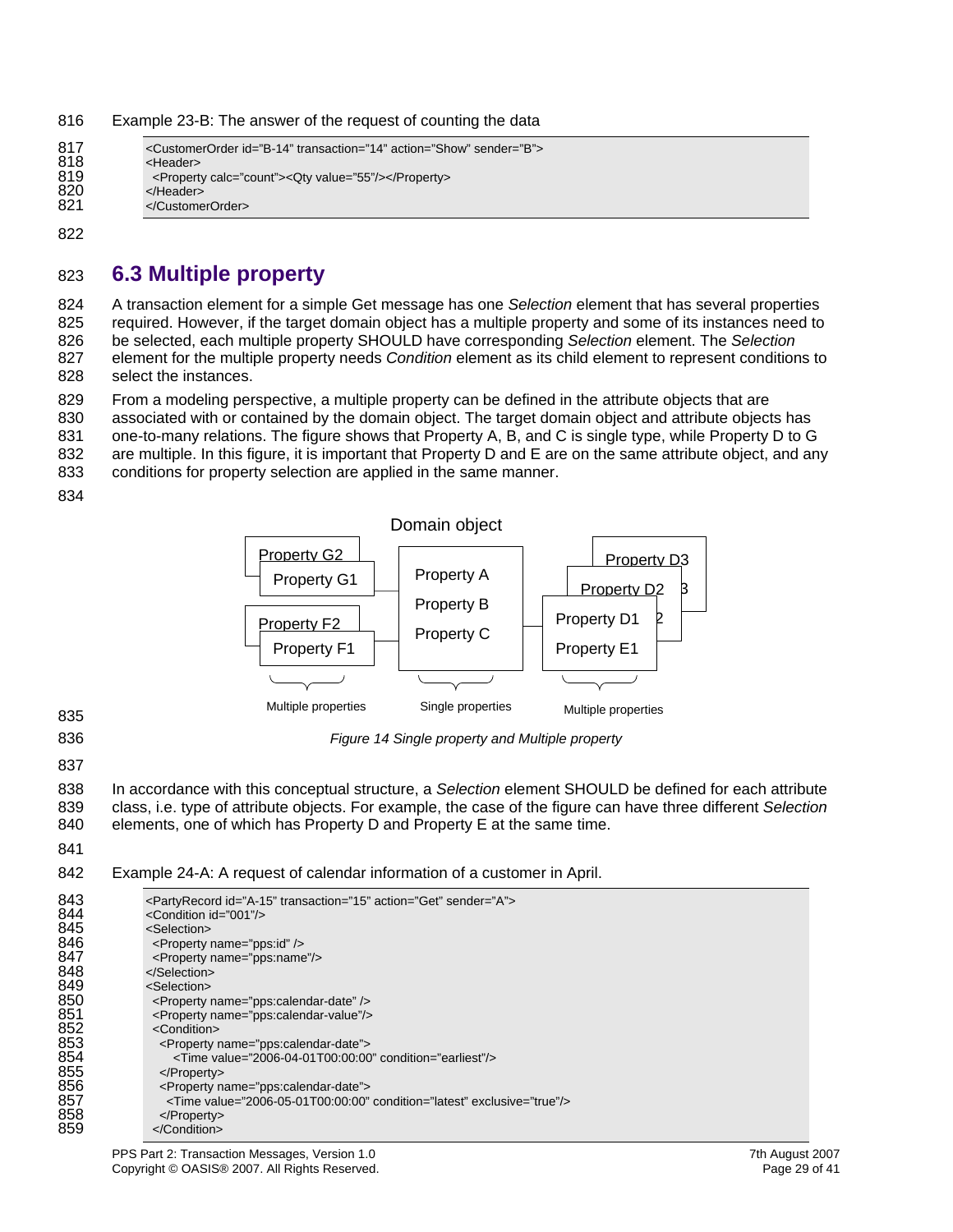<span id="page-29-0"></span>

| 860<br>861 | <br>                                                       |
|------------|------------------------------------------------------------|
| 862        |                                                            |
| 863        | Example 24-B: One possible answer to the previous message. |

| 864 | <partyrecord action="Show" id="B-15" sender="B" transaction="15"></partyrecord>     |
|-----|-------------------------------------------------------------------------------------|
| 865 | $\epsilon$ Party id="001">                                                          |
| 866 | <capacity status="pps:holiday"><time value="2006-04-01T00:00:00"></time></capacity> |
| 867 | <capacity status="pps:work"><time value="2006-04-02T00:00:00"></time></capacity>    |
| 868 | <capacity status="pps:work"><time value="2006-04-03T00:00:00"></time></capacity>    |
| 869 | $\cdots$                                                                            |
| 870 | <capacity status="pps:work"><time value="2006-04-30T00:00:00"></time></capacity>    |
| 871 | $<$ /Party>                                                                         |
| 872 | $<$ /PartyRecord>                                                                   |
|     |                                                                                     |

873

874 When there is more than one *Selection* element in a transaction element, the first *Selection* element 875 SHOULD NOT have *Condition* element. The *Selection* element that selects multiple properties SHOULD 876 be specified at the second or later.

#### **6.4 Using Header element**  877

#### 878 **6.4.1 Query by header element**

879 In a Header element of a Get message, brief query information can be added independent from the main 880 881 query mechanism provided by *Condition* and *Selection* elements. The brief query mechanism is activated when *id* attribute of *Header* element in a Get message has an ID.

882 The responder to this message SHOULD get the corresponding domain object that has the ID, and 883 answer its property values required by Primitive elements of Header element in the Get message. The 884 885 Primitive elements for the brief query have *type* attribute that has "target" value, or the attribute doesn't have a value because "target" is default value.

886 The target object in this brief query is basically in the same class of the domain objects, unless the 887 transaction attribute of *Header* element has another name of transaction element. When the *transaction* 888 889 attribute is specified a name of another domain object, the corresponding information of the domain objects will be answered in the *Header* of the Show message.

- 890 Multiple property MAY not be performed properly in this mechanism because the answer is formatted in 891 892 single type properties. If a multiple property is selected in the *Header*, arbitrarily instance of the property is specified in the answer message.
- 893 894 Example 25: *Header* element for brief query has *id* attribute that is specified a name of the object. 895 <ProductRecord id="A-16" transaction="16" action="Get" sender="A"><br>896 <Header id="001"> 896 <Header id="001"><br>897 <Property type="ta 897 <Property type="target" name="pps:name"/><br>898 </Header> 898 </Header><br>899 </ProductF </ProductRecord> 900

#### 901 Example 26: An answer of the previous message

| <productrecord action="Show" id="B-16" sender="B" transaction="16"><br/><header id="001"></header></productrecord> |
|--------------------------------------------------------------------------------------------------------------------|
| <property name="pps:name" type="target" value="Product-A"></property>                                              |
| $<$ /Header $>$                                                                                                    |
|                                                                                                                    |
|                                                                                                                    |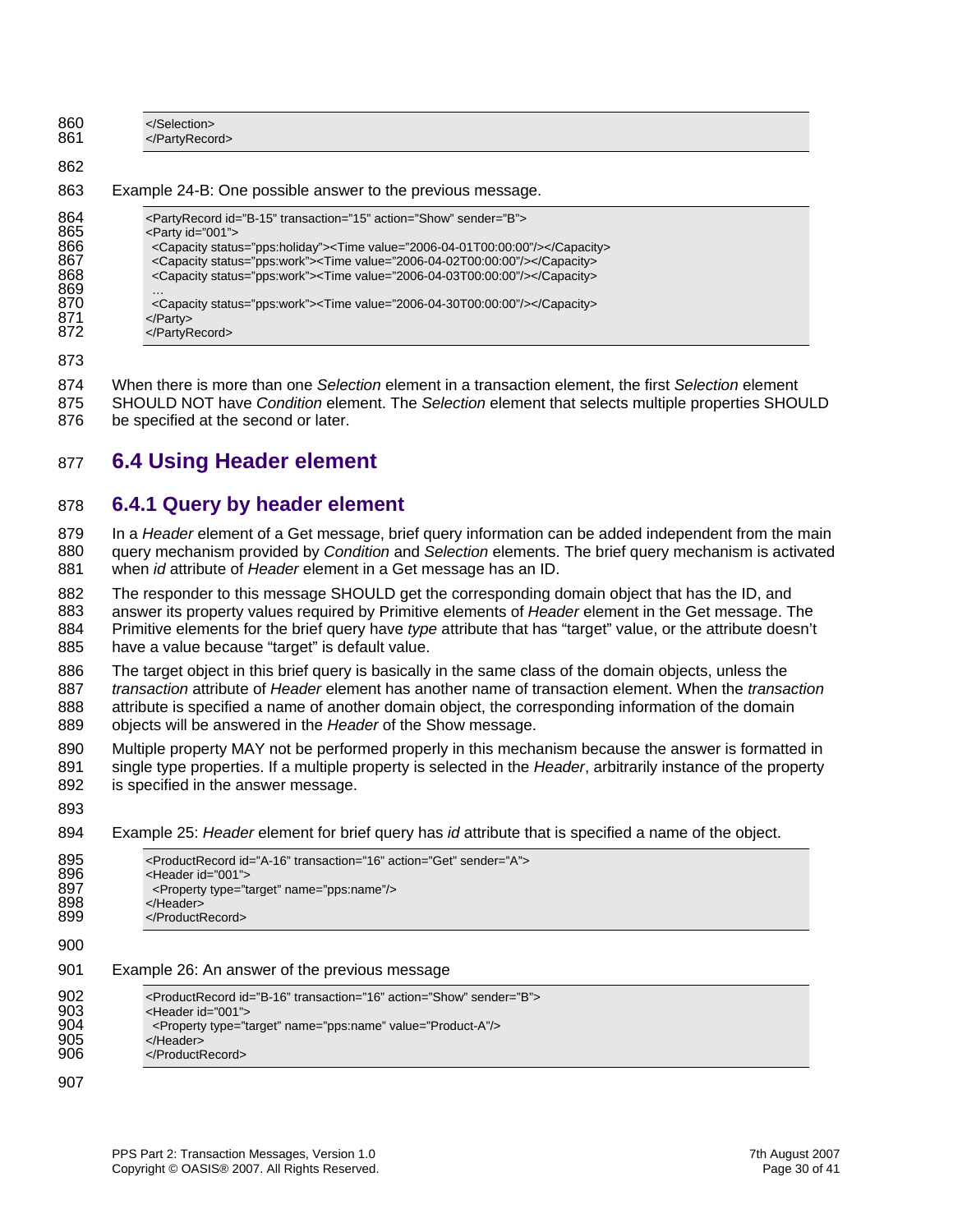#### <span id="page-30-0"></span>908 **6.4.2 Count of domain objects**

- 909 In Get message, *count* attribute of *Selection* element SHOULD represent the maximum number of objects
- 910 requested in the response message. If the value of the *count* attribute is 1 or more than 1, then the
- 911 number specified in the attribute restricts the size of the response message.
- 912 When many domain objects are in the database, they can be retrieved separately by several Get
- 913 914 messages. In such case, *offset* attribute of *Selection* element SHOULD be specified as an offset number to skip the first objects while reading the domain objects.
- 915 916 The offset request MAY be effective when a sort mechanism performed according to the value of *sort* attribute in *Property* element. If there is no description of sort, then the application MAY concern that the
- 917 domain objects are sorted by the values of their IDs.
- 918 The attribute of *count* and *offset* SHOULD NOT be specified if the *Selection* element is the second or
- 919 920 later description in the transaction element. In the corresponding Show message, the attribute of *count* and *offset* are specified in the *Header* element instead of *Selection* element.
- 921

#### 922 Example 27: The following message requests customer order from #101 to #110.

| 923 | <customerorder action="Get" id="A-17" sender="A" transaction="17"></customerorder> |
|-----|------------------------------------------------------------------------------------|
| 924 | <selection count="10" offset="100"></selection>                                    |
| 925 | <property name="pps:id" sort="desc"></property>                                    |
| 926 | $<$ /Selection $>$                                                                 |
| 927 |                                                                                    |
|     |                                                                                    |

928

### 929 **6.5 Show message**

#### 930 **6.5.1 Structure of Show message**

931 932 Show message has the same stricture as the structure of Notify message. This message SHOULD have a value of "Show" at the *action* attribute.

933 934 935 Show message SHOULD have header information by *Header* element, and if the Get message requests calculation by specifying *calc* attribute of *Selection* elements, then the calculation results SHOULD be specified in *Header* element.

- 936 937 Body of Show messages SHOULD have all the content of the domain objects that corresponds to the request. The body MAY be empty if the corresponding object doesn't exist.
- 938
- 939 Example 28: The message of customer order #001 that has total amount and detailed item lists.

| <customerorder action="Show" id="B-18" sender="B" transaction="18"><br/><header count="3" id="001" title="OrderSheet"></header></customerorder> |
|-------------------------------------------------------------------------------------------------------------------------------------------------|
| <property display="CSTM" name="pps:party" value="K-lnc."></property>                                                                            |
| <property display="PN" name="pps:id" type="selection"></property>                                                                               |
| <property display="NAME" name="pps:name" type="selection"></property>                                                                           |
| <property display="QTY" name="pps:gty" type="selection"></property>                                                                             |
| <property calc="sum" display="PRICE" name="pps:price" type="selection"></property>                                                              |
| <qty value="1200"></qty>                                                                                                                        |
|                                                                                                                                                 |
| <order id="001-1" item="Product-A1"><qty value="1"></qty></order>                                                                               |
| <order id="001-2" item="Product-A2"><qty value="10"></qty></order>                                                                              |
| <order id="001-3" item="Product-A3"><qty value="3"></qty></order>                                                                               |
|                                                                                                                                                 |
|                                                                                                                                                 |

953

#### 954 **6.5.2 Header in Show message**

955 956 In Show messages, the number of domain objects listed in the body of the message is specified as the value of *count* attribute of the *Header* element.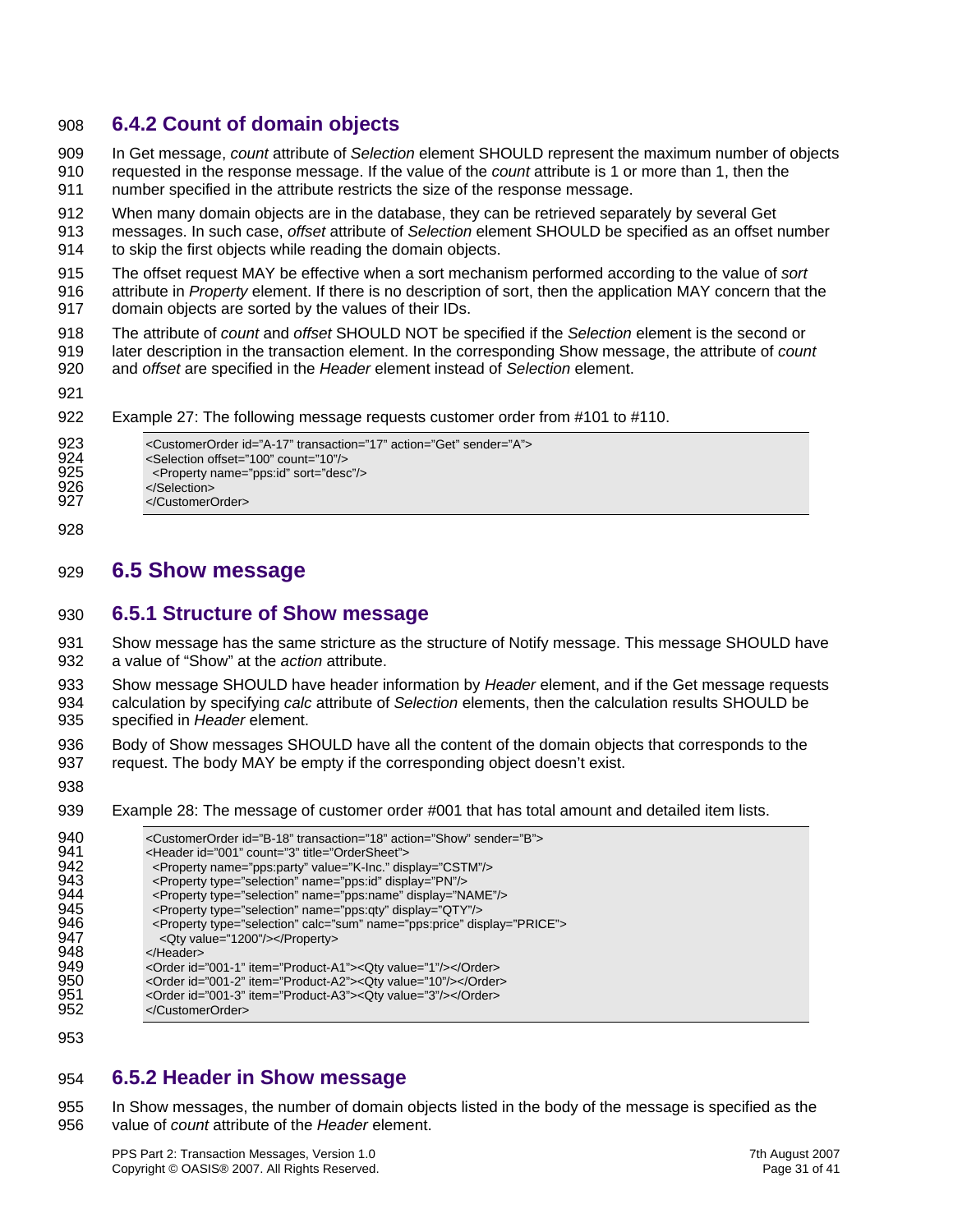957 *Property* elements specified in the *Header* element consist of three types. First type is for properties of a

958 959 header domain object requested by the Get message as header query. All *Property* elements of this group SHOULD have a value "target" at the *type* attribute or the attribute is not specified. This property

960 represents any value of the header object selected by *id* attribute of the *Header* element.

961 962 963 964 965 The second type of *Property* elements has a value "condition" at the *type* attribute. This property SHOULD represent that all domain objects listed in the body of the message has the same value specified in the property. Application program who responses the Show message MAY create the properties simply by duplicating the corresponding *Property* elements in *Condition* element of the Get message, because the property is the condition of the domain objects.

966 967 968 969 970 971 The final group of properties comes from the *Selection* element of the Get message. The properties in this group SHOULD have a value "selection" at the *type* attribute. These properties are basically a copy of *Property* elements of the *Selection* element in the Get message. If the *Selection* element in the Get message requests calculation, the results are added in the *value* attribute or *Qty*, *Duration*, *Time* subelement of the *Property* element. In addition, a value of *display* attribute MAY be specified for any texts in the header area for printing a formatted sheet.

972

973 Example 29: A request to get product information of "A001" and its parts list.

| 974 | <productrecord action="Get" id="A-19" sender="A" transaction="19"></productrecord> |
|-----|------------------------------------------------------------------------------------|
| 975 | <condition></condition>                                                            |
| 976 | <property name="pps:parent" vaue="A001"></property>                                |
| 977 | $\langle$ Condition>                                                               |
| 978 | <selection></selection>                                                            |
| 979 | <property name="pps:id"></property>                                                |
| 980 | <property name="pps:name"></property>                                              |
| 981 |                                                                                    |
| 982 | <header id="A001" title="BillOfMaterials"></header>                                |
| 983 | <property name="pps:name"></property>                                              |
| 984 | <property name="pps:price"></property>                                             |
| 985 | <property name="pps:price-unit"></property>                                        |
| 986 |                                                                                    |
| 987 | $\langle$ ProductRecord>                                                           |
|     |                                                                                    |

988

989 990 991 Example 30: The response to the previous Get message. The *Property* elements in the *Condition* element and *Selection* element are copied and specified as a child element of the header, while the values of the header object information is added.

| 992<br>993<br>994 | <productrecord action="Show" id="B-19" sender="B" transaction="19"><br/><header count="3" id="A001" title="BillOfMaterials"></header></productrecord> |
|-------------------|-------------------------------------------------------------------------------------------------------------------------------------------------------|
|                   | <property name="pps:name" value="Product A001"></property>                                                                                            |
| 995               | <property name="pps:price"><qty value="2000"></qty></property>                                                                                        |
| 996               | <property name="pps:price-unit" vaule="yen"></property>                                                                                               |
| 997               | <property name="pps:parent" type="condition" vaue="A001"></property>                                                                                  |
| 998               | <property name="pps:id" type="selection"></property>                                                                                                  |
| 999               | <property name="pps:name" type="selection"></property>                                                                                                |
| 1000              |                                                                                                                                                       |
| 1001              | $\le$ ltem id="A001-01" name="Part A001-01"/>                                                                                                         |
| 1002              | <ltem id="A001-02" name="Part A001-02"></ltem>                                                                                                        |
| 1003              | <ltem id="A001-03" name="Part A001-03"></ltem>                                                                                                        |
| 1004              | $<$ /ProductRecord>                                                                                                                                   |
| 1005              |                                                                                                                                                       |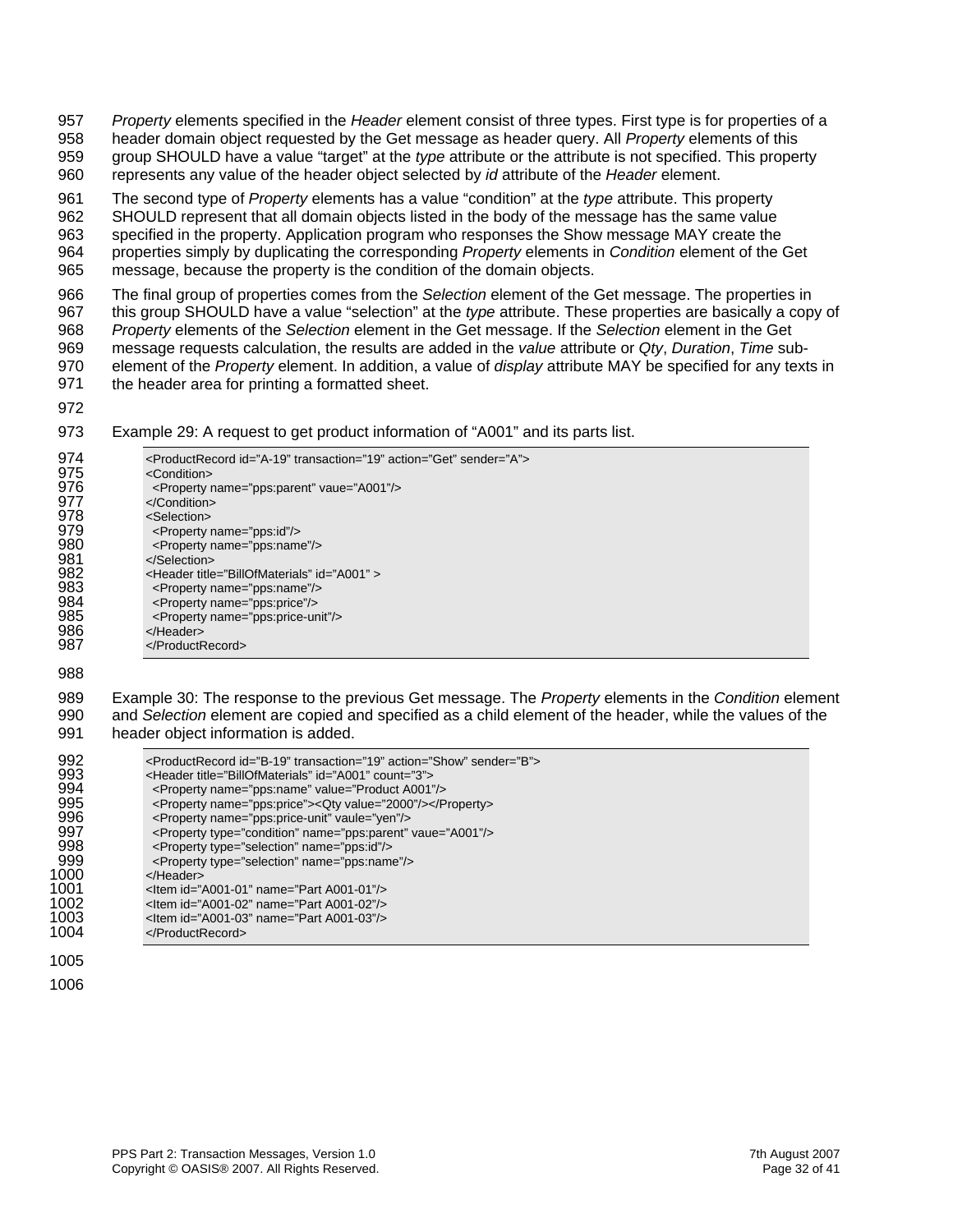## <span id="page-32-0"></span><sup>1007</sup>**7 XML Elements**

### 1008 **7.1 Error element**

1017

Error information SHOULD be specified in the error element under the transaction element when one application program needs to send the error results to the requester. The error elements MAY be specified in Show messages and Confirm messages. 1009 1010 1011

1012 The transaction element SHOULD have one or more Error elements if the message is sent as error

1013 1014 information. The transaction element SHOULD NOT have an Error element if the message is a normal response in the messaging models.

1015 1016 This information SHOULD be specified in the following XML schema. The XML documents generated by the schema SHOULD be consistent with the following arguments.

| 1018<br>1019<br>1020<br>1021<br>1022<br>1023<br>1024<br>1025<br>1026<br>1027 | <xsd:element name="Error"><br/><xsd:complextype><br/><xsd:attribute name="id" type="xsd:string"></xsd:attribute><br/><xsd:attribute name="ref" type="xsd:string"></xsd:attribute><br/><xsd:attribute name="code" type="xsd:string"></xsd:attribute><br/><xsd:attribute name="location" type="xsd:string"></xsd:attribute><br/><xsd:attribute name="status" type="xsd:string"></xsd:attribute><br/><xsd:attribute name="description" type="xsd:string"></xsd:attribute><br/></xsd:complextype><br/></xsd:element> |  |
|------------------------------------------------------------------------------|------------------------------------------------------------------------------------------------------------------------------------------------------------------------------------------------------------------------------------------------------------------------------------------------------------------------------------------------------------------------------------------------------------------------------------------------------------------------------------------------------------------|--|
| 1028                                                                         |                                                                                                                                                                                                                                                                                                                                                                                                                                                                                                                  |  |
| 1029<br>$\bullet$                                                            | id attribute SHOULD represent identifier that application can identify the error data.                                                                                                                                                                                                                                                                                                                                                                                                                           |  |
| 1030<br>$\bullet$                                                            | ref attribute SHOULD represent the transaction message id that has the errors.                                                                                                                                                                                                                                                                                                                                                                                                                                   |  |
| 1031<br>1032                                                                 | code attribute SHOULD represent unique identifier of the error categories. The error code SHOULD<br>consist of three digits. If the first digit is 0, then the code SHOULD represent as follows:                                                                                                                                                                                                                                                                                                                 |  |
| 1033                                                                         | "000" represents "Unknown error".<br>➤                                                                                                                                                                                                                                                                                                                                                                                                                                                                           |  |
| 1034                                                                         | "001" represents "Connection error".<br>➤                                                                                                                                                                                                                                                                                                                                                                                                                                                                        |  |
| 1035                                                                         | "002" represents "Authorization error".<br>$\blacktriangleright$                                                                                                                                                                                                                                                                                                                                                                                                                                                 |  |
| 1036                                                                         | "003" represents "Application is not ready".<br>➤                                                                                                                                                                                                                                                                                                                                                                                                                                                                |  |
| 1037                                                                         | $\blacktriangleright$<br>"004" represents "Message buffer is full".                                                                                                                                                                                                                                                                                                                                                                                                                                              |  |
| 1038                                                                         | "005" represents "Syntax error (communication)".<br>$\blacktriangleright$                                                                                                                                                                                                                                                                                                                                                                                                                                        |  |
| 1039                                                                         | $\blacktriangleright$<br>"006" represents "Syntax error (application logic)".                                                                                                                                                                                                                                                                                                                                                                                                                                    |  |
| 1040                                                                         | $\blacktriangleright$<br>"007" represents "Requested task is not supported".                                                                                                                                                                                                                                                                                                                                                                                                                                     |  |
| 1041                                                                         | "008" represents "Requested task is denied".<br>$\blacktriangleright$                                                                                                                                                                                                                                                                                                                                                                                                                                            |  |
| 1042                                                                         | ➤<br>"009" represents "No data object requested in the message".                                                                                                                                                                                                                                                                                                                                                                                                                                                 |  |
| 1043                                                                         | $\blacktriangleright$<br>"010" represents "Data object requested already exists".                                                                                                                                                                                                                                                                                                                                                                                                                                |  |
| 1044                                                                         | "011" represents "Application error".<br>➤                                                                                                                                                                                                                                                                                                                                                                                                                                                                       |  |
| 1045                                                                         | "012" represents "Abnormal exception".<br>➤                                                                                                                                                                                                                                                                                                                                                                                                                                                                      |  |
| 1046<br>$\bullet$                                                            | location attribute SHOULD represent the location of error texts.                                                                                                                                                                                                                                                                                                                                                                                                                                                 |  |
| 1047                                                                         | status attribute SHOULD represent a status. Values of this attribute SHOULD include:                                                                                                                                                                                                                                                                                                                                                                                                                             |  |
| 1048                                                                         | "error" represents that the message is error notification.<br>➤                                                                                                                                                                                                                                                                                                                                                                                                                                                  |  |
| 1049                                                                         | "warning" represents that the message is warning.<br>⋗                                                                                                                                                                                                                                                                                                                                                                                                                                                           |  |
| 1050                                                                         | description attribute SHOULD represent any description of the error explanations.                                                                                                                                                                                                                                                                                                                                                                                                                                |  |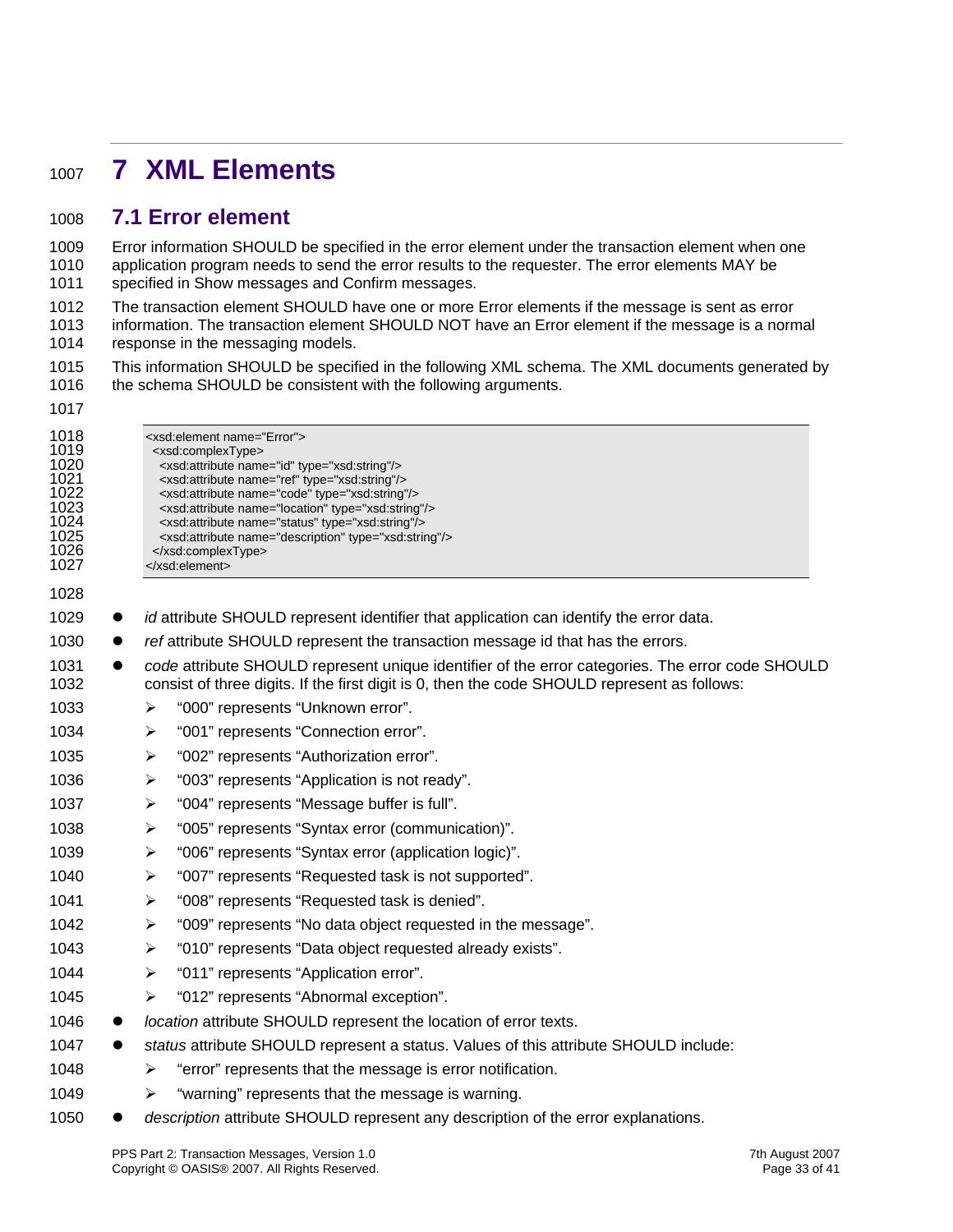#### <span id="page-33-0"></span>1051 **7.2 App element**

1052 1053 1054 1055 Application information MAY be used by application programs by their own ways. For this purpose, App element is defined. App element is extension area for application programs who may want to have their own information by using another name spaces. If the application programs within a messaging model can decide to have a new namespace, they have their own XML schema for the App element.

| 1056 | This element SHOULD be consistent with the following XML schema. |
|------|------------------------------------------------------------------|
|      |                                                                  |

1057

| .    |                                                         |
|------|---------------------------------------------------------|
| 1058 | <xsd:element name="App"></xsd:element>                  |
| 1059 | <xsd:complextype></xsd:complextype>                     |
| 1060 | <xsd:sequence></xsd:sequence>                           |
| 1061 | <xsd:any maxoccurs="unbounded" minoccurs="0"></xsd:any> |
| 1062 | $\langle x\$ sd:sequence>                               |
| 1063 |                                                         |
| 1064 | $\langle x\$ xsd: element $\langle x\rangle$            |

1065

### 1066 **7.3 Condition element**

1067 1068 *Condition* element SHOULD represent any condition to select domain objects or domain properties. The conditions can be defined by *Property* elements, which can represent value or range of values.

1069 1070 If there are more than one *Condition* element in the same XML element, then these conditions SHOULD be regarded disjunctive manner.

1071 1072 This information SHOULD be specified in the following XML schema. The XML documents generated by the schema SHOULD be consistent with the following arguments.

| 1074<br>1075<br>1076<br>1077<br>1078<br>1079<br>1080<br>1081<br>1082<br>1083<br>1084 | <xsd:element name="Condition"><br/><xsd:complextype><br/><xsd:sequence><br/><xsd:element maxoccurs="unbounded" minoccurs="0" ref="Property"></xsd:element><br/></xsd:sequence><br/><xsd:attribute name="id" type="xsd:string"></xsd:attribute><br/><xsd:attribute name="wildcard" type="xsd:string"></xsd:attribute><br/><xsd:attribute name="value" type="xsd:string"></xsd:attribute><br/><xsd:attribute name="version" type="xsd:string"></xsd:attribute><br/></xsd:complextype><br/></xsd:element> |
|--------------------------------------------------------------------------------------|--------------------------------------------------------------------------------------------------------------------------------------------------------------------------------------------------------------------------------------------------------------------------------------------------------------------------------------------------------------------------------------------------------------------------------------------------------------------------------------------------------|
| 1085                                                                                 |                                                                                                                                                                                                                                                                                                                                                                                                                                                                                                        |
| 1086<br>1087                                                                         | <i>Property</i> element SHOULD represent any properties that restrict the target objects by describing a<br>value or range of value.                                                                                                                                                                                                                                                                                                                                                                   |
| 1088                                                                                 |                                                                                                                                                                                                                                                                                                                                                                                                                                                                                                        |
| 1089<br>1090                                                                         | id attribute SHOULD represent the identifier of the target domain object. When the target object is<br>$\bullet$<br>known, then this value is specified instead of describing any other conditions.                                                                                                                                                                                                                                                                                                    |
| 1091<br>1092                                                                         | wildcard attribute SHOULD represent the name of property that is used to apply wildcard value.<br>$\bullet$<br>The wildcard text is specified in the value attribute.                                                                                                                                                                                                                                                                                                                                  |
| 1093<br>1094                                                                         | value attribute SHOULD represent the wildcard text for selecting the target domain objects. The<br>$\bullet$<br>text is interpreted by regular expression rules.                                                                                                                                                                                                                                                                                                                                       |
| 1095<br>1096                                                                         | version attribute SHOULD represent version name of the target object. The format of version texts<br>$\bullet$<br>is managed in application programs. Values of this attribute MAY include:                                                                                                                                                                                                                                                                                                            |
| 1097                                                                                 | "latest" --- the latest version object<br>➤                                                                                                                                                                                                                                                                                                                                                                                                                                                            |
| 1098                                                                                 | "earliest" – the earliest version object<br>➤                                                                                                                                                                                                                                                                                                                                                                                                                                                          |
| 1099                                                                                 | any string that represent a version identifier<br>➤                                                                                                                                                                                                                                                                                                                                                                                                                                                    |
| 1100                                                                                 |                                                                                                                                                                                                                                                                                                                                                                                                                                                                                                        |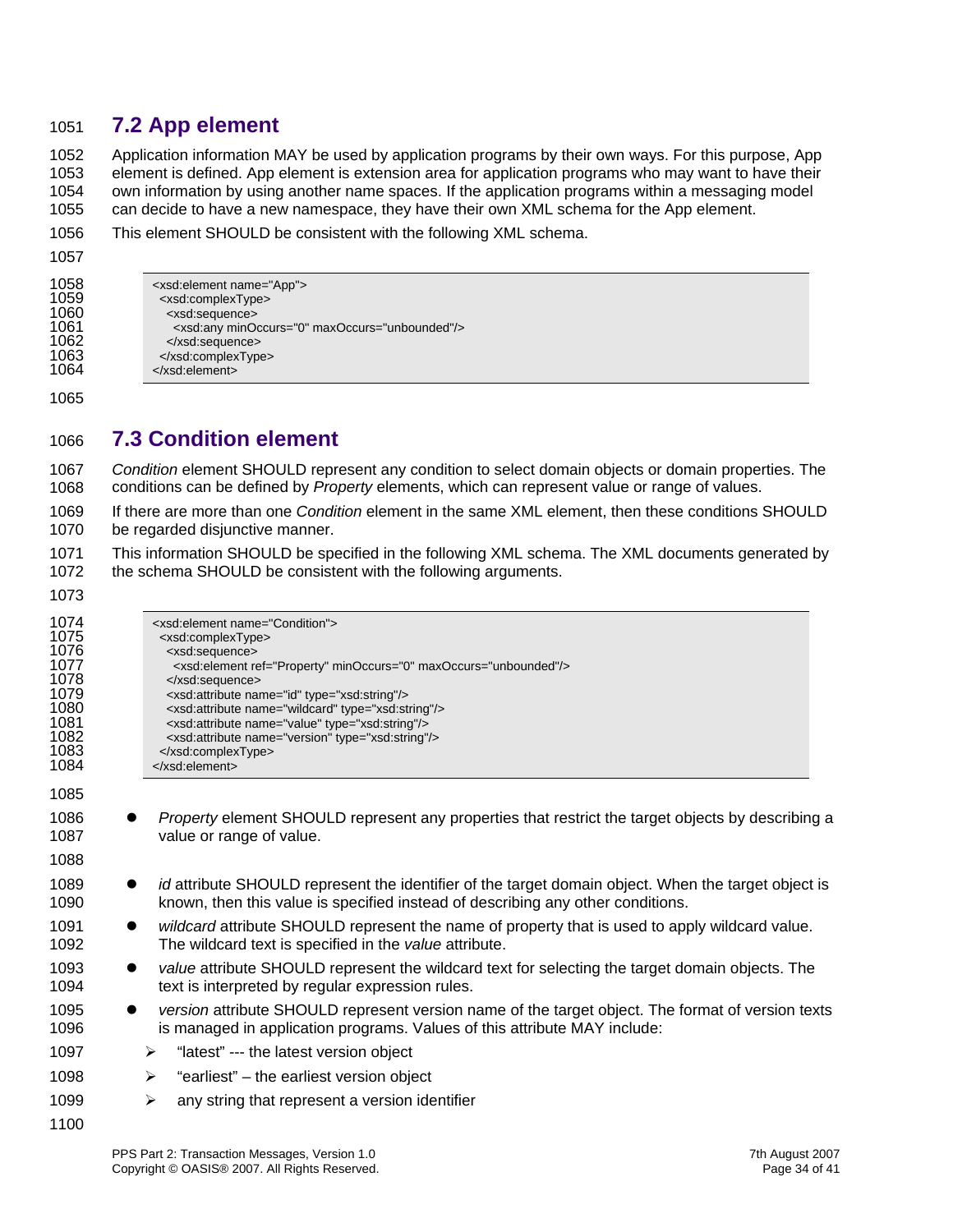#### <span id="page-34-0"></span>1101 **7.4 Selection element**

1102 1103 *Selection* element SHOUD represent information which property is selected in domain properties in the domain object. *Selection* elements are used in Get transactions and Change transactions.

1104 In Change transactions, *Selection* element is used to select the property that the requester tries to

1105 change the value. In Get transactions, *Selection* element is used to select the target properties to select

- 1106 1107 in the Show message. If there is no *Select* element in Get message, then the corresponding Show message doesn't have any domain objects in its message body.
- 1108 This information SHOULD be specified in the following XML schema. The XML documents generated by
- 1109 the schema SHOULD be consistent with the following arguments.

|  | ۰.<br>× |  |
|--|---------|--|
|  |         |  |

| 1111<br>1112<br>1113<br>1114<br>1115<br>1116<br>1117<br>1118<br>1119<br>1120<br>1121<br>1122 | <xsd:element name="Selection"><br/><xsd:complextype><br/><xsd:sequence><br/><xsd:element maxoccurs="unbounded" ref="Condition"></xsd:element><br/><xsd:element maxoccurs="unbounded" ref="Property"></xsd:element><br/></xsd:sequence><br/><xsd:attribute name="type" type="xsd:string"></xsd:attribute><br/><xsd:attribute name="multi" type="xsd:int"></xsd:attribute><br/><xsd:attribute name="count" type="xsd:int"></xsd:attribute><br/><xsd:attribute name="offset" type="xsd:int"></xsd:attribute><br/></xsd:complextype><br/></xsd:element> |
|----------------------------------------------------------------------------------------------|-----------------------------------------------------------------------------------------------------------------------------------------------------------------------------------------------------------------------------------------------------------------------------------------------------------------------------------------------------------------------------------------------------------------------------------------------------------------------------------------------------------------------------------------------------|
| 1123                                                                                         |                                                                                                                                                                                                                                                                                                                                                                                                                                                                                                                                                     |
| 1124<br>1125<br>1126                                                                         | Condition element SHOULD represent any condition for selecting members of a multiple property,<br>when the multiple attribute is greater than 1. Change or Get message can restrict its target by this<br>condition.                                                                                                                                                                                                                                                                                                                                |
| 1127<br>1128<br>1129                                                                         | Property element SHOULD represent any property required to describe in the target domain<br>objects. In the case of Get-Show model, the corresponding information of this property is<br>addressed in the body of the response message.                                                                                                                                                                                                                                                                                                             |
| 1130                                                                                         |                                                                                                                                                                                                                                                                                                                                                                                                                                                                                                                                                     |
| 1131<br>1132                                                                                 | type attribute SHOULD represent the type of action after selecting the target properties. The<br>available values are defined depending on the type of message.                                                                                                                                                                                                                                                                                                                                                                                     |
| 1133                                                                                         | "insert" for Change message represents that the property value is inserted, this is default value,<br>➤                                                                                                                                                                                                                                                                                                                                                                                                                                             |
| 1134                                                                                         | "update" for Change message represents that the property value is updated,<br>➤                                                                                                                                                                                                                                                                                                                                                                                                                                                                     |
| 1135                                                                                         | "delete" for Change message represents that the property value is deleted,<br>$\blacktriangleright$                                                                                                                                                                                                                                                                                                                                                                                                                                                 |
| 1136<br>1137                                                                                 | "none" for Get message represents that the target is specified by Property element, this is<br>$\blacktriangleright$<br>default value,                                                                                                                                                                                                                                                                                                                                                                                                              |
| 1138                                                                                         | "typical" for Get message represents that the target property is typical set,<br>➤                                                                                                                                                                                                                                                                                                                                                                                                                                                                  |
| 1139                                                                                         | "all" for Get message represents that the target property is all properties in the object.<br>➤                                                                                                                                                                                                                                                                                                                                                                                                                                                     |
| 1140<br>$\bullet$<br>1141<br>1142                                                            | multi attribute SHOULD show whether the selected property is multiple or single one. When the<br>property is single, the value of "type" attribute in Change message is not necessary because the<br>operation is always updating.                                                                                                                                                                                                                                                                                                                  |
| 1143                                                                                         | count attribute                                                                                                                                                                                                                                                                                                                                                                                                                                                                                                                                     |
| 1144                                                                                         | offset attribute                                                                                                                                                                                                                                                                                                                                                                                                                                                                                                                                    |
| 1145                                                                                         |                                                                                                                                                                                                                                                                                                                                                                                                                                                                                                                                                     |

### 1146 **7.5 Header element**

1147 1148 *Header* element is used for representing header information in Show and Notify messages. The header information is specified for any data depending on the document as a whole. In Get message, *Header*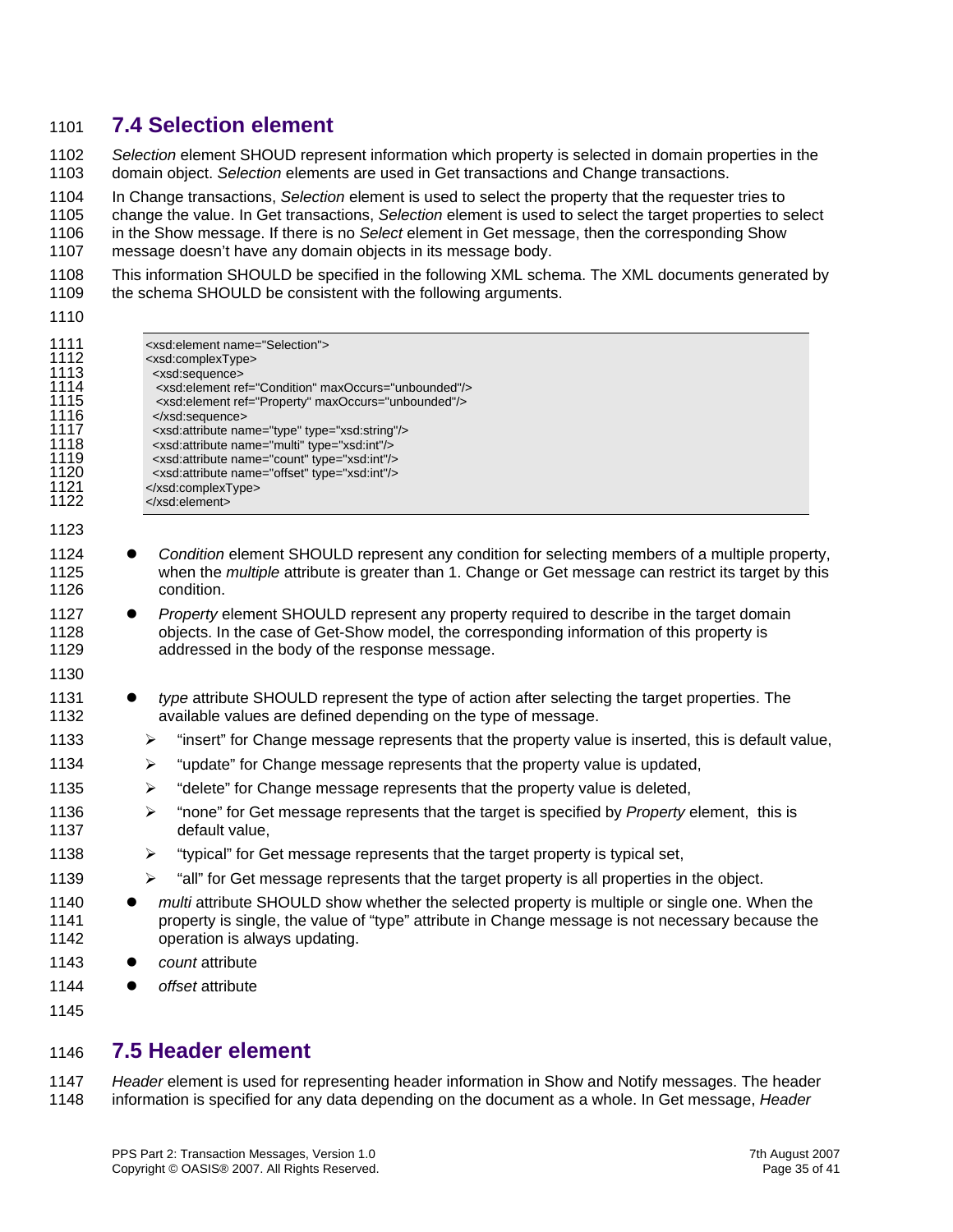- <span id="page-35-0"></span>1149 element MAY be used to make brief query of domain object that is not in the target of domain document.
- 1150 The *Header* element SHOULD be specified in the transaction element.
- 1151 1152 This information SHOULD be specified in the following XML schema. The XML documents generated by the schema SHOULD be consistent with the following arguments.
- 1153

| 1 I JJ                                                                                       |           |                                                                                                                                                                                                                                                                                                                                                                                                                                                                                                                                                              |
|----------------------------------------------------------------------------------------------|-----------|--------------------------------------------------------------------------------------------------------------------------------------------------------------------------------------------------------------------------------------------------------------------------------------------------------------------------------------------------------------------------------------------------------------------------------------------------------------------------------------------------------------------------------------------------------------|
| 1154<br>1155<br>1156<br>1157<br>1158<br>1159<br>1160<br>1161<br>1162<br>1163<br>1164<br>1165 |           | <xsd:element name="Header"><br/><xsd:complextype><br/><xsd:sequence><br/><xsd:element maxoccurs="unbounded" minoccurs="0" ref="Property"></xsd:element><br/></xsd:sequence><br/><xsd:attribute name="id" type="xsd:string"></xsd:attribute><br/><xsd:attribute name="class" type="xsd:string"></xsd:attribute><br/><xsd:attribute name="title" type="xsd:string"></xsd:attribute><br/><xsd:attribute name="count" type="xsd:int"></xsd:attribute><br/><xsd:attribute name="offset" type="xsd:int"></xsd:attribute><br/></xsd:complextype><br/></xsd:element> |
| 1166                                                                                         |           |                                                                                                                                                                                                                                                                                                                                                                                                                                                                                                                                                              |
| 1167<br>1168                                                                                 |           | Property element SHOULD represent any property of the target object in the header or any<br>aggregation value of domain objects in the body of the message.                                                                                                                                                                                                                                                                                                                                                                                                  |
| 1169                                                                                         |           |                                                                                                                                                                                                                                                                                                                                                                                                                                                                                                                                                              |
| 1170<br>1171                                                                                 | $\bullet$ | id attribute SHOULD represent ID of the target object that is shown in the header by representing<br>its property in the "Property" element.                                                                                                                                                                                                                                                                                                                                                                                                                 |
| 1172<br>1173                                                                                 | $\bullet$ | class attribute SHOULD represent the target domain object that the header shows the information<br>in Property elements. Default value is the name of domain object the document refers as default.                                                                                                                                                                                                                                                                                                                                                          |
| 1174                                                                                         | $\bullet$ | title attribute SHOULD represent a title of the message document.                                                                                                                                                                                                                                                                                                                                                                                                                                                                                            |
| 1175<br>1176<br>1177<br>1178                                                                 | $\bullet$ | count attribute SHOULD represent the number of domain objects in the message. When this<br>attribute is used in Confirm message and Show message, the value equals to the number of object<br>in the body of message. In Get message, the value represents the maximum number the receiver<br>is expecting the objects in the Show message.                                                                                                                                                                                                                  |

- 1179 1180 1181 1182 z *offset* attribute SHOULD represent the offset number of data list. When the objects in the message is not all of the existing objects in the sender, the offset value shows the relative position of the first object on the message body in the whole objects. This attribute can be used in Get message as a request to offset the response data.
- 1183

### 1184 **7.6 Property element**

1185 1186 1187 1188 1189 *Property* element represents property information of domain objects under *Condition* element, *Selection* element and *Header* element. When *Condition* element has a *Property* element, it shows condition of selecting the domain object. When *Selection* element has a *Property* element, it shows the target property of changing or getting messages. When *Header* element has a *Property* element, it shows a property of the header object or aggregation information of the body objects.

- 1190 1191 This information SHOULD be specified in the following XML schema. The XML documents generated by the schema SHOULD be consistent with the following arguments.
- 1192

| 1193 | <xsd:element name="Property"></xsd:element>                   |
|------|---------------------------------------------------------------|
| 1194 | <xsd:complextype></xsd:complextype>                           |
| 1195 | <xsd:choice></xsd:choice>                                     |
| 1196 | <xsd:element minoccurs="0" ref="Qty"></xsd:element>           |
| 1197 | <xsd:element minoccurs="0" ref="Char"></xsd:element>          |
| 1198 | <xsd:element minoccurs="0" ref="Duration"></xsd:element>      |
| 1199 | <xsd:element minoccurs="0" ref="Time"></xsd:element>          |
| 1200 | $\langle x\$ sd:choice>                                       |
| 1201 | <xsd:attribute name="type" type="xsd:string"></xsd:attribute> |
| 1202 | <xsd:attribute name="name" type="xsd:string"></xsd:attribute> |
|      |                                                               |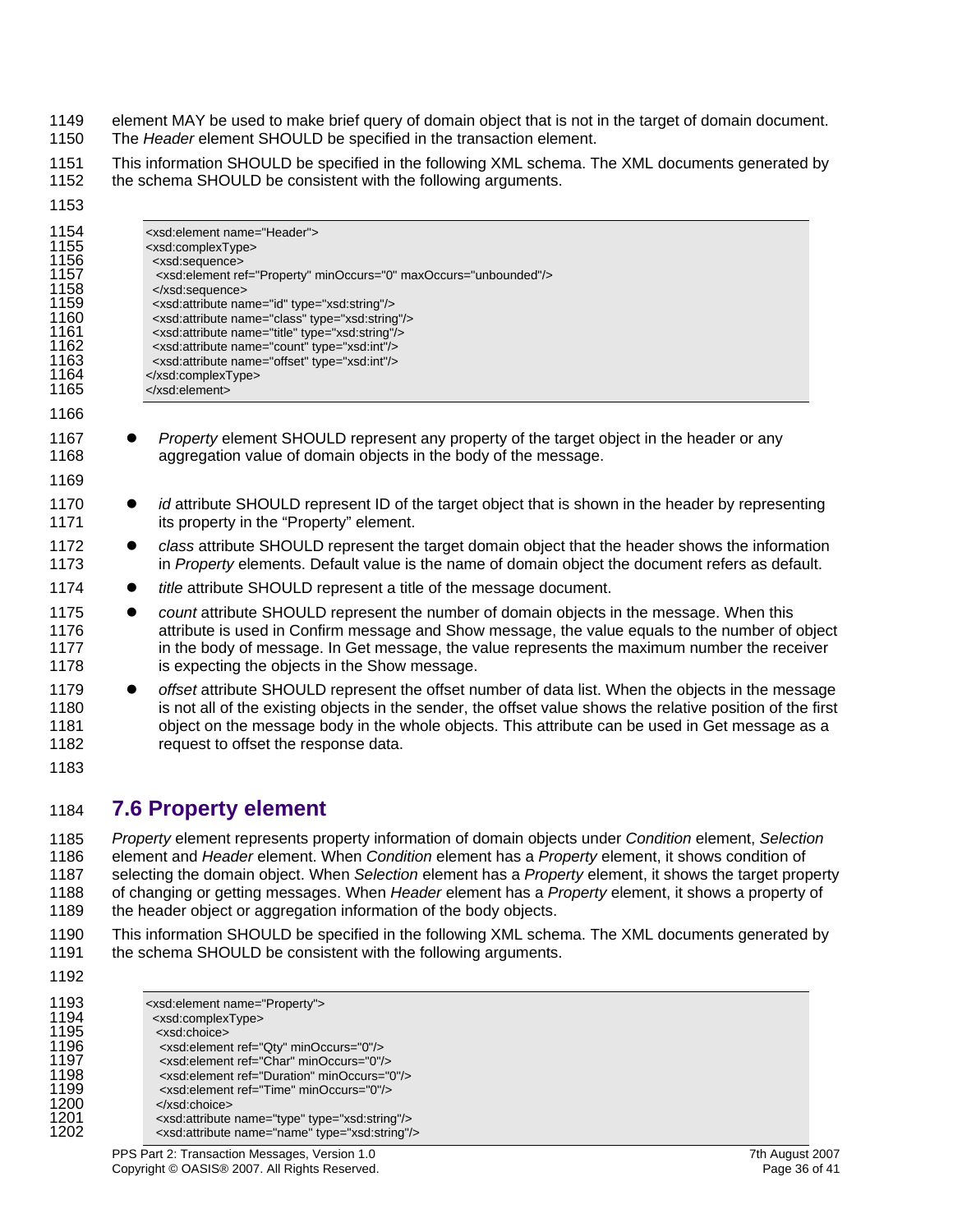| 1203<br>1204<br>1205<br>1206<br>1207<br>1208<br>1209 |                       | <xsd:attribute name="path" type="xsd:string"></xsd:attribute><br><xsd:attribute name="value" type="xsd:string"></xsd:attribute><br><xsd:attribute name="sort" type="xsd:string"></xsd:attribute><br><xsd:attribute name="calc" type="xsd:string"></xsd:attribute><br><xsd:attribute name="display" type="xsd:string"></xsd:attribute><br><br>                                                                                                                                                                                                                                                            |
|------------------------------------------------------|-----------------------|----------------------------------------------------------------------------------------------------------------------------------------------------------------------------------------------------------------------------------------------------------------------------------------------------------------------------------------------------------------------------------------------------------------------------------------------------------------------------------------------------------------------------------------------------------------------------------------------------------|
| 1210                                                 |                       |                                                                                                                                                                                                                                                                                                                                                                                                                                                                                                                                                                                                          |
| 1211<br>1212<br>1213                                 |                       | Qty, Char, Duration, and Time elements SHOULD represent the value of the primitive. If the data<br>type of the value is string and there is no additional constraint, the value attribute can be used<br>instead of the Char element.                                                                                                                                                                                                                                                                                                                                                                    |
| 1214<br>1215<br>1216                                 | $\bullet$             | type attribute SHOULD represent a type of property. This attribute is used only when the Property<br>element is defined under the Header element. The value of this attribute is one of the followings:                                                                                                                                                                                                                                                                                                                                                                                                  |
| 1217                                                 | ➤                     | "target" --- the property of the header target object,                                                                                                                                                                                                                                                                                                                                                                                                                                                                                                                                                   |
| 1218<br>1219                                         | ➤                     | "condition" --- the condition data of the objects in the body. This data is copied from the property<br>data in the Condition element.                                                                                                                                                                                                                                                                                                                                                                                                                                                                   |
| 1220<br>1221                                         | $\blacktriangleright$ | "selection" --- the selection data of the properties of objects in the body. This data is copied from<br>the property data in the Selection element.                                                                                                                                                                                                                                                                                                                                                                                                                                                     |
| 1222<br>1223<br>1224                                 |                       | name attribute SHOULD represent a name of property. The value of this attribute is the string that<br>is defined in the corresponding profile or a name of user-extended property whose name is starting<br>with "user:".                                                                                                                                                                                                                                                                                                                                                                                |
| 1225<br>1226<br>1227<br>1228                         | $\bullet$             | path attribute SHOULD represent X-path string that shows the position of the data in the<br>corresponding primitive element. This attribute is required only if the value of the "name" attribute<br>shows that the property is user-extended property, because such path data is predefined in the<br>profile for the others.                                                                                                                                                                                                                                                                           |
| 1229<br>1230<br>1231                                 | $\bullet$             | value attribute SHOULD represent the value of property. The data type of this attribute is string, so<br>other data such as integer and dateTime SHOULD be specified in the child element. When the<br>property is under Condition element or Selection element, this shows a constraint to be equivalent.                                                                                                                                                                                                                                                                                               |
| 1232<br>1233<br>1234<br>1235<br>1236<br>1237         | $\bullet$             | sort attribute SHOULD represent that the objects in the body of this message are expected to be<br>sorted by ascending or descending order. For Get message, this attribute SHOULD be used in the<br>Property element under Selection element. For Show message and Notify message, the Property<br>element SHOULD be specified in Header element. If more than one Property element that has sort<br>attribute are specified, these sort requests SHOULD be applied in the priority rule that faster<br>element dominate the followers. This attribute SHOULD NOT use together with the calc attribute. |
| 1238                                                 | ⋗                     | "asc" --- sort in ascending order,                                                                                                                                                                                                                                                                                                                                                                                                                                                                                                                                                                       |
| 1239                                                 | ⋗                     | "desc" --- sort in descending order.                                                                                                                                                                                                                                                                                                                                                                                                                                                                                                                                                                     |
| 1240<br>1241<br>1242<br>1243<br>1244                 |                       | calc attribute SHOULD represent that the property is expected to be calculated for the objects in<br>the body of this message. For Get message, this attribute SHOULD be used in the Property<br>element under Selection element. For Show message and Notify message, the Property element<br>SHOULD be specified in Header element. This attribute SHOULD NOT use together with the sort<br>attribute.                                                                                                                                                                                                 |
| 1245                                                 | ➤                     | "sum" --- summary of the value of properties of the target objects,                                                                                                                                                                                                                                                                                                                                                                                                                                                                                                                                      |
| 1246                                                 | ➤                     | "ave" --- average of the value of properties of the target objects,                                                                                                                                                                                                                                                                                                                                                                                                                                                                                                                                      |
| 1247                                                 | ➤                     | "max" --- maximum value of properties of the target objects,                                                                                                                                                                                                                                                                                                                                                                                                                                                                                                                                             |
| 1248                                                 | ➤                     | "min" --- minimum value of properties of the target objects,                                                                                                                                                                                                                                                                                                                                                                                                                                                                                                                                             |
| 1249                                                 | ➤                     | "count" --- the number of the target objects in the body.                                                                                                                                                                                                                                                                                                                                                                                                                                                                                                                                                |
| 1250<br>1251<br>1252                                 |                       | display attribute SHOULD represent the string that can be shown in the header line for each<br>primitive as an explanation. This attribute is used only under the Header element in Show<br>messages and Notify messages.                                                                                                                                                                                                                                                                                                                                                                                |
| 1253                                                 |                       |                                                                                                                                                                                                                                                                                                                                                                                                                                                                                                                                                                                                          |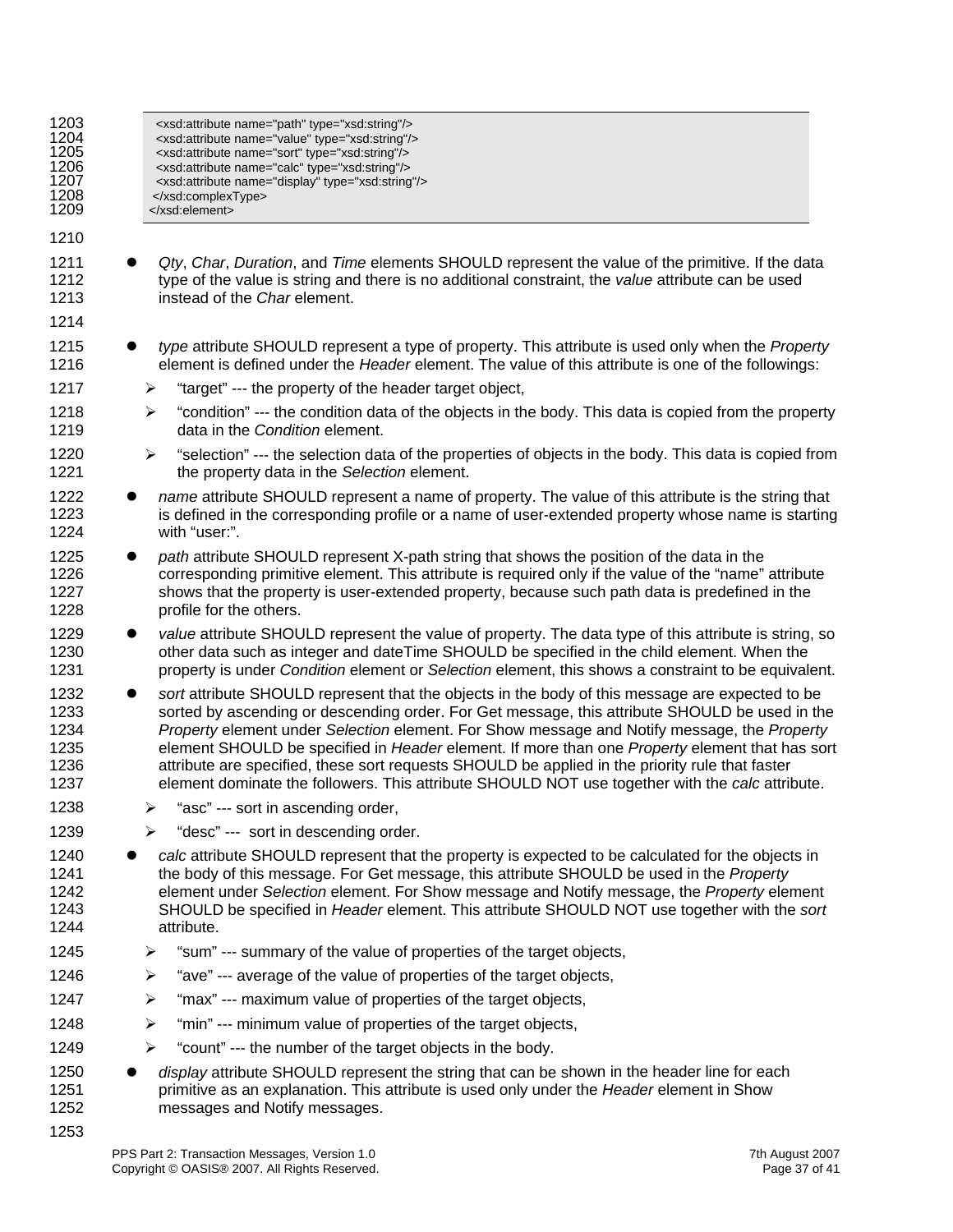## <sup>1254</sup>**A. Implementation level**

1255 Since this part of standard provides application programs a height level functionality in information 1256 exchange on planning and scheduling problems, it might be hard to implement for the application 1257 programs that don't need full capability of messaging. For this situation, this part defines implementation 1258 levels for each functional category.

1259 The implementation level is specified in implementation profiles defined in [PPS03]. Each application 1260 program MAY describe its capability for each messaging model. Therefore, system designer of the 1261 domain problem knows available combination of messaging without making a configuration tests.

- 1262 The following table prescribes the implementation levels.
- 1263

1264 *Table 5 Implementation levels* 

| Level | Description                                                                                                                        |
|-------|------------------------------------------------------------------------------------------------------------------------------------|
| 0     | The application program has no capability of the function                                                                          |
|       | The application program has some capability of the function. The partial function<br>is defined for the restricted specifications. |
|       | The application program has all capability on the function prescribed in this<br>standard                                          |

1265

1266 There are some functional categories of specifications, in which some additional constraints MAY be add 1267 to restrict the full specification. The level 1 of implementation is conformed to this restricted specification.

1268 The Table 6 shows the functionality and the level 1 prescription for each category.

1269

1270 *Table 6 Additional constraints to restrict capability of the specification* 

| Functionality                                                  | Description                                                                                                                                                                                                                                                                                                                                            |  |  |  |
|----------------------------------------------------------------|--------------------------------------------------------------------------------------------------------------------------------------------------------------------------------------------------------------------------------------------------------------------------------------------------------------------------------------------------------|--|--|--|
| Multiple documents<br>(see 3.3)                                | Full Functions: One message MAY have more than one domain documents.<br>Level 1 Implementation: One message SHOULD have one domain document.<br>The second document and others are ignored.                                                                                                                                                            |  |  |  |
| Multiple property<br>identification<br>(see 4.2.2, 4.2.3, 6.3) | Full Functions: Get message MAY have more than one Selection elements. A<br>Selection element MAY have Condition elements. Change message MAY have<br>Selection element that has Condition elements.                                                                                                                                                   |  |  |  |
|                                                                | Level 1 Implementation: Get message SHOULD NOT have more than one<br>Selection elements. A Selection element SHOULD NOT have Condition<br>elements. Query of partial numbers of multiple properties is not available. Update<br>or delete of particular property in multiple property is not available.                                                |  |  |  |
| Calculation for Show<br>messages (see 6.2.3<br>and 6.2.4)      | Full Functions: Property element MAY have sort attribute and calc attribute to<br>request sorting and calculation of domain objects in the Show message.<br>Level 1 Implementation: <i>Property</i> that has sort or calc attribute SHOULD NOT be<br>specified in Get messages. Sort and Calculation requests in Get transaction are<br>not available. |  |  |  |
| Query by Header<br>element (see 6.4.1)                         | Full Functions: Get message MAY have Header element to query particular<br>header object and/or to restrict the total number of domain objects in the Show<br>message.                                                                                                                                                                                 |  |  |  |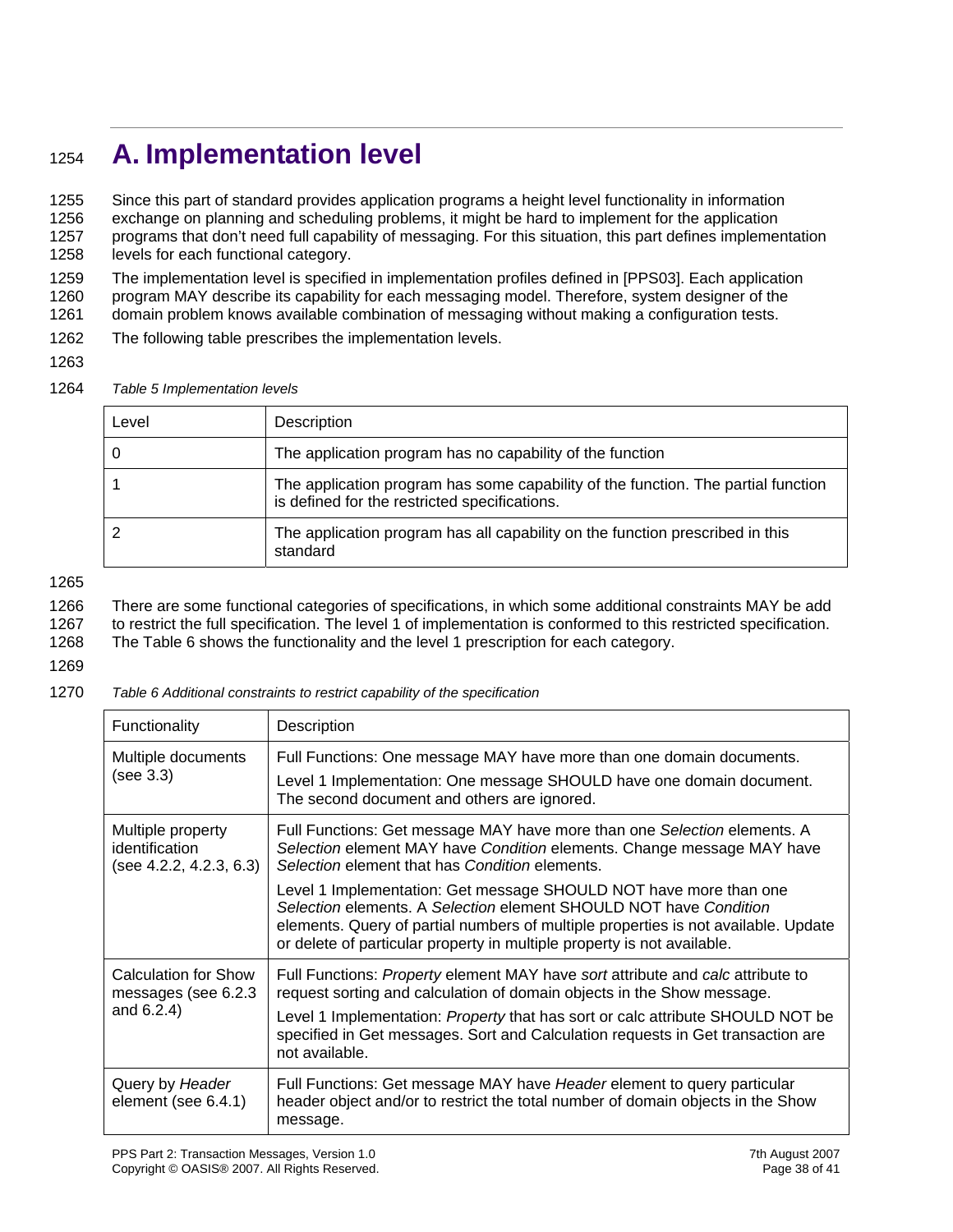<span id="page-38-0"></span>

| Level 1 Implementation: Get message SHOULD NOT have Header element.<br>Query by header object is not available. Restriction of domain object in Show<br>message is not available. |
|-----------------------------------------------------------------------------------------------------------------------------------------------------------------------------------|
|                                                                                                                                                                                   |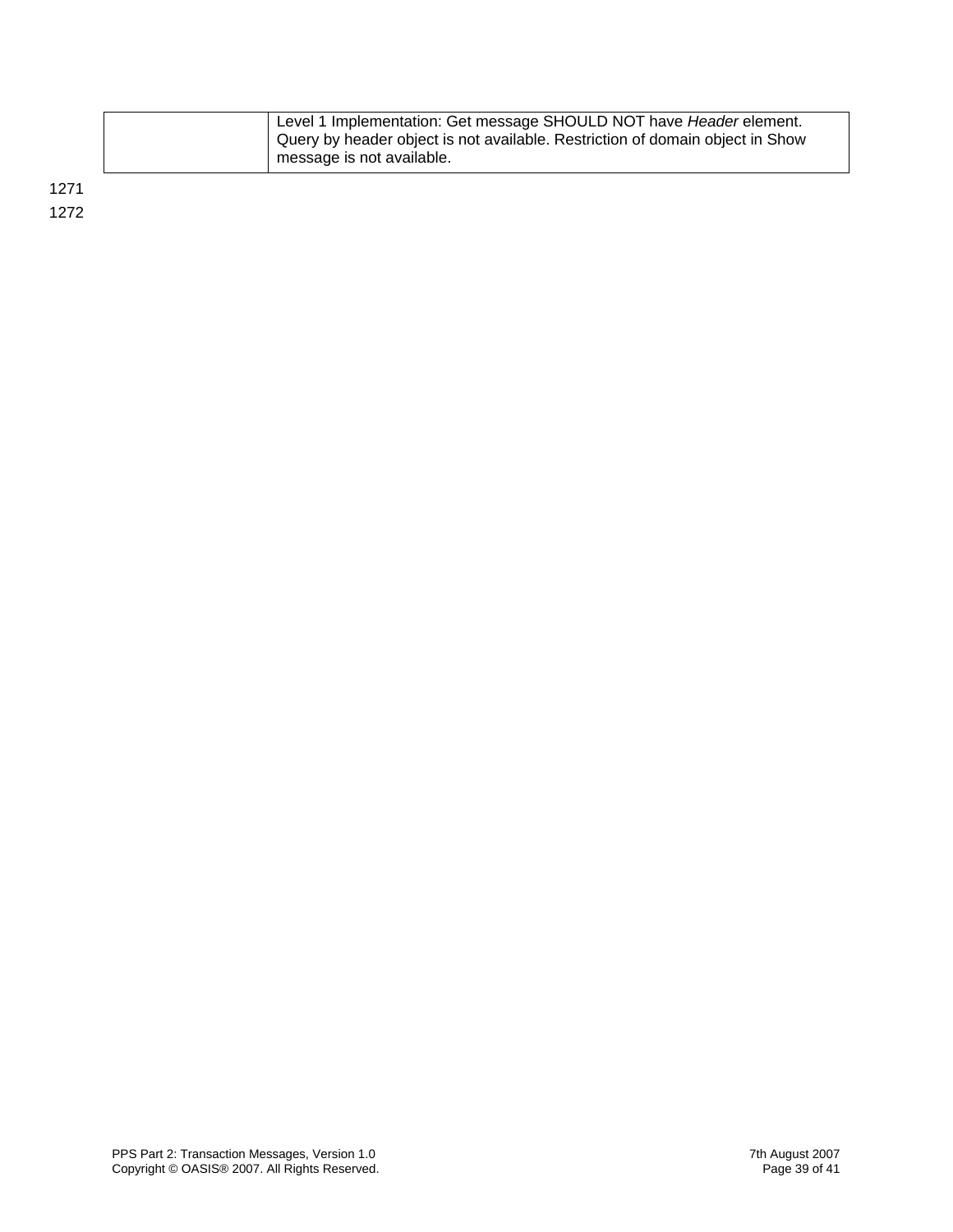## <sup>1273</sup>**B. Acknowledgements**

- 1274 The following individuals have participated in the creation of this specification and are gratefully
- 1275 acknowledged:

## 1276 **Participants:**

- 1277 Shinya Matsukawa, Hitachi<br>1278 Tomohiko Maeda, Fujitsu Tomohiko Maeda, Fujitsu
- 1279 Masahiro Mizutani, Unisys Corporation
- 1280 Akihiro Kawauchi, Individual Member
- 1281 Yuto Banba, PSLX Forum
- 1282 Osamu Sugi, PSLX Forum<br>1283 Hideichi Okamune, PSLX F
- Hideichi Okamune, PSLX Forum
- 1284 Hiroshi Kojima, PSLX Forum
- 1285 Ken Nakayama, Hitachi
- 1286 Yukio Hamaguchi, Hitachi
- 1287 Tomoichi Sato, Individual
- 1288 Hiroaki Sasaki, Individual